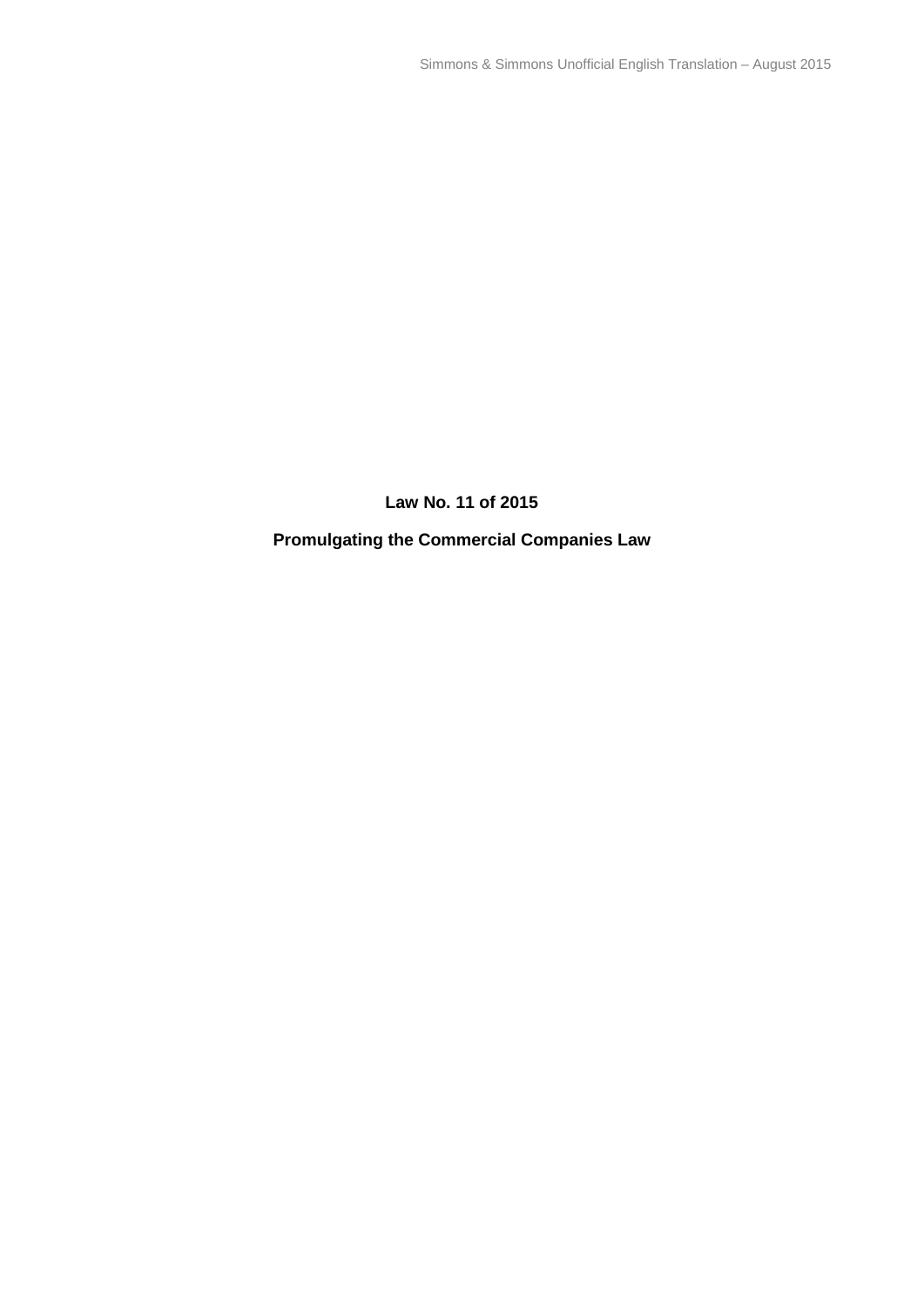# **Law No. 11 of 2015**

### **Promulgating the Commercial Companies Law**

We, Tamim Bin Hamad Al Thani, Emir of the State of Qatar,

Having Reviewed:

The Constitution;

Law No. (13) of 2000 Regulating the Investment of Foreign Capital in Economic Activities, as amended;

Commercial Companies Law promulgated by Law No. (5) of 2002, as amended;

Civil Code of Qatar promulgated by Law No. (22) of 2004;

Law No. (25) of 2005 Concerning the Commercial Register as amended by Law No. (20) of 2014;

The Commercial Code by Law No. (27) of 2006, amended by Law No. (7) of 2010;

Law No. (8) of 2012 Concerning Qatar Financial Markets Authority (QFMA);

Law of the Qatar Central Bank and the Regulation of Financial Institutions promulgated by Law No. (13) of 2012;

Emiri Decree No. (20) of 2014 Concerning the Organisational Structure of the Ministry of Economy and Commerce;

Proposal submitted by the Minister of Economy and Commerce;

Draft Law submitted by the Council of Ministers; and

Having consulted with the Shura Council,

Do hereby enact the following Law:

# **Article (1)**

The provisions of the Commercial Companies Law attached hereto shall come into full force and effect.

# **Article (2)**

All addressees of the provisions of the attached law shall reconcile their positions to conform with its provisions within six (6) months of the law coming into effect.

Such period may be extended for one or more similar period(s) at the sole discretion of the Minister of Economy and Commerce.

# **Article (3)**

The Minister of Economy and Commerce shall issue the necessary resolutions for the implementation of the provisions of the attached law. Until such resolutions are issued, the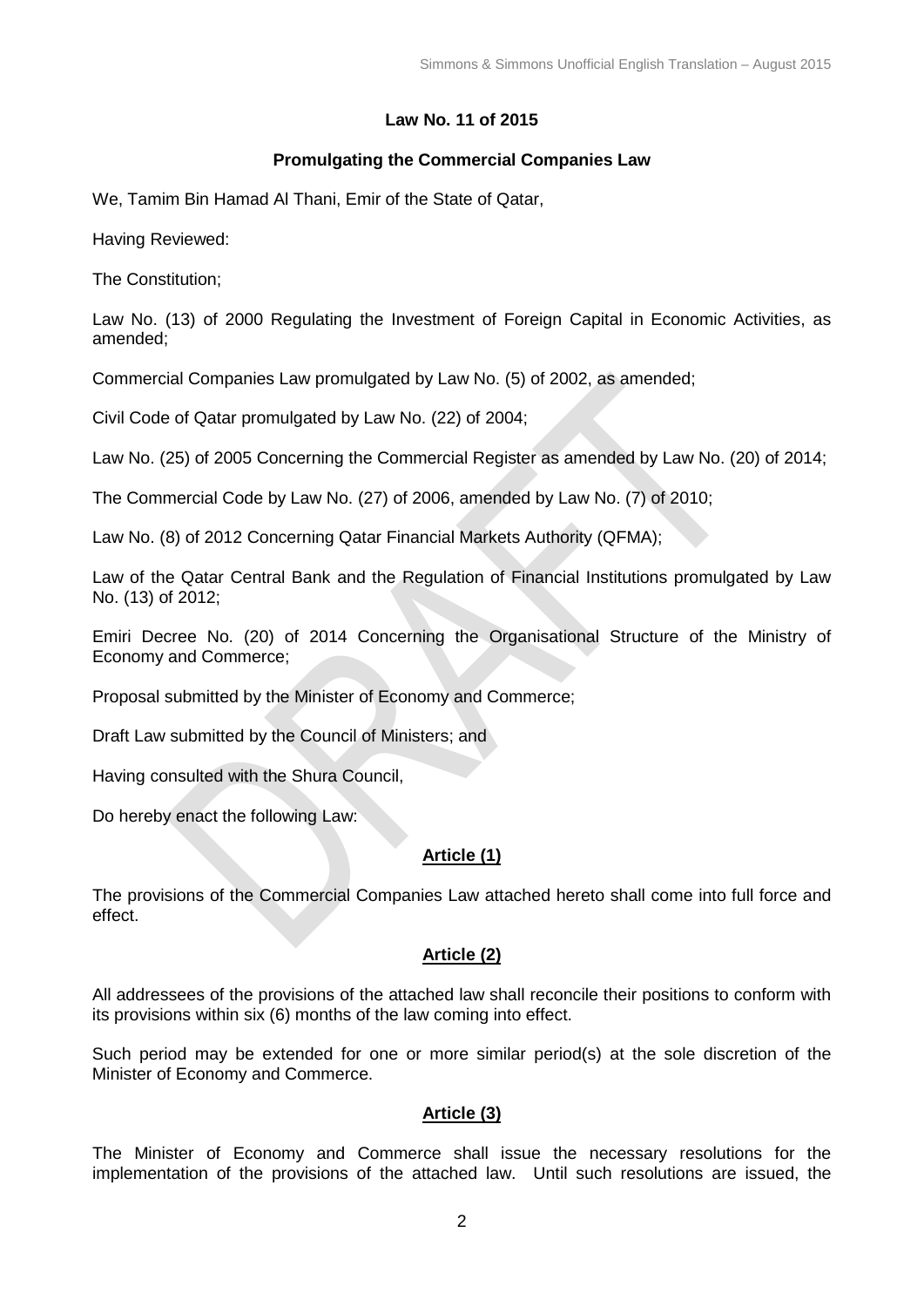current applicable resolutions shall in effect, provided they do not contradict the provisions of the attached law.

### **Article (4)**

The Commercial Companies Law referred to shall hereby be repealed, and any provision inconsistent with the provisions hereof shall also be cancelled.

### **Article (5)**

All competent authorities shall, each within its area of competence, implement this law, which shall be published in the Official Gazette.

> **Tamim Bin Hamad Al Thani Emir of the State of Qatar**

Issued in Amiri Court on 29/08/1436 (AH) Corresponding to: 16/06/2015 (AD)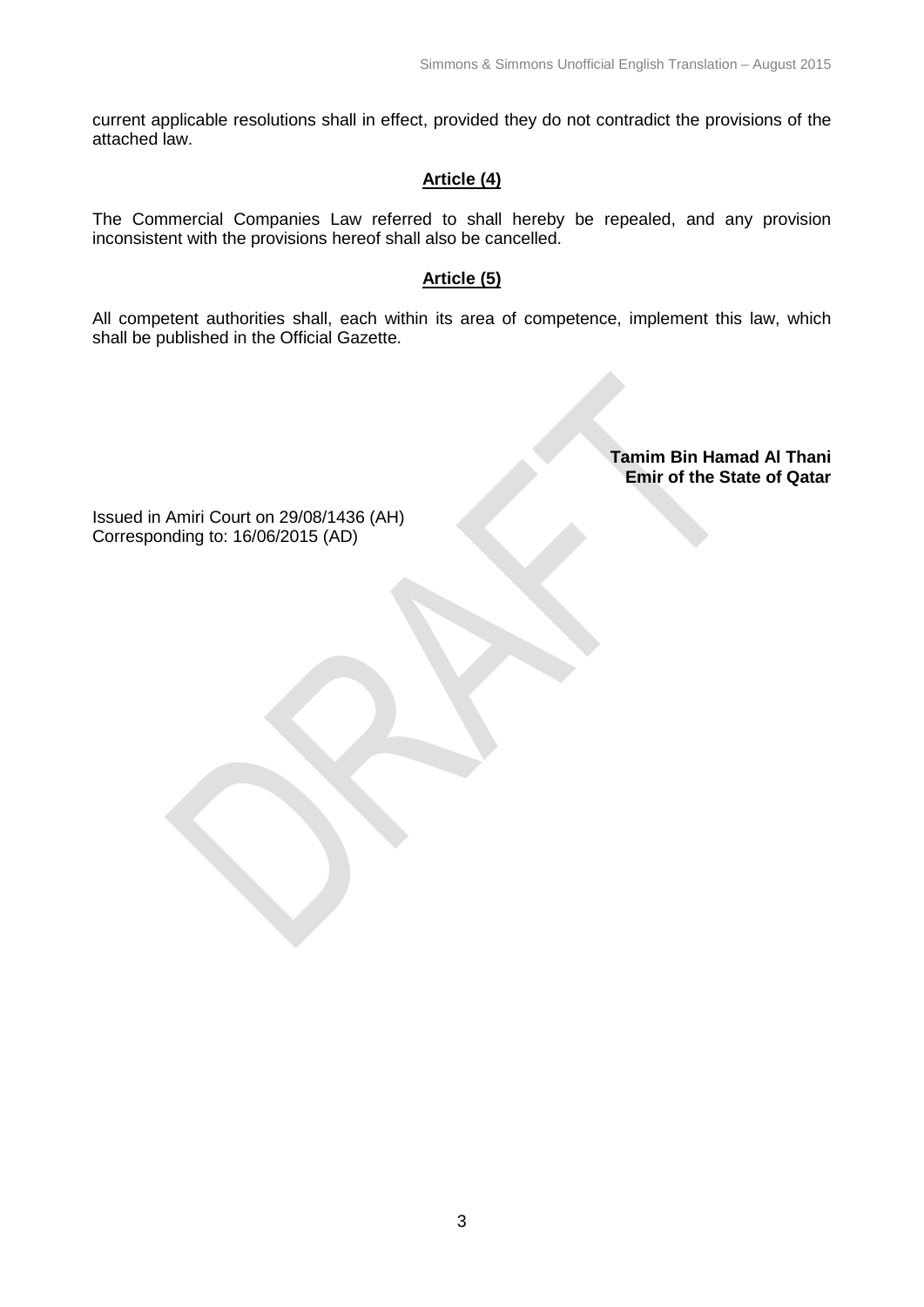#### **Commercial Companies Law**

#### **Chapter (1)**

#### **General Provisions**

#### **Article (1)**

In applying the provisions of this law, the following words and phrases shall have the following meanings unless the context requires otherwise:

| <b>Ministry:</b>           | the Ministry of Economy and Commerce;                                                                                                                                                                                                                                                                                                                                                                                |
|----------------------------|----------------------------------------------------------------------------------------------------------------------------------------------------------------------------------------------------------------------------------------------------------------------------------------------------------------------------------------------------------------------------------------------------------------------|
| <b>Minister:</b>           | the Minister of Economy and Commerce;                                                                                                                                                                                                                                                                                                                                                                                |
| Department:                | the Ministry's competent administrative department;                                                                                                                                                                                                                                                                                                                                                                  |
| <b>Authority:</b>          | <b>Qatar Financial Markets Authority;</b>                                                                                                                                                                                                                                                                                                                                                                            |
| <b>Financial Market:</b>   | the market licensed by the Authority to deal in securities;                                                                                                                                                                                                                                                                                                                                                          |
| <b>Company's Contract:</b> | a company's Memorandum of Association;                                                                                                                                                                                                                                                                                                                                                                               |
| Governance:                | through which commercial companies are<br>the<br>rules<br>administered and governed. Such governance principles<br>specify the distribution of rights and responsibilities between<br>the various stakeholders in the company such as the board of<br>directors, managers, shareholders and other stakeholders and<br>specifies the principles and procedures for the taking of<br>decision relating to the company; |
| <b>Underwriter:</b>        | an authorised bank in the State or another company licensed<br>to carry out underwriting activities.                                                                                                                                                                                                                                                                                                                 |
|                            |                                                                                                                                                                                                                                                                                                                                                                                                                      |

### **Article (2)**

A commercial company is an agreement under which two or more natural or legal persons commit to contribute to a profit-generating project, by way of providing capital or work and sharing the profit generated or loss sustained from the project.

The company may comprise only one person in accordance with the provisions of Chapter (8) of this law.

#### **Article (3)**

Every company incorporated in the State of Qatar shall be a Qatari company, and the headquarters thereof shall be based in Qatar. However, this provision shall not dictate that the company enjoys the rights that are legally confined to Qataris, unless it is fully owned by Qatari nationals.

#### **Article (4)**

A company established in the State shall have one of the following forms: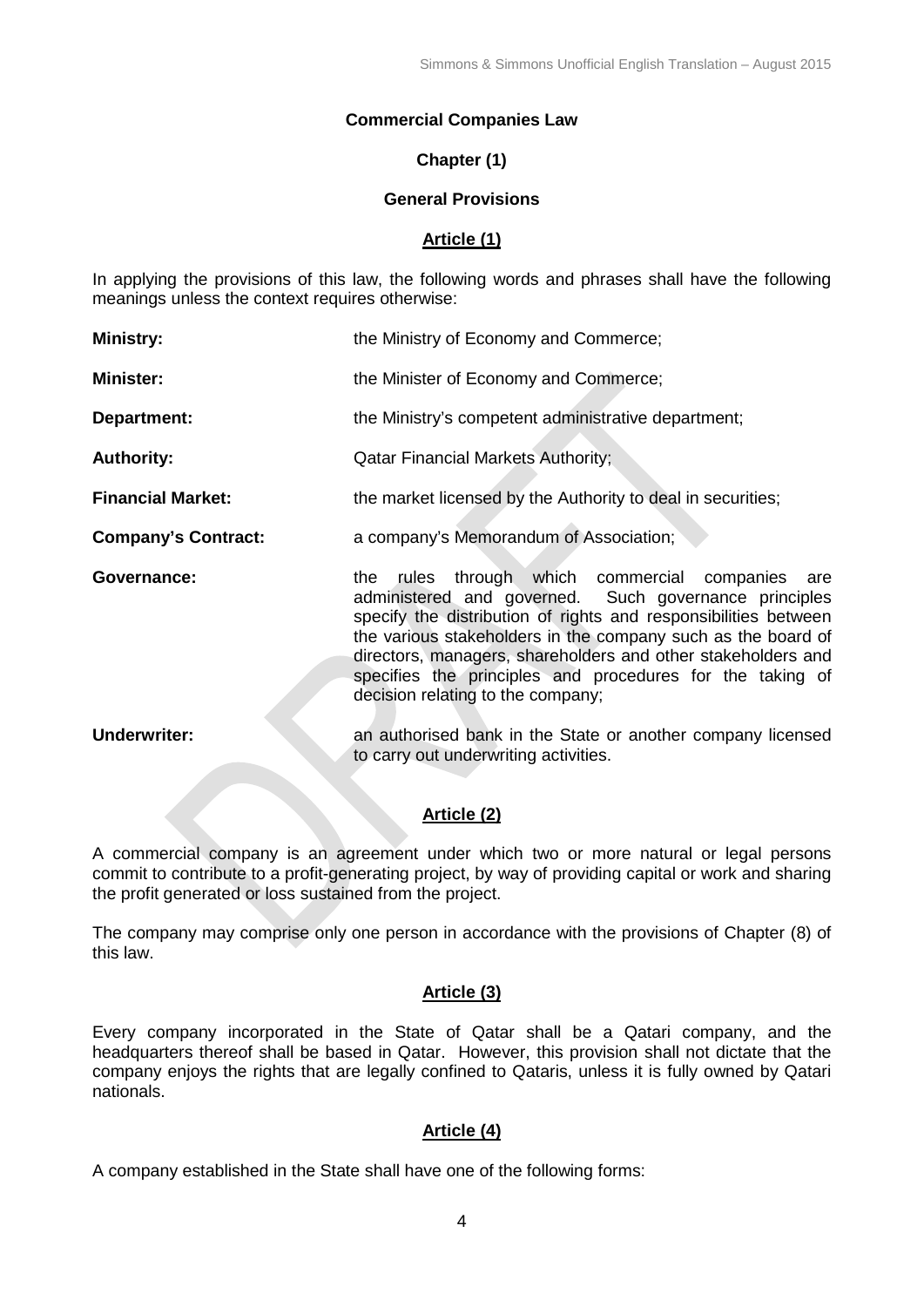- 1. Joint Liability Company.
- 2. Limited Partnership.
- 3. Joint Venture Company.
- 4. Public Shareholding Company.
- 5. Private Shareholding Company.
- 6. Partnership Limited by Shares.
- 7. Limited Liability Company.

# **Article (5)**

Any company failing to adopt any of the forms contained in the previous Article shall be null and void. The persons who enter into contracts in the company's name shall be personally and jointly liable for the obligations arising out of such contract.

### **Article (6)**

Except for joint venture companies, a Company's Contract as well as any amendment thereto shall be in Arabic and authenticated; otherwise, the Company's Contract or the amendment shall be invalid.

The procedure for the authentication of the Company's Contract shall be set by a decision of the competent authority in liaison with the Minister.

The Company's Contract or any amendment thereto may be accompanied by a translation in any other foreign language, and in the event of discrepancy, the Arabic version shall prevail.

# **Article (7)**

The partners may hold against each other the invalidity arising out of not writing the Company's Contract or not having it legally authenticated. However, they may not invoke the invalidity against third parties who are entitled to claim invalidity thereof against them.

### **Article (8)**

Except for joint venture companies, a company shall not have a legal personality until it is declared in accordance with the provisions of this law. The company's manager or members of its board, as the case may be, shall be jointly liable for the damages caused to third parties due to their failure to declare the company.

### **Article (9)**

The partner's share shall be a specific sum of money or in kind that serves the purposes of the company. It may also be work provided by the partner himself. However, the partner's share may not be represented by the reputation or influence he has.

The company's capital shall comprise of cash shares and in kind shares, or one of them.

### **Article (10)**

If the partner's share is a proprietary right or any other in kind right, the partner shall be held liable in accordance with the rules applicable to sale contracts for the guarantee of the share in case of loss, maturity, or the emergence of any defect or deficiency thereof.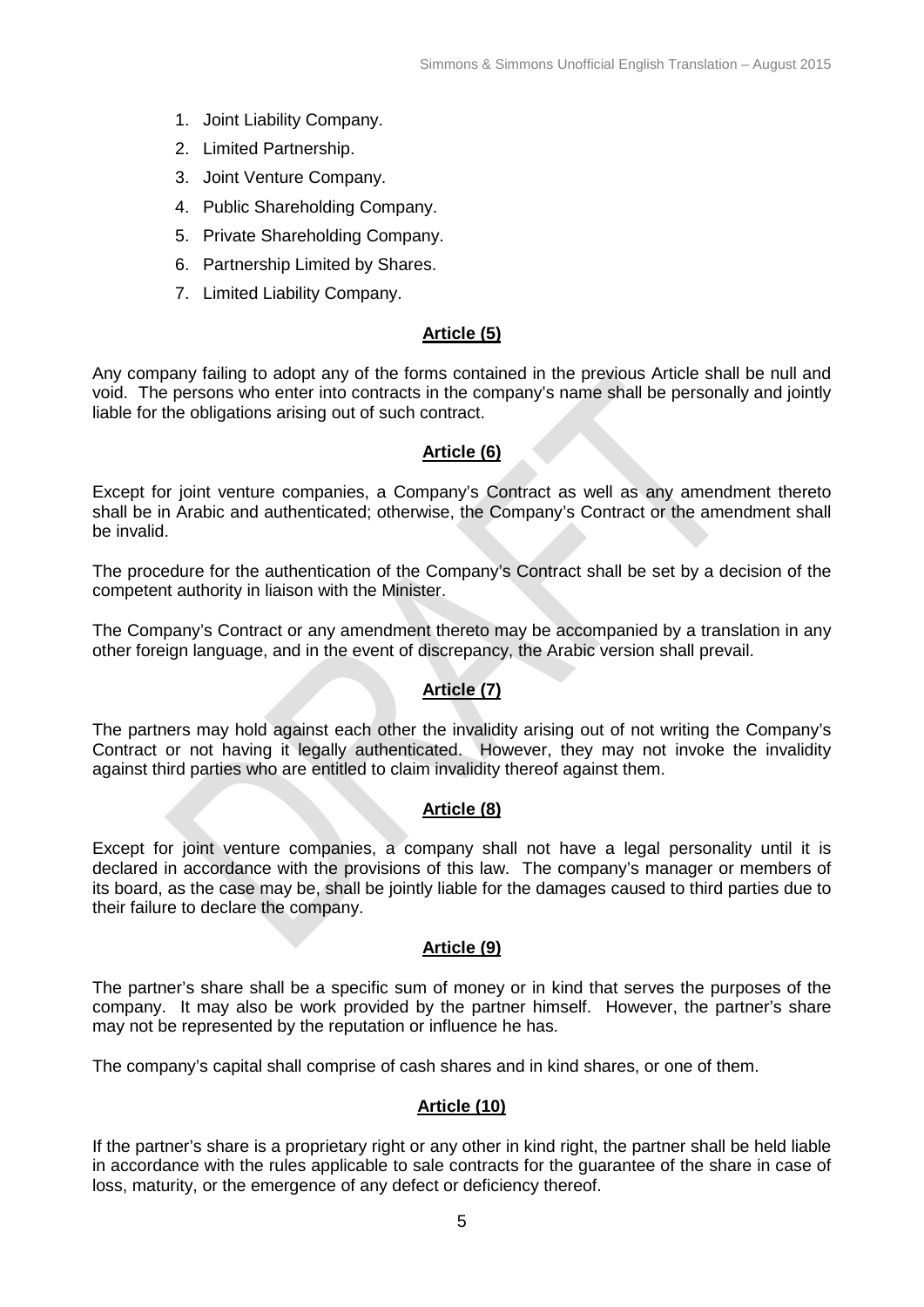If the share is utilising the funds, the provisions applicable to a lease agreement shall apply to the matters mentioned in the previous paragraph.

If a partner's share includes rights owed to third parties, such partner's liability vis-à-vis the company shall not be released until such rights are performed when due, unless otherwise agreed.

If a partner's share involves his work, then all earnings generated from such work shall be the right of the company, unless the partner obtains such earning from patent rights, unless otherwise agreed.

A partner whose share is their work shall not be allowed to practice the same work for their own interest or for the interest of third parties unless otherwise agreed.

#### **Article (11)**

Every partner shall be indebted to the company in the amount of share undertaken by such partner. Should he fail to provide the same on the due date, he shall be held liable vis-à-vis the company for the damages resulting from such delay.

#### **Article (12)**

A personal creditor of any partner may not claim his right from the share of his debtor in the company's capital, but he may claim his right from the said debtor's share in the profits, in accordance with the balance sheet of the company. If the company is dissolved, the right of the creditor shall be taken from the debtor's share with regard to the company's surplus after the payment of the company's debts.

If the share of the partner is represented by shares, the personal creditor of the partner shall, in addition to the rights referred to in the previous paragraph, have the right issue proceedings before the competent court to sell such shares and collect their rights from the proceeds of the sale and to request that a provisional attachment be ordered to guarantee their entitlement owed by the debtor.

### **Article (13)**

The Company's Contract may not include any provision depriving a partner from profit or relieving them from bearing loss, otherwise, such provision shall be invalid.

However, it may be stipulated that a partner who contributes his work shall be relieved from bearing loss.

### **Article (14)**

If a Company's Contract does not stipulate the partner's share in the profit or loss, their share shall be pro rata to their share in the capital.

If the Company's Contract is limited to specifying a partner's share in the profit, their shares in the loss shall be equivalent to their respective share in the profit. The same shall apply where the Company's Contract provides for the partner's share in the loss only.

If the share of the partner is limited to their work and the Company's Contract does not specify their share in the profit or loss, the company shall assess his work, and such assessment shall constitute the basis for determining their share in the profit or loss, in accordance with the forgoing rules.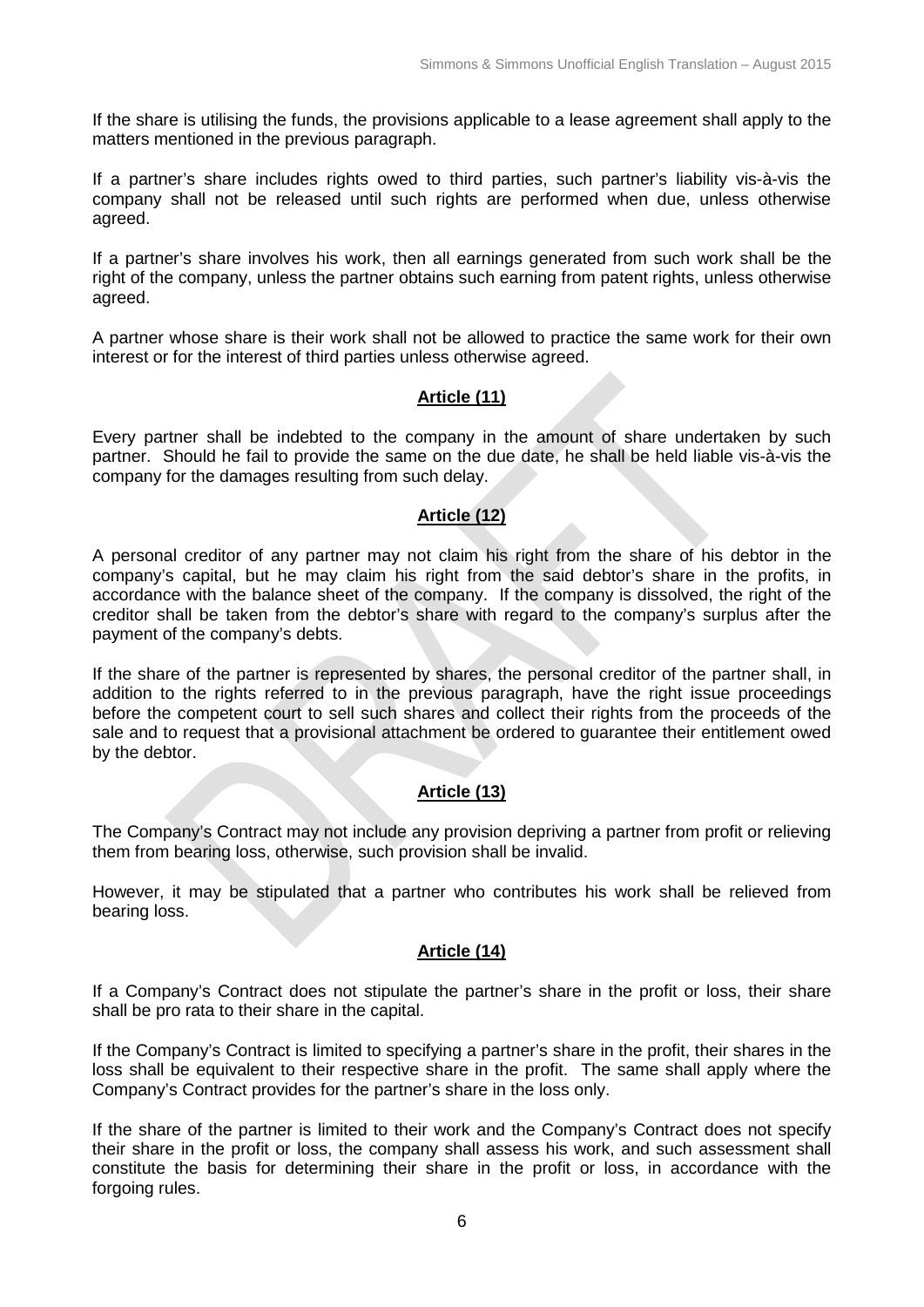If there are multiple partners with their shares limited to their work without having their respective shares determined, such shares shall be deemed equal, unless otherwise proven.

If the partner, in addition to his work, provides cash or in kind shares, he shall be entitled to a share in the profit or loss in return for his work plus another share in consideration for his cash or in kind share.

#### **Article (15)**

No fictitious profits may be distributed to the partners; otherwise, the company's creditors may demand that every partner returns what they have received, even if done in good faith. The partner shall not pay back true profits received in a year, even if the company sustains losses in the following years.

### **Article (16)**

All contracts, correspondences, documents, announcements and other papers issued by the company shall bear the company's name, its legal form, headquarters and commercial registration number.

Excluding joint liability companies and limited partnership companies, the abovementioned information shall include a statement of the company's capital and the paid-up amount thereof.

If the company is under liquidation, this must be mentioned in the papers issued by the company.

# **Article (17)**

The provisions of this law shall apply to foreign companies engaged in business activities in the State, excluding the provisions governing incorporation of companies.

### **Article (18)**

Except for companies subject to the supervision of the Qatar Central Bank, the Minister shall issue the rules regulating Governance in respect of Private Shareholding Companies. As for Public Shareholding Companies listed on the Financial Market, the Authority shall issue the relevant Governance rules.

In all cases, the company's board of directors shall apply the Governance rules referred to, taking into account that the company's incorporation documents shall contain no issue contravening such rules.

### **Article (19)**

The Minister shall issue a decision defining the procedures for incorporating companies and issuing of the necessary licences, in a way that ensures speedy and smooth processing, including the representation of all the relevant bodies under the single-window system.

### **Article (20)**

Without prejudice to the specific provisions for each company, the provisions of this Chapter shall apply to all the companies set forth in this law.

#### **Chapter (2) Joint Liability Company**

### **Article (21)**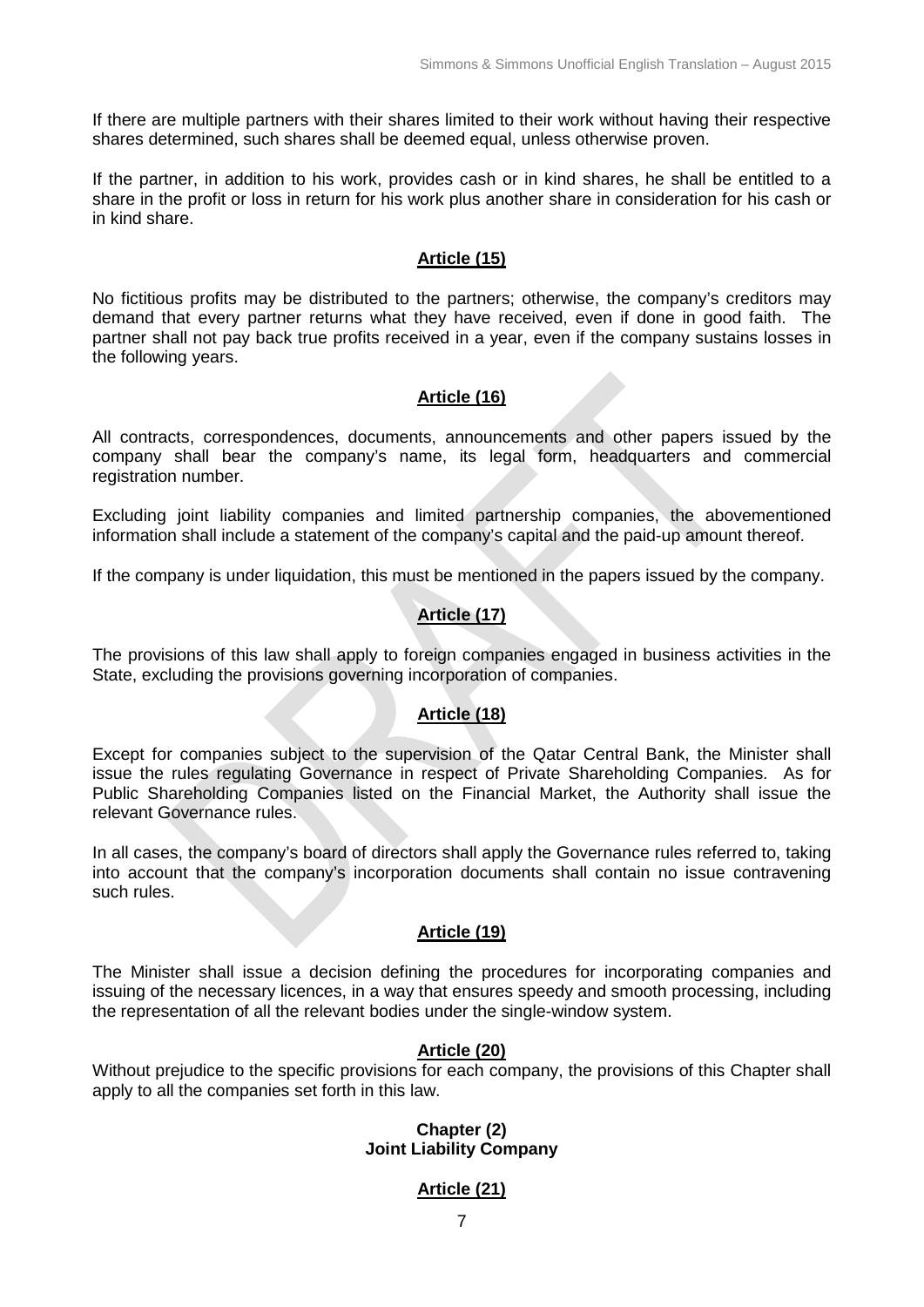A joint liability company is a company comprising of two or more natural persons, who shall be jointly liable in all their monies for the company's obligations.

# **Article (22)**

The name of a joint liability company shall consist of the names of all the partners. Such name may be limited to the name of one or more partners in addition to the expression "and partners". The name of the company shall reflect the reality. If it contains the name of a person who is not a partner, but is aware of the same, such person shall be jointly responsible for the debts of the company. However, the company may keep the name of a partner who has withdrawn therefrom or died, provided that the withdrawn partner or the heirs of the deceased partner accept the same.

The company may have a special trade name, provided it is associated with what evidences that it is a joint liability company.

# **Article (23)**

The Company's Contract of a joint liability company shall include the following:

- 1. The name of the company, its objects, headquarters and branches (if any).
- 2. The name of each partner, their occupation, title, nationality, date of birth and domicile.
- 3. The capital of the company and the shares that each partner has committed to provide, whether in cash, in kind or as rights with third parties, the value estimated for such shares, the method of providing such shares and the due date for each.
- 4. The date of incorporation of the company and its term.
- 5. The method by which the company is to be managed together with the names of the authorised signatories for the company and their powers.
- 6. The start and end dates of the company's financial year.
- 7. The method for distributing profit and loss.

# **Article (24)**

The partners shall lay down written by-laws for the company, containing the detailed provisions agreed upon for the management of the company. A copy of such by-laws shall be enclosed with the Company's Contract.

### **Article (25)**

The Company's Contract and any amendments thereto shall be declared by being documented in the commercial register. A summary of the Company's Contract and every amendment thereto shall be published in a local daily newspaper issued in Arabic at the company's expense.

The existence of the company shall not be effective as evidence against third parties until the registration and publication procedures are completed. Failure to fulfil such procedures shall result in any claims filed by the company against third parties not to be accepted.

However, third parties may invoke the existence of the company, even if the registration and publication procedures have not been fulfilled.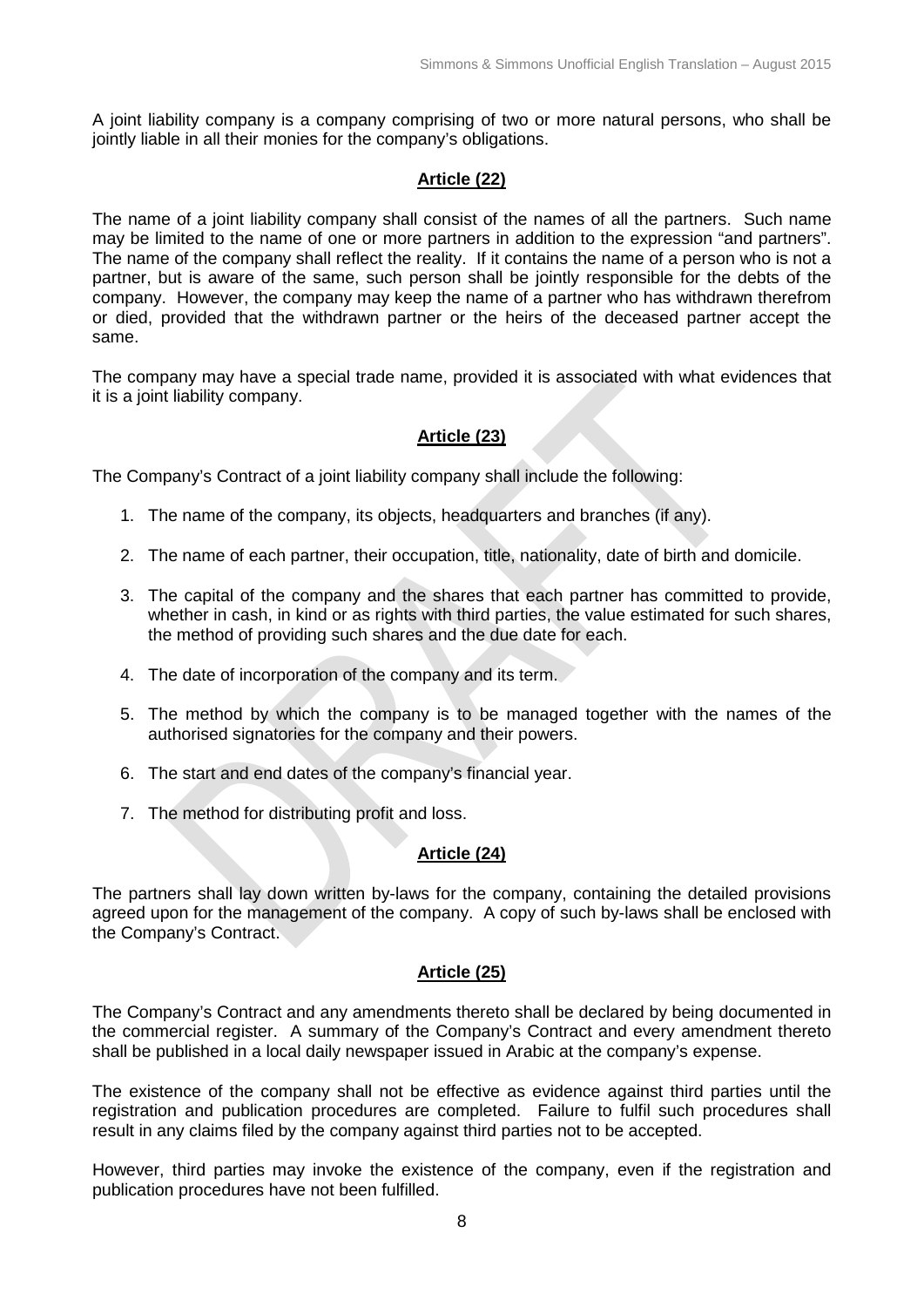# **Article (26)**

A partner in a joint liability company shall have the capacity of a trader, and shall be deemed to have engaged in commercial activities in the name of the company. The bankruptcy of the company shall give rise to the bankruptcy of all of its partners.

### **Article (27)**

The shares of partners in a joint liability company may not be negotiable securities.

#### **Article (28)**

Shares held in a joint liability company may not be transferred, except with the consent of all the partners or in accordance with the provisions of the Company's Contract. In such case, the Company's Contract shall be amended and the transfer shall be declared in accordance with the provisions of Article (25) of this law.

Any agreement providing for the transfer of shares without restriction shall be void. However, a partner may transfer the rights related to their share in the company to third parties, but such agreement shall not have any effect other than between the contracting parties.

### **Article (29)**

The creditors of the company shall have the right to claim their rights from the monies of the company. They shall also be entitled to claim their rights from any partner in their personal assets.

All partners shall be jointly liable vis-à-vis the creditors of the company.

The enforcement against the assets of a partner due to the liabilities of the company is not be permitted except after a final court judgment is obtained against the company and the company fails to make payment after notice is served.

The court judgment entered against the company shall be effective against the partner.

If any of the partners fulfils any debt owed by the company, he shall have the right to claim the debt amount from the company. He is also entitled to claim the same from the other partners in accordance with their respective shares in the debt. If any of the partners is insolvent, the consequences of such insolvency shall be borne by the partner who has paid the debt as well as all the solvent partners, each in accordance with their share.

### **Article (30)**

A partner may not without the approval of the other partners, engage in any business similar to the company's business, for their own benefit or for the benefit of third parties, or become a partner in a competing company if such company is a joint liability company, a limited partnership company, a partnership limited by shares, a limited liability company or a private shareholding company.

If a partner is in breach of the above, the company shall have the right to claim compensation and to consider the operations carried out by the partner for his own benefit as being made for the company's benefit.

# **Article (31)**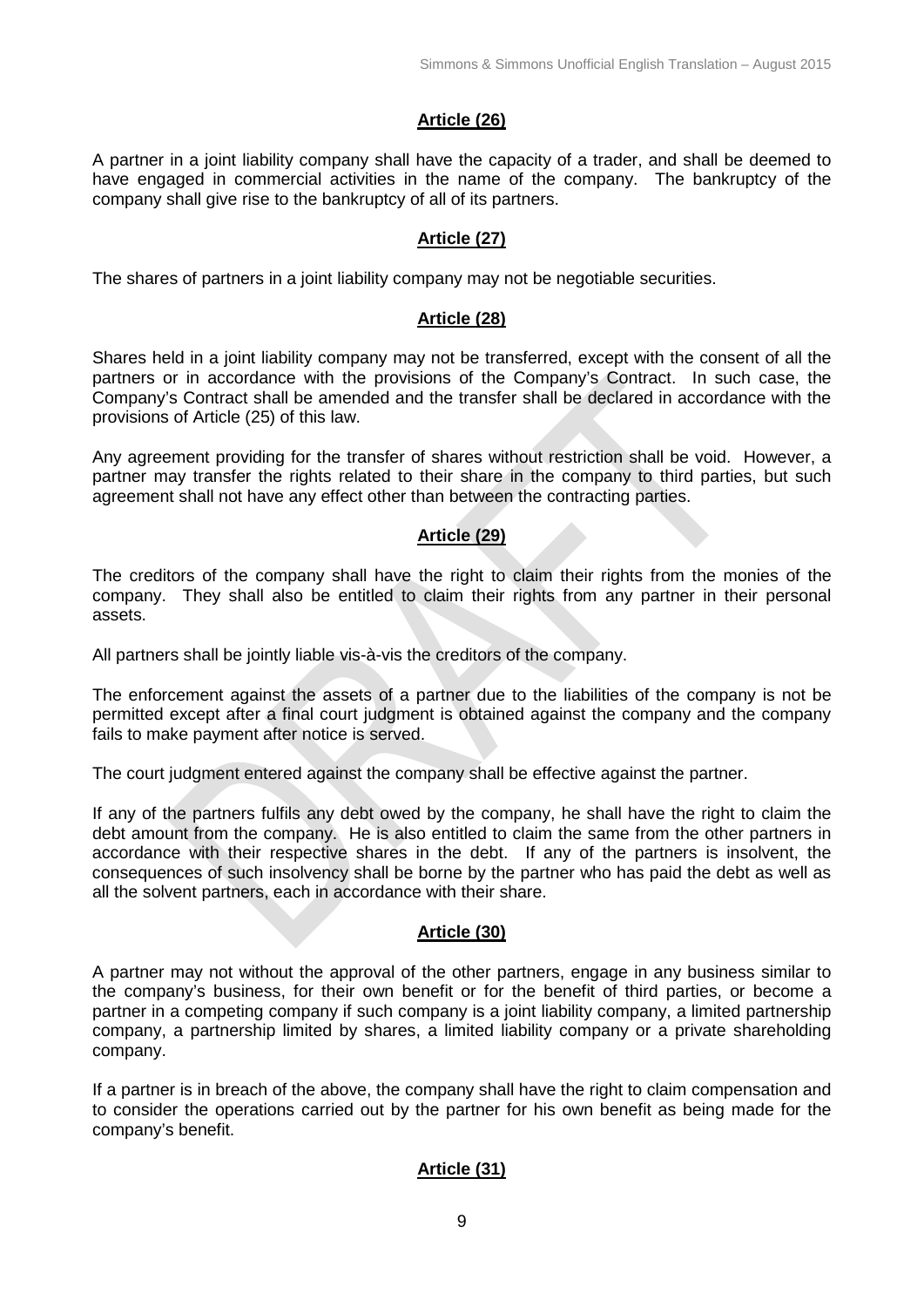If a partner joins the company, he shall be held jointly liable with the other partners in all his assets for the company's debts incurred before and after joining. Any agreement made between the partners to the contrary shall not be effective as evidence against third parties.

### **Article (32)**

If a partner withdraws from the company, he shall not be liable for the debts incurred by the company after the declaration of his withdrawal in accordance with Article (25) of this law.

#### **Article (33)**

If a partner transfers his shares in the company, he shall not be relieved from the debts thereof vis-à-vis its creditors, unless the creditors approve such transfer.

### **Article (34)**

Decisions of a joint liability company shall be issued unanimously, unless the Company's Contract provides otherwise.

Notwithstanding that, the decisions relating to the amendment of the Company's Contract shall only be valid if issued unanimously.

### **Article (35)**

The company shall be managed by all the partners, unless the management duties are assigned, by virtue of the Company's Contract or a separate agreement, to one or more partners or to one or more non-partners.

### **Article (36)**

Where there are multiple managers and every manager is assigned to a particular duty, every manager shall only be responsible for his duties.

Where there are multiple managers and it is stipulated that they jointly undertake the management, their decisions shall not be valid unless they are issued unanimously or by the majority stipulated in the Company's Contract.

However, each manager shall be entitled to carry out urgent business omission of which would cause the company substantial loss or loss of considerably high profit.

Where there are multiple managers and no particular duty is assigned to each of them, nor is it stipulated that they work collectively, any of them may carry out any management duty, provided that the others are entitled to raise any objection to the work before it is completed. In this case, the matter shall be settled in accordance with the majority of managers. In case of a tie, the matter shall be referred to the partners.

### **Article (37)**

If the manager is a partner and appointed in the Company's Contract, he may only be dismissed with the consensus of the other partners or by a decision of the competent court upon the request of the majority of partners.

The dismissal of the manager in any of these two cases shall result in the dissolution of the company, unless the Company's Contract provides otherwise.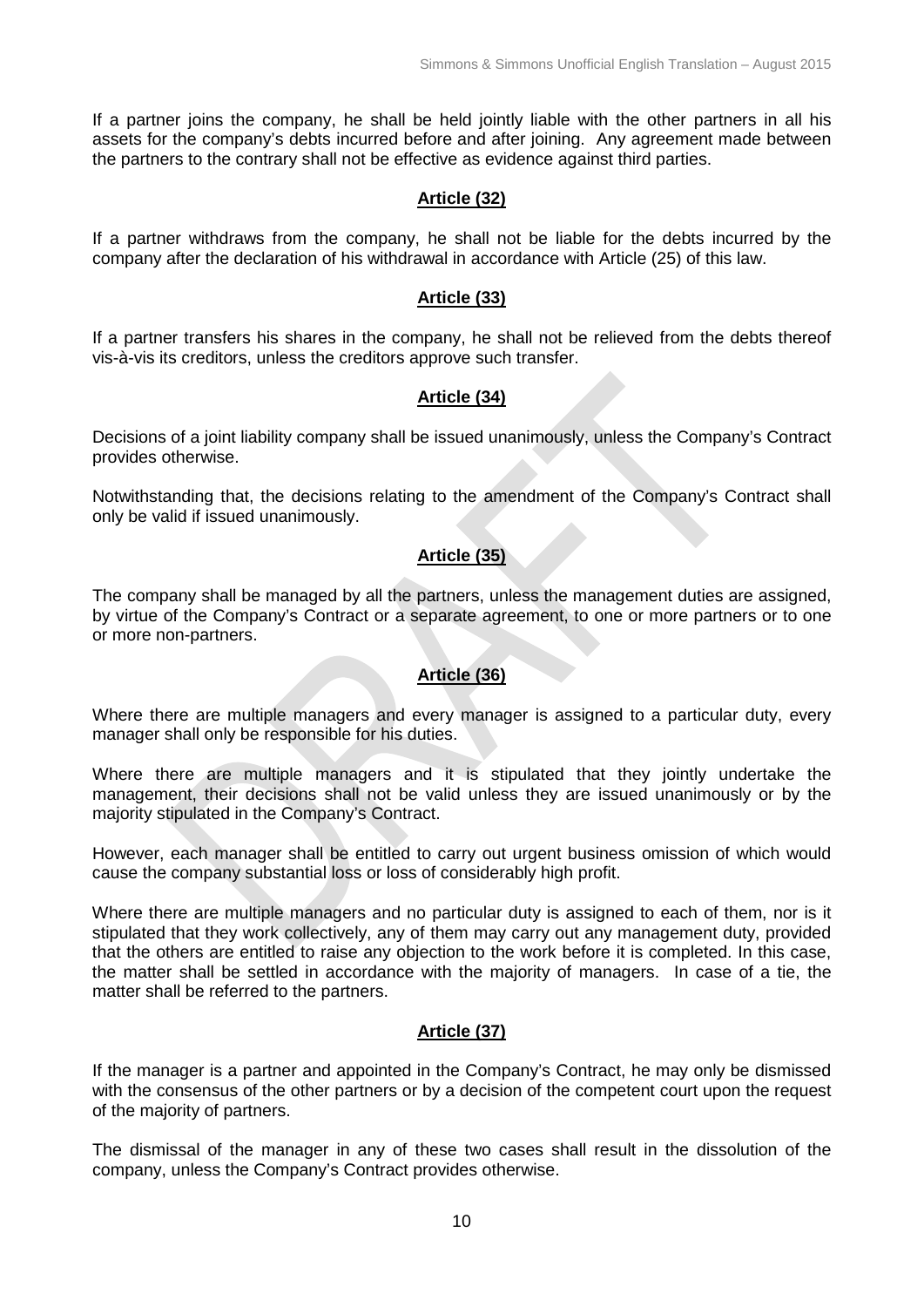If the manager is a partner and appointed by an independent contract or the manager is not a partner, whether appointed in the Company's Contract or in an independent contract, they may be discharged by a decision of the majority of partners. This dismissal shall not lead to the dissolution of the company.

### **Article (38)**

If the manager is a partner and appointed in the Company's Contract, they may not give up management except for acceptable reasons, otherwise they shall be liable for compensation. Their resignation shall result in the appointment of a new partner with the consensus of all the other partners to replace him, unless the Company's Contract provides otherwise.

If the manager is a partner appointed under an independent contract or is a non-partner whether appointed in the Company's Contract or in an independent contract, they shall have the right to give up management, provided that they should choose the suitable time to resign and inform the partners at least sixty (60) days beforehand, unless the Company's Contract provides otherwise or else they shall be liable for compensation.

### **Article (39)**

The manager shall have the right to engage in all the normal management duties which comply with the objects of the company and may reconcile the company's rights or request arbitration if it is in the company's interest unless the Company's Contract limits their authority in this regard.

The company shall be bound by any work carried out by the manager in the name of the company within the limits of their authority, even if the manager uses the signature of the company for their own account, unless the counterparty is acting in bad faith.

### **Article (40)**

The manager may not act beyond the scope of ordinary management except with the consent of the partners or by an explicit provision in the contract. Such restriction shall apply, in particular to the following acts:

- 1- Donations, except ordinary small donations.
- 2- Selling the company's real estate, unless the act is related to the objects of the company.
- 3- Mortgaging the company's real estate even if they are allowed to sell real estate in the Company's Contract.
- 4- Selling or mortgaging the company's store.
- 5- Guaranteeing the debts of third parties.

# **Article (41)**

The manager may not conclude contracts for their own account with the company except with the written permission of all the partners, to be issued on a case by case basis.

The manager may not engage in any activity similar to that of the company's except with the written approval of all partners.

# **Article (42)**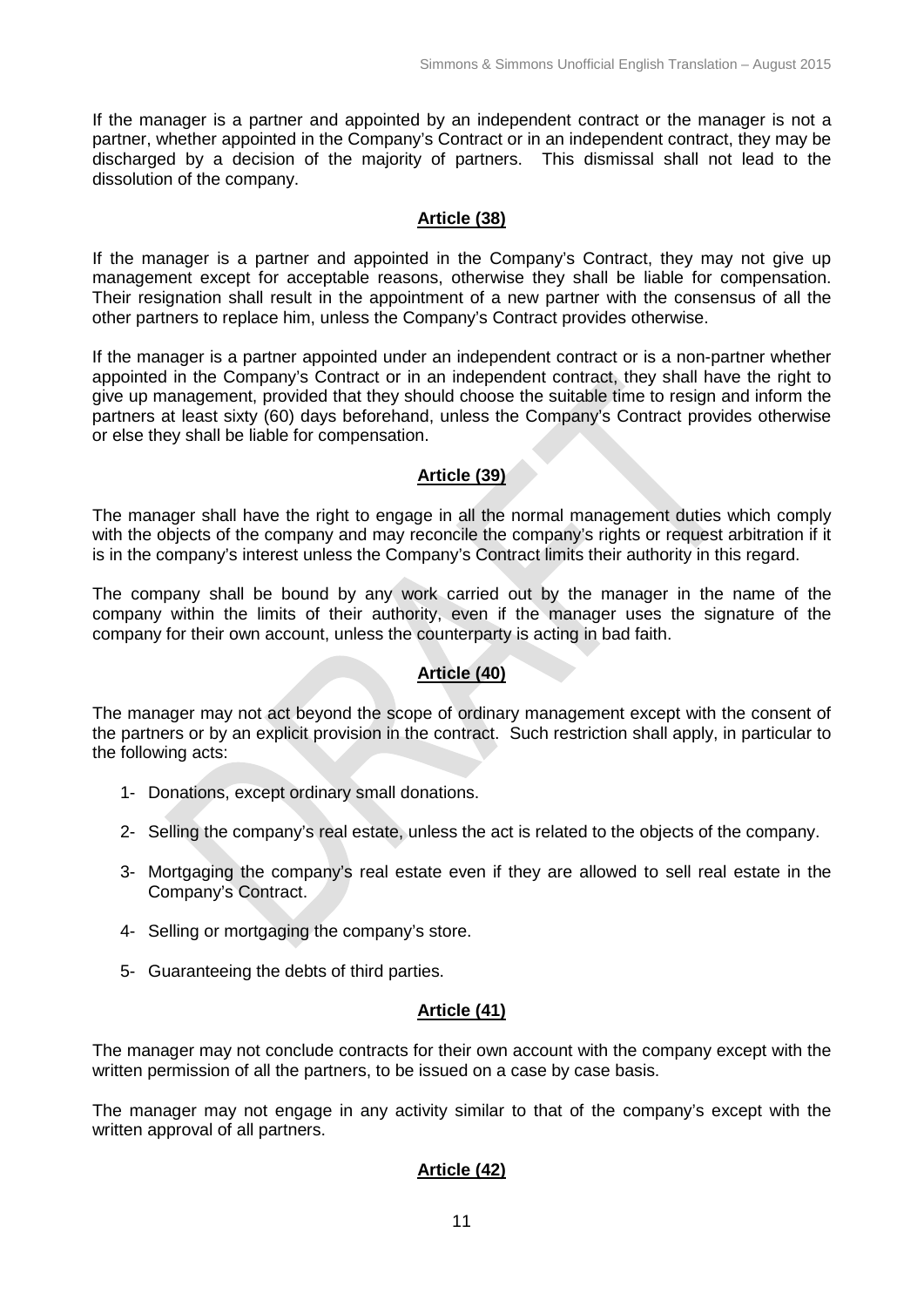The manager shall be liable for the damages sustained by the company, the partners or third parties due to their violation of the provisions of the Company's Contract or the contract appointing them or due to any negligence or errors by the manager in performing their duties. Any term to the contrary shall be void.

### **Article (43)**

A non-managing partner may not interfere in the management. However, they may review its business and inspect the records and documents of the company at its headquarters, extract a brief statement on the financial position of the company by themselves or through their agent, and provide the manager with advice. Any agreement to the contrary shall be void.

#### **Article (44)**

The profit, loss and shares of each partner shall be determined at the end of the financial year of the company in accordance with the balance sheet and the profit and loss account.

Each partner shall be considered to be a creditor of the company to the extent of their share in the profits once this share is determined by approving the balance sheet.

Any deficit in the capital of the company due to the losses shall be made up from the profits of the subsequent years unless otherwise agreed. Apart from that, the partner may not be bound to make good any deficit in their share of the capital due to the losses except with his consent.

### **Chapter (3) Limited Partnership**

### **Article (45)**

A limited partnership shall comprise two categories of partners:

- 1- joint partners, who shall manage the company and be jointly liable for all the liabilities of the company in their personal assets;
- 2- silent partners, who contribute to the capital of the company without being responsible for the obligations of the company, except to the extent of the capital they provide to the company or what they undertook to pay to the company.

### **Article (46)**

All joint partners shall be natural persons.

### **Article (47)**

The Company's Contract shall state the names of the joint and silent partners.

### **Article (48)**

The name of the limited partnership shall only include the names of the joint partners, in addition to what conveys the existence of other partners.

It may have a special commercial name, provided that the name is accompanied with what shows that it is a limited partnership.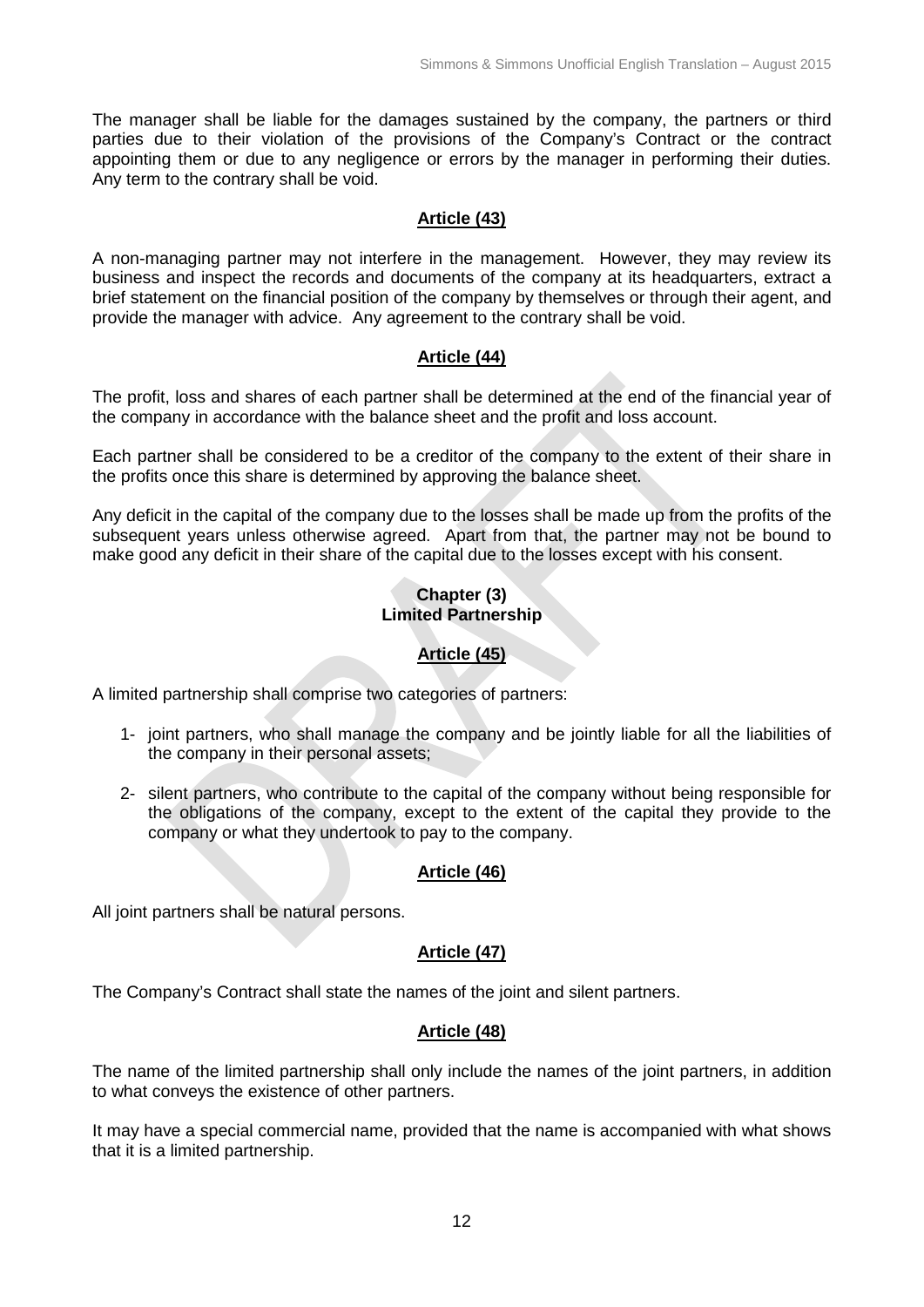The name of the silent partner shall not be included in the name of the company. If this is mentioned with the knowledge of the silent partner, he shall be jointly responsible for the liabilities of the company towards third parties acting in good faith.

### **Article (49)**

The silent partner may not interfere in the management of the company even under a power of attorney; otherwise, he shall be jointly responsible for the obligations resulting from his management activities. They may be committed to the liabilities of the company in whole or in part in accordance with the magnitude and frequency of the works and in accordance with thirds parties confidence in him due to these works.

Monitoring the acts of the managers of the company and giving them opinions and permissions to act beyond their authorities shall not be regarded as interference.

### **Article (50)**

The silent partner shall have the right to request a copy of the balance sheet and profit and loss accounts and to verify the contents thereof. To do so, he shall be entitled to review the records and documents of the company by themselves or through an agent from the partners or third parties, provided this does not cause any harm to the company.

### **Article (51)**

The decisions of a limited partnership shall be issued by the unanimous decision of the joint partners, unless the Company's Contract provides otherwise.

The decisions relating to the amendment of the Company's Contract shall not be valid unless approved through a unanimous decision of all joint and silent partners.

# **Article (52)**

With the exception of the provisions contained in this Chapter 9, the limited partnership shall be governed by the provision prescribed for joint liability companies.

#### **Chapter (4) Joint Venture Company**

### **Article (53)**

A joint venture company is a concealed company and does not apply to third parties. It does not enjoy a legal personality and is not subject to any declaration procedures.

### **Article (54)**

The Company's Contract shall specify its objects, rights and liabilities of the partners, method of distributing profit and loss, method of company management and other main elements.

The existence of the Company's Contract may be proved by all means including evidence and proof.

### **Article (55)**

A joint venture company may not issue negotiable securities.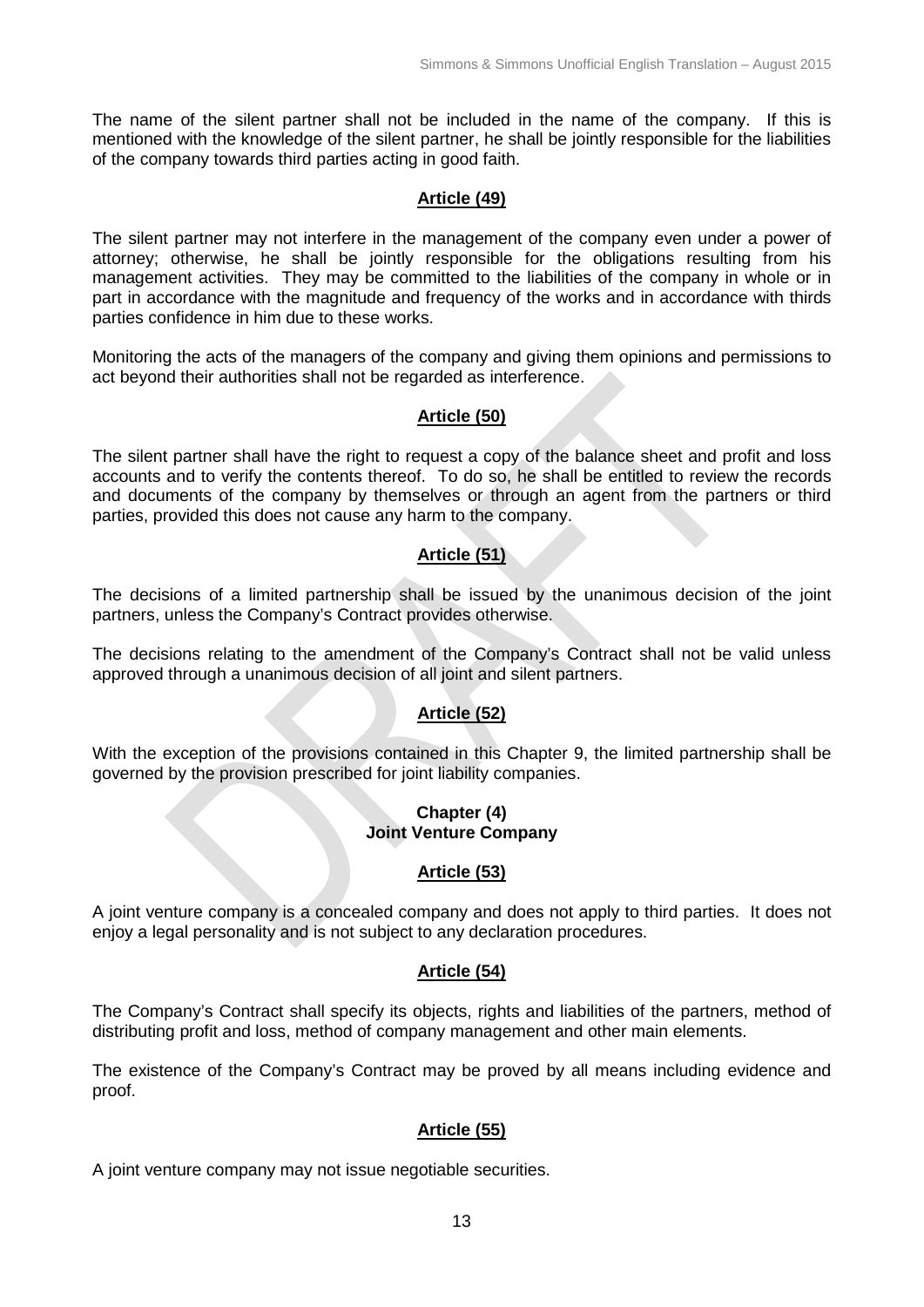### **Article (56)**

Each partner shall be the holder of the share they undertake to pay, unless the Company's Contract provides otherwise.

If the share is in kind and the partner possessing it is declared bankrupt, the owner shall have the right to recover it from the bankruptcy after settling their share in the losses of the company.

However, if the share is cash or non-partitioned fungibles, its owner shall participate in the bankruptcy only in their capacity as the creditor of the share value less their share in the company's losses.

#### **Article (57)**

Third parties will only have recourse against the partner or partners with whom they dealt with.

However, if the partners do any act that shows to a third party that the company exists, the company shall be deemed to have a legal personality and the partners shall be jointly responsible vis-à-vis the third party.

### **Article (58)**

The joint venture partner shall not be deemed a trader, unless they carry out the commercial activities themselves.

### **Article (59)**

Each partner shall be entitled to request to review the records and documents of the company themselves or by their agent, provided that the review by the agent causes no harm to the company. Any agreement to the contrary shall be void.

### **Article (60)**

Decisions of a joint venture company shall be issued unanimously, unless the Company's Contract provides otherwise.

The decisions relating to the amendment of the Company's Contract shall not be valid unless they are issued with the consensus of all the partners.

### **Article (61)**

Where there is non-Qatari partner among the partners, the Joint Venture Company may not engage in businesses which are prohibited by law to be practiced by non-Qataris.

#### **Chapter (5) Public Shareholding Company**

#### **Section (1) General Provisions**

#### **Article (62)**

A public shareholding company is a company with its capital divided into equal shares capable of being traded. A shareholder shall only be liable to the extent of its contribution to the company's capital.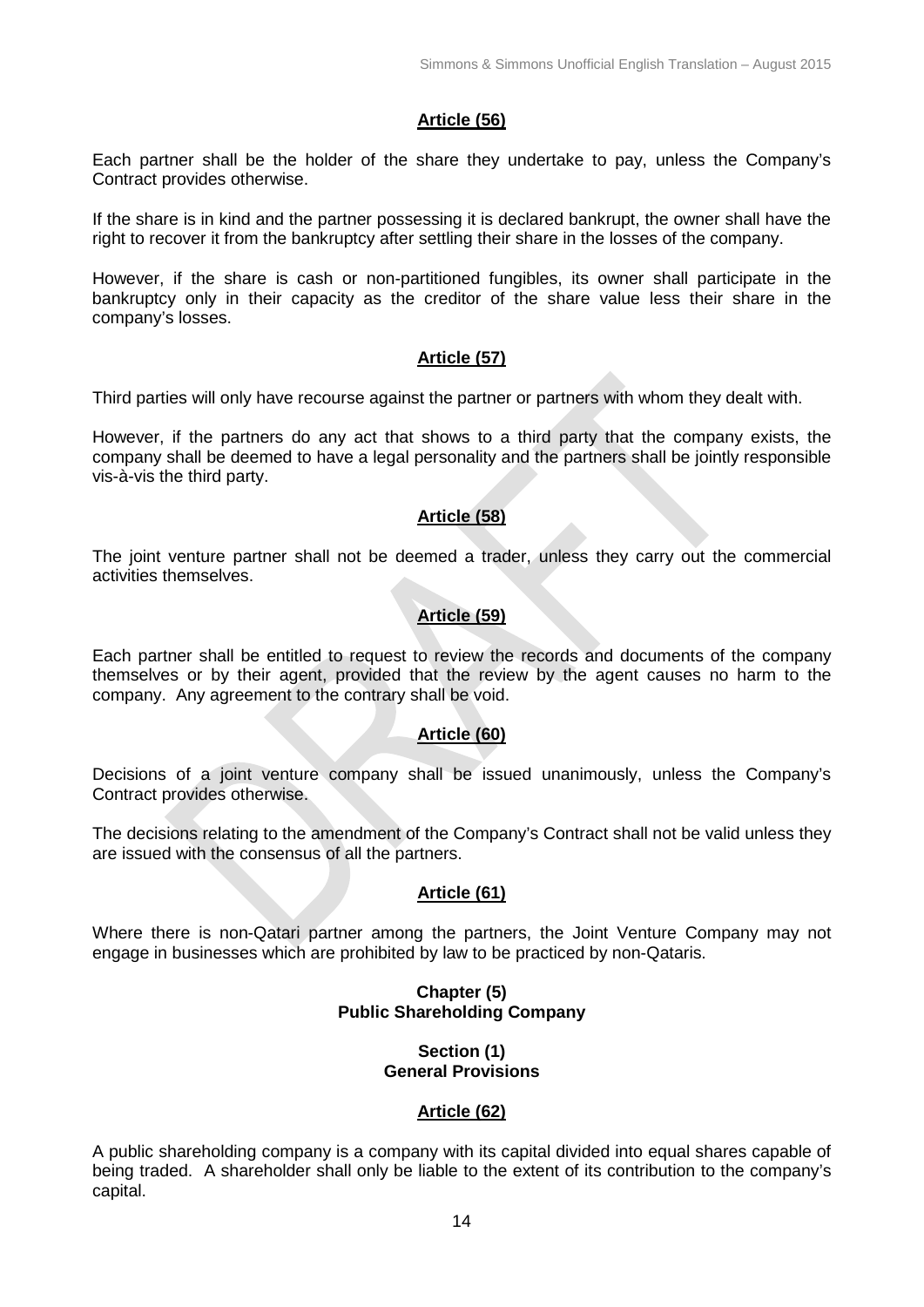### **Article (63)**

Every public shareholding company shall have a name denoting its object, and may not carry the name of a natural person unless the company's object is to invest a patent registered in the name of such person or owns a commercial facility in the name of a natural person and takes the name of such facility as its name.

In all cases, the company's name shall be followed by the phrase "Qatari Public Shareholding Company".

#### **Article (64)**

A public shareholding company shall have a specified term stated in the Company's Contract and articles. The company's term may be extended by the decision of the extraordinary general assembly.

If the company's object is to carry out a particular activity, the company's term will expire by the end of such activity.

### **Article (65)**

The capital of a public shareholding company shall be sufficient to achieve the objects of its incorporation.

The capital of a public shareholding company shall not be less than ten million (10,000,000) Riyals.

### **Section (2) Incorporation of the Company**

### **Article (66)**

A Minister's Decision shall be issued for the incorporation of a public shareholding company.

### **Article (67)**

A public shareholding company shall be established with no less than five founders.

The company shall offer its shares for public subscription within sixty (60) days from the date of its incorporation. If the company fails to offer its shares within such period, the company shall automatically terminate by the force of law unless the founders, within thirty (30) days from the end of the period when the shares should have been offered to the public, amend the Company's Contract and articles to be converted to any other form of company stipulated in this law. The founders shall bear the conversion costs, including fees and fines imposed by the Ministry. The founders shall be liable in their assets for all of the company's liabilities during that time.

#### **Article (68)**

Public shareholding companies established by the government and other public organisations and institutions and companies in which the State owns a percentage not less than (51%) or a percentage less than that subject to the Council of Minister's approval, solely or jointly with one or more founders, national or foreign, whether natural or legal person, public or private shall be exempt from the minimum number of founders set out in the previous Article.

#### **Article (69)**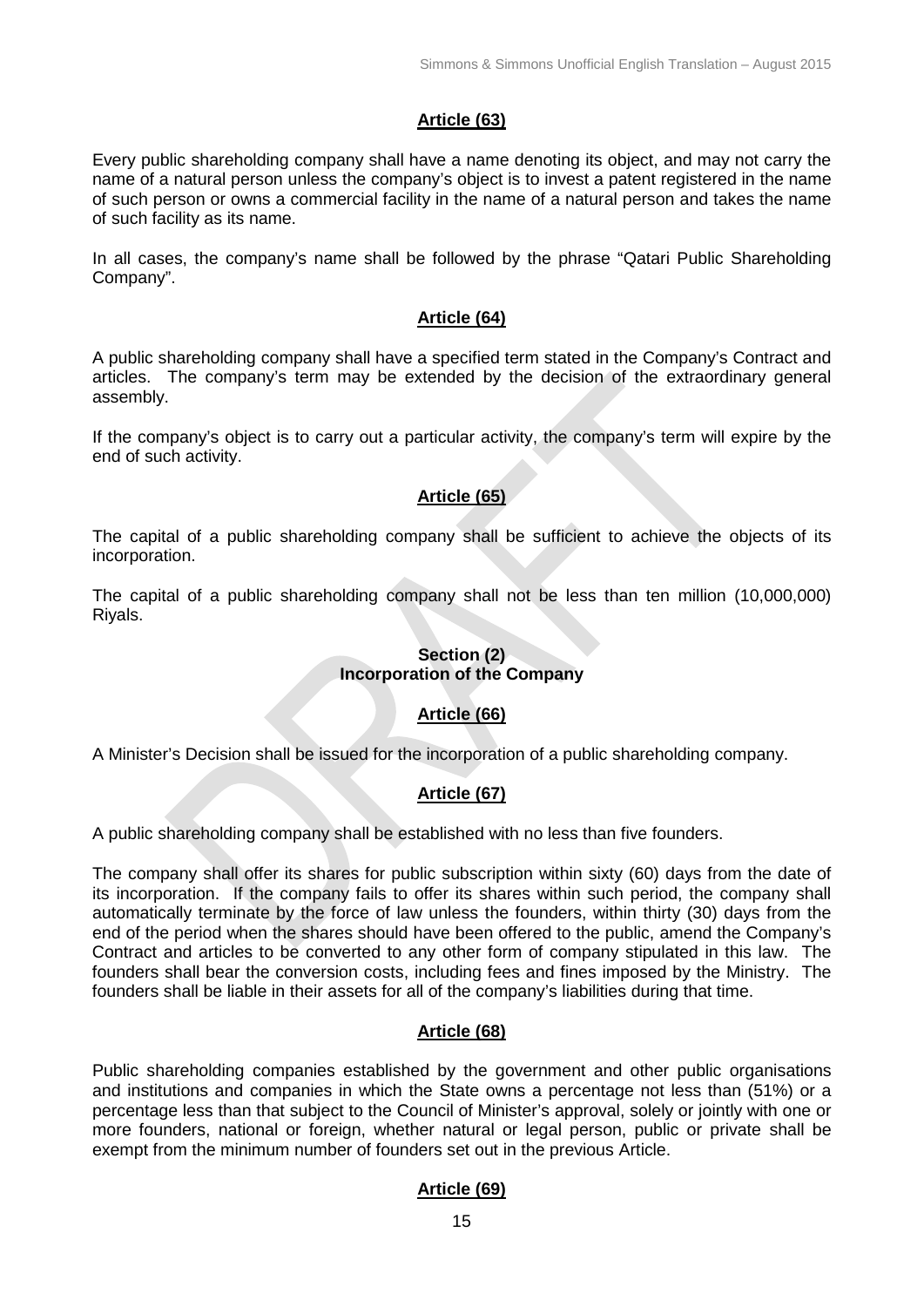Subject to the provisions of Article (66) of this law, the founders shall issue the Company's Contract and articles in accordance with the templates to be issued by a decision of the Minister. These templates may not be breached except for serious reasons determined by the Department. Each shall include the following details:

- 1. the company's name and its headquarters;
- 2. the object for which the company is established;
- 3. the founders' names, nationalities, domiciles, occupations, and the number of shares subscribed to by each of them;
- 4. the company's authorised share capital (if applicable);
- 5. the company's issued share capital, the number of shares, types, and nominal value and the amount paid of each share;
- 6. the company's term;
- 7. a statement about each non-cash share, the name of its provider, all provisions relating to its provision, and related in-kind rights; and
- 8. approximate statement for the amount of expenses, salaries, and costs paid by the company or which the company has committed to pay because of its incorporation.

### **Article (70)**

The founders shall elect from amongst themselves those responsible to undertake incorporation procedures before the Department.

### **Article (71)**

The application for incorporation shall be submitted to the Department accompanied by a draft of the Company's Contract and articles.

The Department may request any additional details that it may deem necessary as well as instruments and documents proving such details. The Department may also request to review the feasibility study of the project.

The Department may request amendments to the Company's Contract and articles in order to be compatible with the provisions of the law and the two templates referred to in Article (66) of this law.

In all cases, the application shall be decided upon within ten (10) days from the date of its submission with all necessary documents.

### **Article (72)**

If the Department approves the company's incorporation application, the founders shall sign the Company's Contract and articles according to the drafts approved by the Department and shall authenticate them before the competent authority so that the Minister may issue his decision regarding the incorporation of the company no later than thirty (30) days from the date of its submission.

### **Article (73)**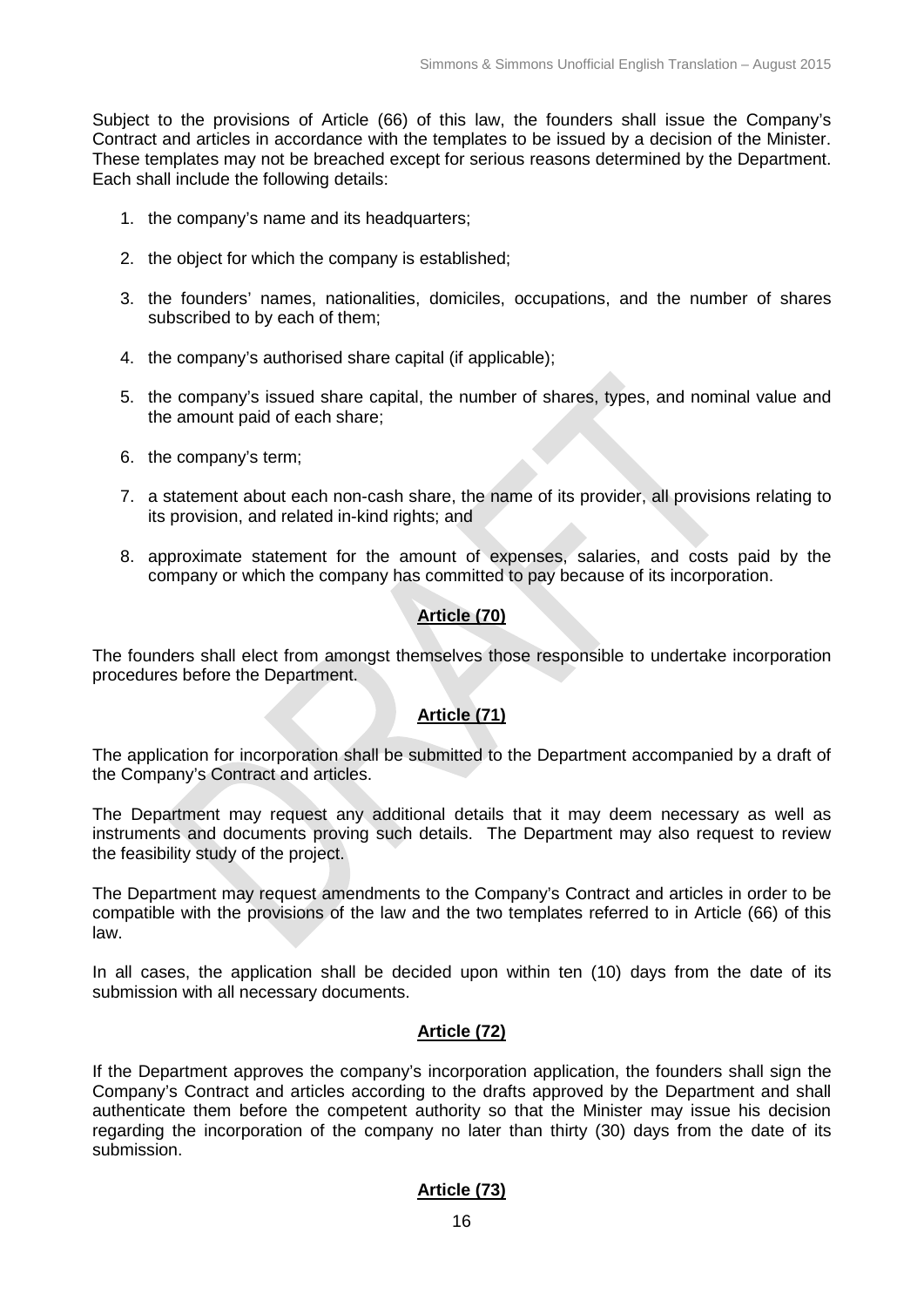In case the incorporation application is rejected by the Department, or the stated period in the above Article has expired without receiving a response, the founders may file an appeal to the Minister within thirty (30) days from the date of being notified of the rejection or the expiry of the stated period, as the case may be.

The Minister shall respond within thirty (30) days of the appeal being submitted. The applicant shall be informed of the rejection of their application by any means and if this period lapses without any response, the rejection shall be implied and shall be deemed final.

#### **Article (74)**

If the incorporation application is completely rejected, the founders may not submit a new application for the company's incorporation unless at least one (1) month from the date of the rejection has passed.

### **Article (75)**

The decision of company's incorporation shall be published in the Official Gazette accompanied by the Company's Contract and articles. The company shall only acquire its legal personality after it has been declared. The declaration shall be done by registering the company in the commercial registry and publication in the Official Gazette.

#### **Article (76)**

The founders shall subscribe to shares not less than (20%), and no more than (60%) of the company's share capital. A founder shall not subscribe to shares issued for subscription during the incorporation phase. The founders shall, prior to inviting the public to subscribe, submit to the Department, a certificate from the bank proving that they have deposited a sum of money in the company's account equivalent to the shares to which they have subscribed as founding shareholders, and a draft offering prospectus prepared by the founders in accordance to the provisions of Article (77) of this law.

After fulfilling the above, the Department permits the invitation to be published in two daily local newspapers at least one of which shall be in the Arabic language and on the company's website, if available.

### **Article (77)**

The invitation for public offering shall be published in at least two daily local newspapers, at least one of which shall be in the Arabic language, at least one week before the commencement date of subscription. The offering prospectus shall include the following details:

- 1- The founders' names and nationalities.
- 2- The company's name, object and headquarters.
- 3- The company's authorised share capital, if applicable;
- 4- The company's issued and paid up share capital, share type, nominal value, number and the amount of shares offered for public subscription or what the founders have subscribed to, and the restrictions imposed upon the trading of the shares.
- 5- In kind shares, and related details and rights, if any.
- 6- Special benefits granted to the founders or other, if any.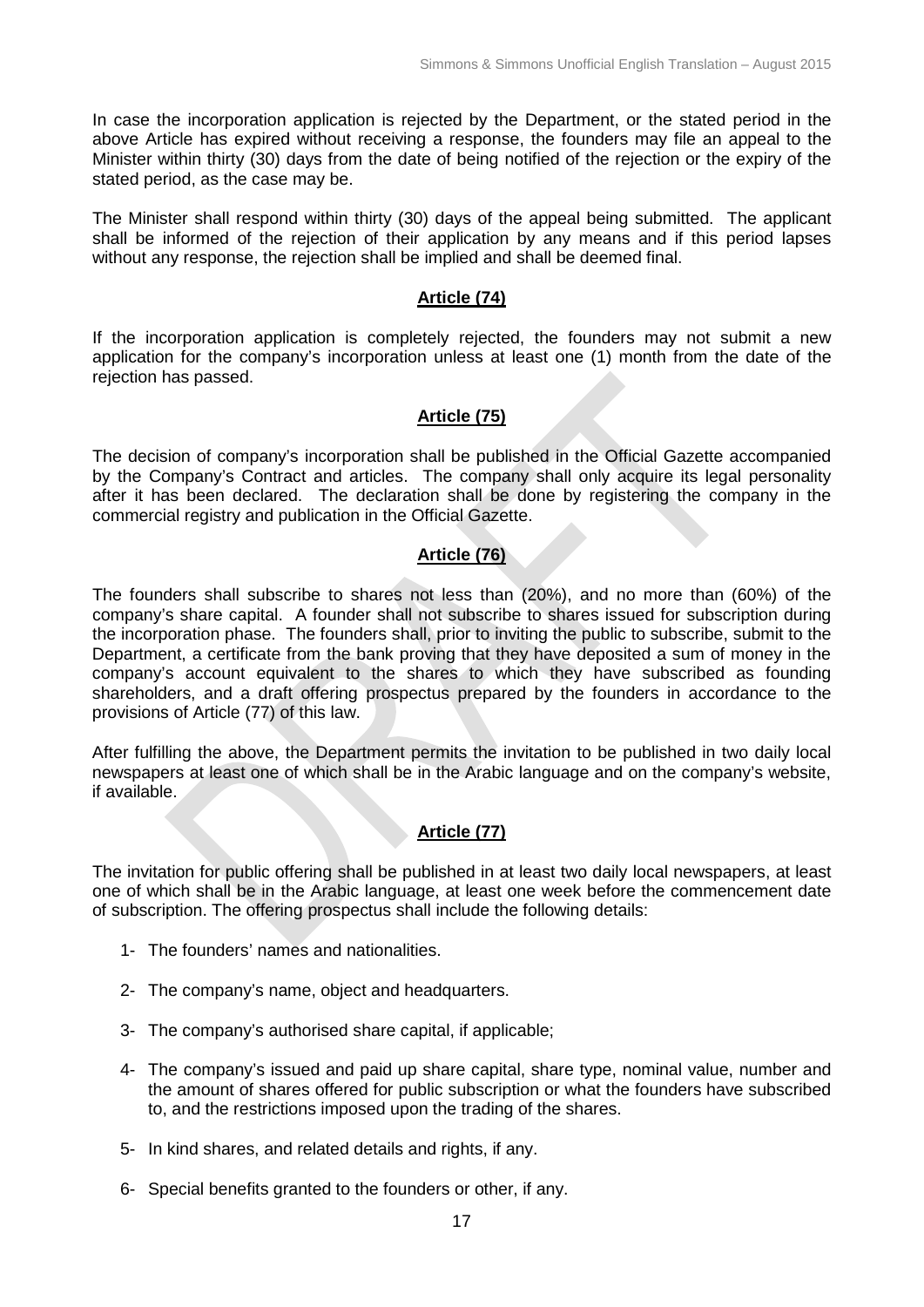- 7- The method for the distribution of dividends.
- 8- An estimated statement for the expenses relating to the incorporation of the company.
- 9- The founders' fulfilment of the required percentage of payment of the value of the shares they have subscribed to.
- 10- The minimum number of shares to which a person can subscribe to, together with the maximum number provided that it will not exceed the stated percentage for the founders.
- 11- The date of subscription, its deadline, place and conditions.
- 12- The date of issuing the decision for the company's incorporation.
- 13- A statement relating to the allotment of shares in case the subscribed shares exceed the number of shares offered.
- 14- Any other matters that may affect shareholders' rights and obligations.
- 15- Any other details specified in a decision of the Minister.

The founders or their representatives shall sign the announcement of the subscription invitation and shall be responsible for the correctness of the details stated therein, and the fulfilment of the abovementioned details.

The announcement shall be accompanied with a report signed by an auditor in which the auditor states that he has reviewed the announcement and assured the correctness of the details included therein.

If the company has a website, the subscription details shall be published on the website and the site address shall be included in the announcement referred to in this Article.

### **Article (78)**

Subscription shall be undertaken at one or more accredited banks in the State or through companies established for this purpose. Instalments due on subscription shall be paid and payments shall be deposited in a specific account opened in the company's name under establishment.

### **Article (79)**

Shareholder's subscription will be through signing a declaration on the subscription application which states the number of shares that the shareholder subscribes to, his agreement to the Company's Contract and its articles of association and their chosen domicile in the State as well as any other details that may be deemed necessary by the Underwriter.

The subscription will be final and unconditional. Any condition by the subscriber shall be void.

The subscriber shall deliver the subscription application to the Underwriter and shall pay the due instalments against a receipt signed by the Underwriter stating the subscriber's name, his chosen domicile, date of subscription, number of shares subscribed to and paid instalments.

The subscription shall be deemed final on the subscriber receiving such receipt.

### **Article (80)**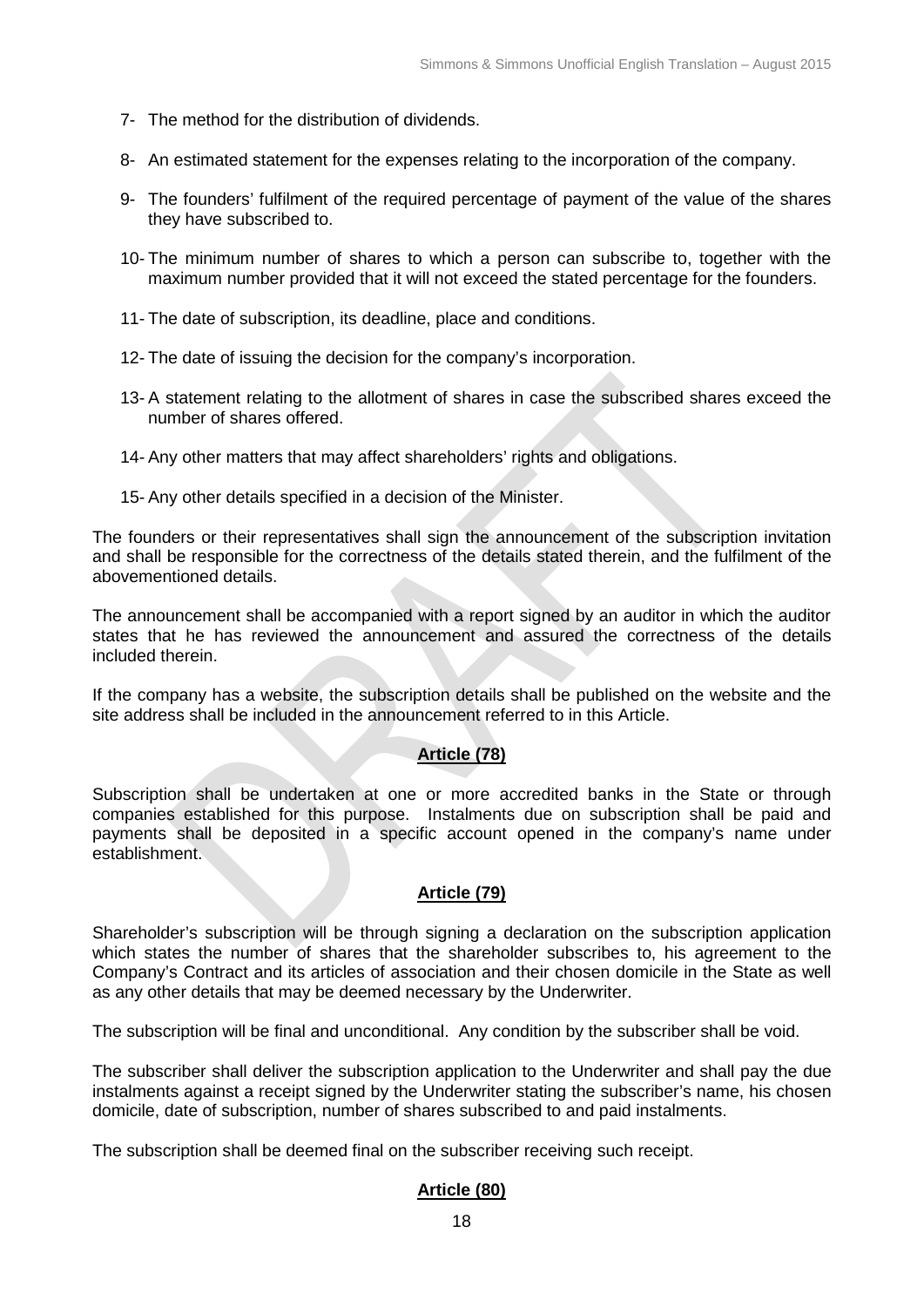A printed copy of the Company's Contract shall be available to each subscriber which shall be reflected in the subscription receipt.

Any concerned party may obtain, during the subscription period, a printed copy of the company's articles of association free of charge or against a reasonable charge stated in the subscription prospectus.

In case the company has a web site, the Company's Contract and articles of association shall be published on such site.

# **Article (81)**

The Underwriter shall keep all amounts paid by shareholders for the company's account under establishment. Such monies shall not be delivered to the company's board of directors except after the announcement of the company's incorporation and its registration in the commercial registry.

# **Article (82)**

The subscription window shall be opened for a period not less than two (2) weeks and not exceeding four (4) weeks.

If all shares offered for subscription are not fully subscribed to within the subscription period, the founders may, after the Department's approval, extend the subscription period for a period not exceeding two (2) weeks. If all shares are not subscribed to at the end of this period, the founders shall, subject to provisions of Article (65), retreat from establishing the company or reduce its capital to the extent of the shares not subscribed to.

# **Article (83)**

If the company is not established, the founders shall return to the subscribers the full amounts of monies paid by them with any accrued interest within a period not exceeding one (1) week from the end of the subscription period in accordance to the previous Article. The founders shall be jointly liable for repaying the amounts and the expenses incurred for the company's incorporation. They will also be jointly liable before third parties for all business and actions carried out by them during the incorporation period.

# **Article (84)**

If the company's capital is reduced, subscribers may retreat from their subscription within a period not less than the first subscription period commencing from the date of their announcement in two daily newspapers at least one of which shall be in the Arabic language and on the company's website if available. If they do not retreat within such period, their subscription shall be deemed final.

# **Article (85)**

If after the closing of the subscription window it becomes apparent that the shares subscribed to exceed the number of offered shares, contributions in excess shall be distributed to the subscribers in accordance with the subscription prospectus.

In all cases, monies in excess of the subscription and any accrued interest shall be refunded to the shareholders by the Underwriter within a period not exceeding two (2) weeks from the closing of the subscription window.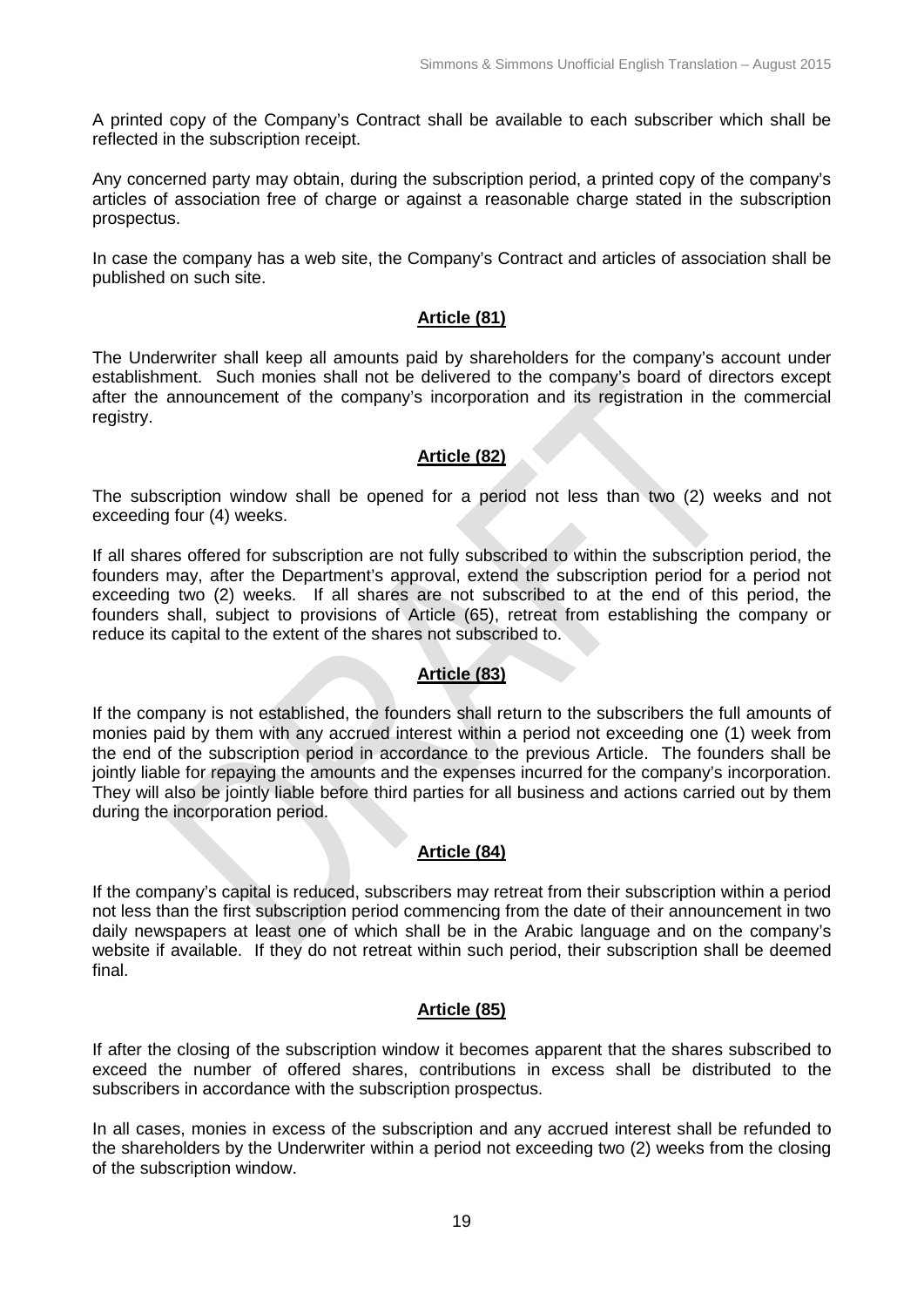### **Article (86)**

Any concerned party may claim for the subscription to be void, within thirty (30) days from the closing of the subscription window, if it is not carried out in accordance with the abovementioned provisions.

### **Article (87)**

The founders shall, within ten (10) days from the closing of the subscription window, notify the Department of the subscription result and the amount of money paid by the subscribers and their names and number of shares subscribed to by each of them.

#### **Article (88)**

The founders shall, after the Department's approval and within the period stated in the previous Article, invite the subscribers to convene the constitutional assembly in accordance with the provisions for invitation to an annual general assembly, provided that the meeting will be held within thirty (30) days of such invitation. A copy of the invitation shall be sent to the Department so that a representative from the Department may attend.

This assembly shall convene in the presence of shareholders representing at least half of the share capital. The assembly shall be chaired by a founder to be nominated by the assembly.

### **Article (89)**

Each subscriber, regardless of the number of his shares, shall have the right to attend the constitutional assembly.

### **Article (90)**

The founders shall submit to the constitutional assembly a report containing full information about the incorporation process with supporting documentation.

The constitutional assembly shall consider the following matters in particular:

- 1- The report of who the founders' elected concerning the incorporation processes and expenses incurred.
- 2- Approving the company's articles of association.
- 3- Electing the members of the first board of directors, appointing auditors and determining their remuneration.
- 4- Approving the valuation of in-kind shares, if any.
- 5- Announcing the company's incorporation.

The resolutions of the constitutional assembly shall be issued by an absolute majority of votes of shareholders duly represented in accordance with the provisions hereof.

### **Article (91)**

The first board of directors shall undertake the procedures for declaring the company in accordance with the provisions of this law. The members of the first board of directors shall be jointly responsible for damages resulting from failing to declare the company.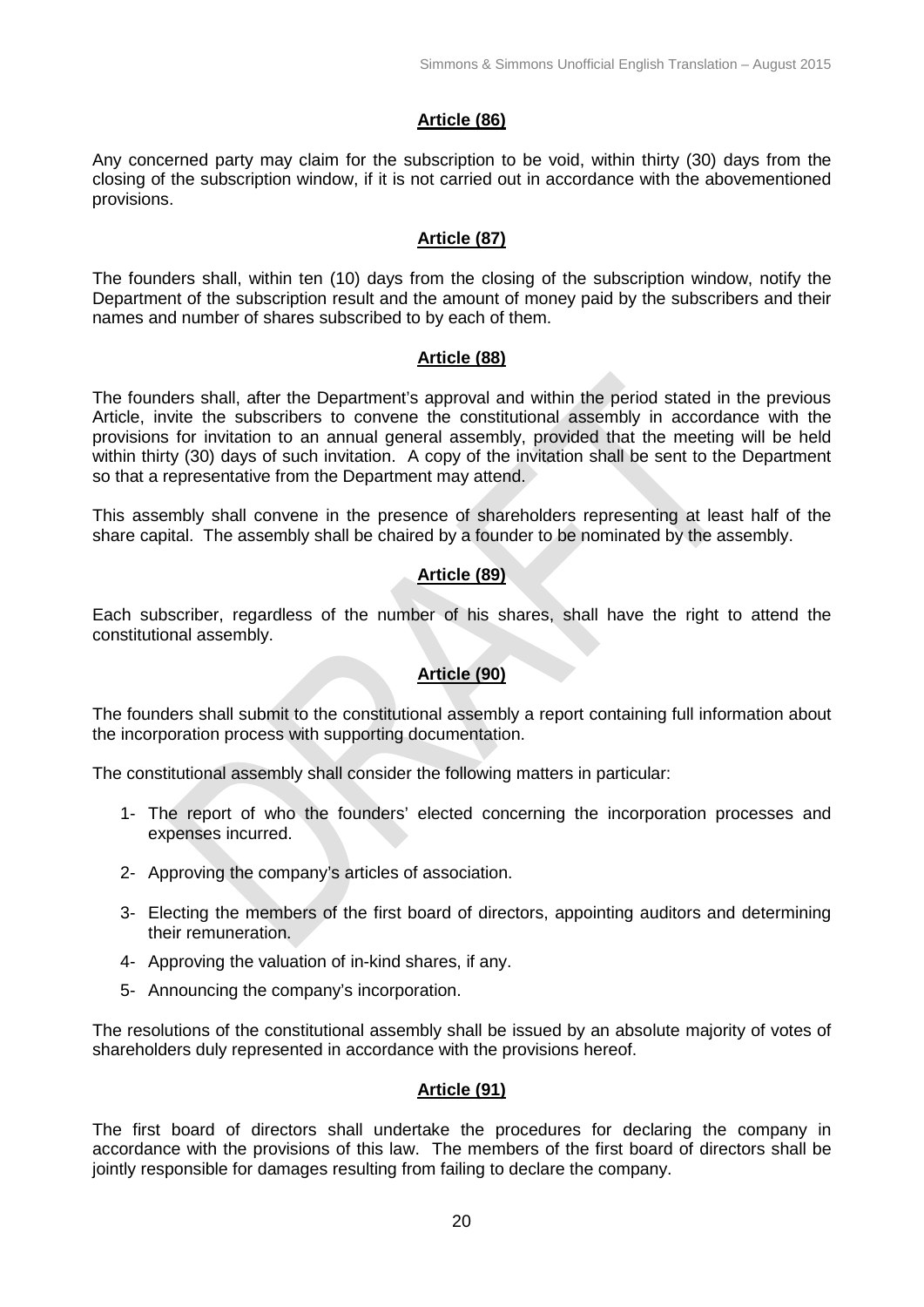The results of all actions carried by the founders will be transferred to the company upon it being declared.

The company shall bear all expenses incurred by the founders in this regard.

### **Articles (92)**

If a public shareholding company is established illegally, any concerned party may, within six (6) months from its incorporation, notify it in writing to rectify the position within one (1) month from such notice. If the company fails to rectify the position within such period, the concerned party may, within the following six (6) months, claim for the company to be declared invalid and to be liquidated as an actual company.

The shareholders may not claim the company's invalidity vis-à-vis third parties.

# **Article (93)**

If a company is established illegally, any shareholder and concerned party may, within the period of which the claim may be filed in accordance with the provisions of the previous Article, file a joint liability suit against the founders, the members of the board of directors and the auditors.

# **Article (94)**

If the shares of a public shareholding company are not listed for trading in the Financial Market within one (1) year of its incorporation or conversion into a public shareholding company, the company shall automatically convert into a private shareholding company. The founders shall be jointly responsible for all charges before the Department for the conversion of the company into a private shareholding company.

# **Section (3) Management of the Company**

**Sub-Section (1) Board of Directors**

### **Article (95)**

A public shareholding company shall be managed by an elected board of directors. The company's articles of association shall determine the manner of its election, its composition and the term of the membership provided the members shall not be less than five (5) and not exceed eleven (11) members.

The term of membership shall not exceed three (3) years except the first board of directors the term of which may be five (5) years.

Unless the company's articles of association state otherwise, or if the member loses any of the conditions set out in Article (97) of this law, a board member may be re-appointed for more than one term.

A member may resign from the board of directors provided this is at an appropriate time otherwise he will be liable before the company.

### **Article (96)**

The general assembly shall appoint the members of the board of directors by secret ballot with the exception of the first board of directors which may be appointed by the founders. When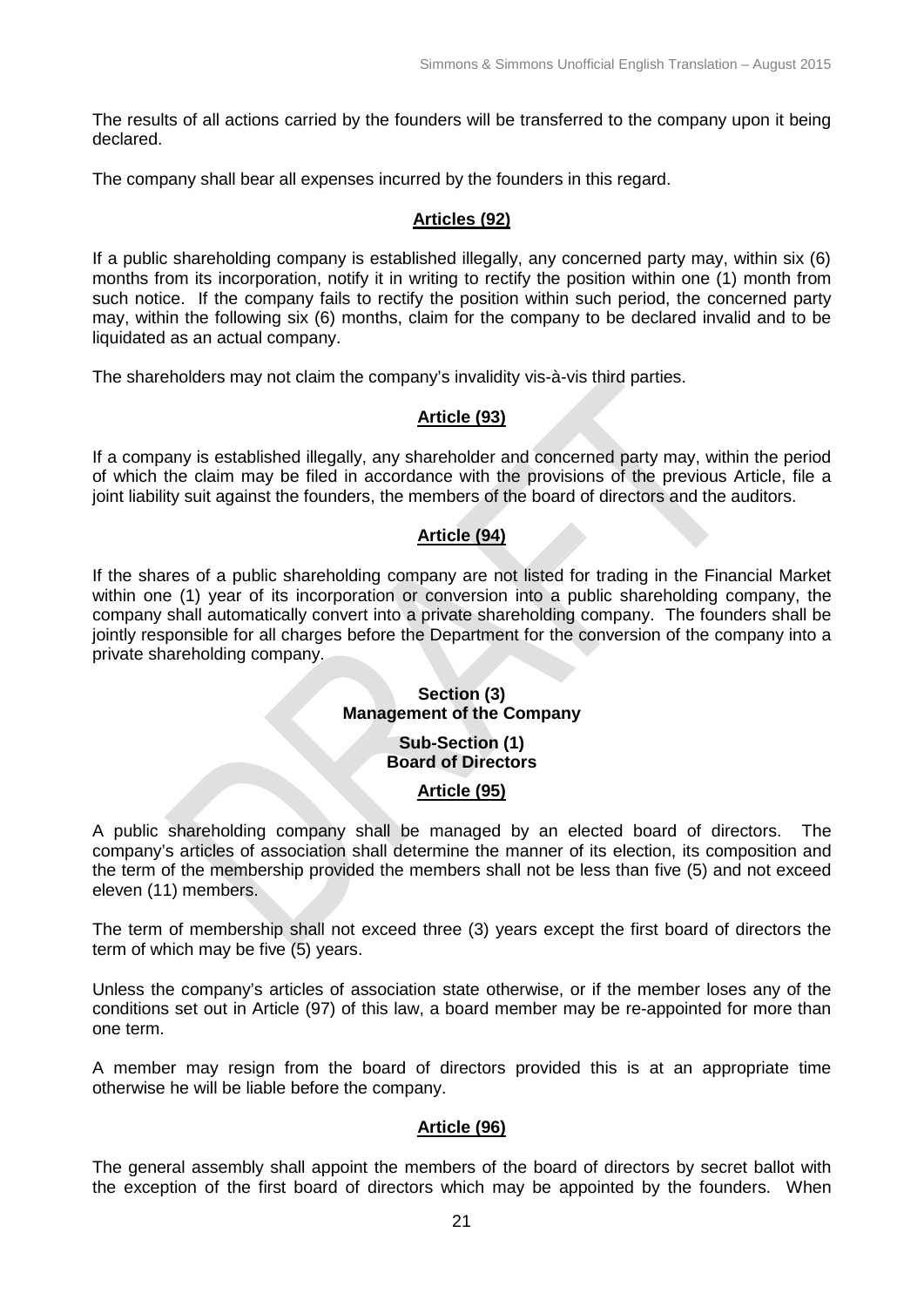voting for the election of the members of the board of directors, each share shall have one vote given by the shareholder to whomever he chooses from the nominees. A shareholder may divide his voting shares between more than one nominee. A share may not vote for more than one nominee. Voting for the election of members of the board of directors in public shareholding companies listed on the Financial Market shall be subject to the Governance rules of the Authority.

In the event that the term of the board of directors expires before the general assembly approves the financial reports of the company, the terms of the board of directors shall extend until the general assembly is held.

### **Article (97)**

A board member shall be:

- 1- Not less than twenty one (21) years of age and shall have full capacity.
- 2- Never have been punished by a criminal sentence; convicted of a crime involving moral turpitude and honesty or convicted of a crime stated in Articles (334 and 335) of this law; or ruled bankrupt unless rehabilitated.
- 3- A shareholder and owner of a number of the company's share capital set out in the articles of association which shall be deposited in an accredited bank within sixty (60) days from the commencement of their membership. Such shares shall continue to be deposited and may not be traded, mortgaged, or subject to seizure until the term of membership expires and the budget of the last financial year during which the board member undertook his actions is approved.

The shares referred to in the above paragraph shall be allocated to guarantee the rights of the company, the shareholders and third parties against the board members. If the member does not offer such guarantee, their membership will be void.

One-third of the members of the board of directors may be independent experienced members who are not shareholders and they are exempted from the provision of owning shares stipulated for in Paragraph (3) of this Article.

If a member of the board of directors loses any of these conditions, they lose their membership form the date in which they cease to meet the condition.

#### **Article (98)**

Except for representatives of the State in public shareholding companies or persons who own at least (10%) of the share capital of such companies, no one can, in their personal capacity or in their capacity as a representative of one of the corporate persons, be a member of the board of directors in more than three shareholding companies with their principal offices in the State, nor be a chairman or vice chairman of the board of directors in more than two companies with their principal office in the State.

In all cases, no one, whether in their personal capacity or in their capacity as a representative of one of the corporate persons, shall be a managing director of more than one company with its principal office in the State, or be a member on two board of directors of two companies with the same activities.

The membership of any director will be invalid if such director fails to comply with these provisions in the board of directors of companies according to the historical order of their membership and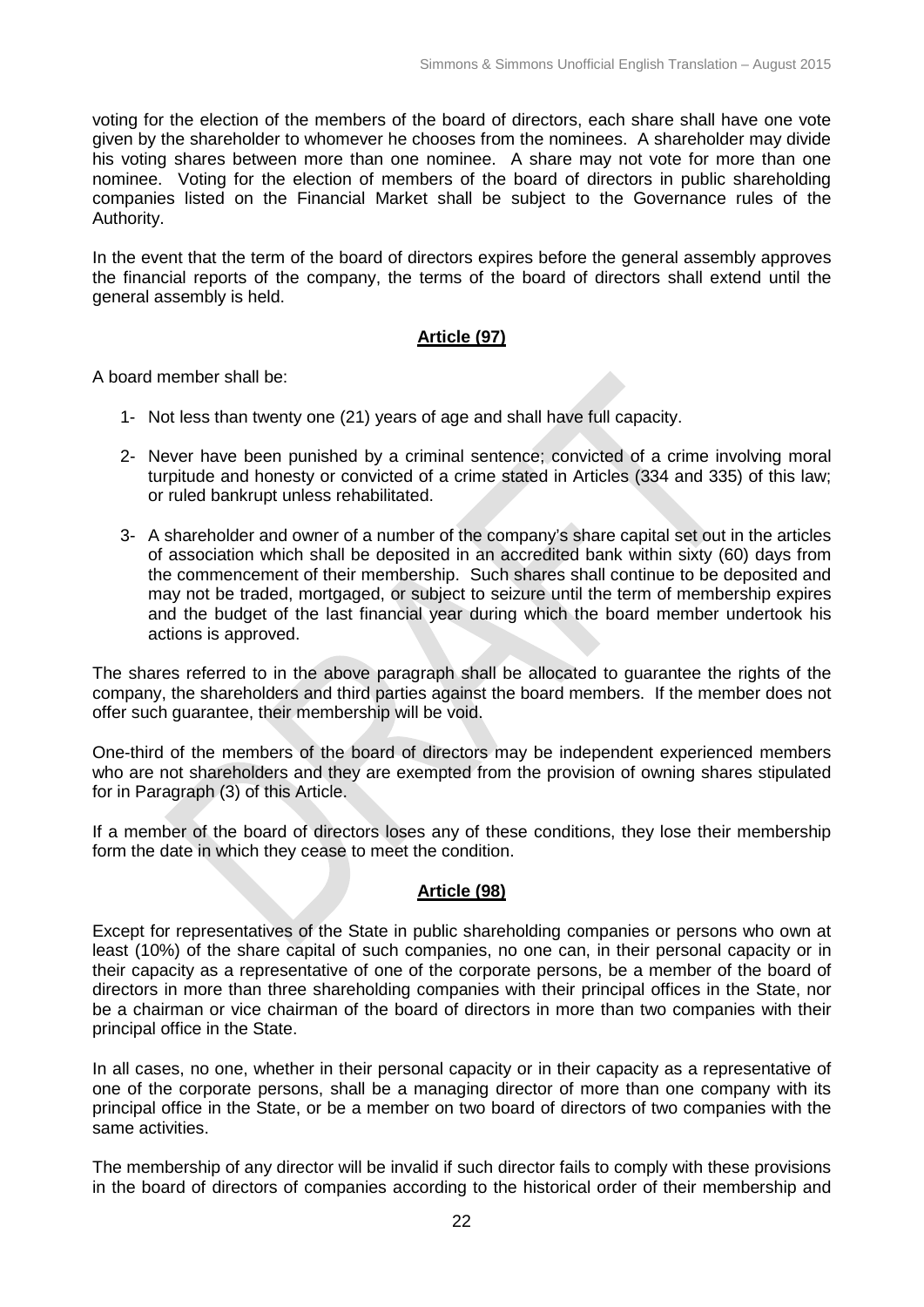he shall refund to the company or companies in which their membership has become invalid all monies received.

### **Article (99)**

If the State has shares in a public shareholding company, it may, rather than participating in the election of members of the board of directors, mandate representatives on its behalf to the board pro rata to its shareholding. The number of representatives shall be deducted from the total number of board members and the State has the right to remove such representatives or appoint others at any time. The representatives of the State on the board of directors shall have all the rights and obligations of the elected members of the board of directors. The State shall be responsible for the acts of its representatives before the company, its creditors and shareholders. The representatives of the State on the company's board of directors shall be exempt from submitting guarantee shares for their membership.

### **Article (100)**

The board of directors shall elect a chairman and vice chairman by secret ballot for a term of one year unless the company's articles of association states otherwise provided this does not exceed three (3) years.

The board of directors may appoint by secret ballot one or more managing directors who have the right to sign on behalf of the company, severally or jointly, according to the board's resolution.

# **Article (101)**

If the position of a director becomes vacant, it shall be filled by the person who obtained more votes from the shareholders but did not become a member. If there is something preventing him from filling the post, the person with the next highest votes shall take on the role. The new member will only complete the term of his predecessor.

In the event that there is no one to fill the vacant post, the board shall continue with its current members provided the members shall not be less than five.

If the vacant posts amount to a quarter of the positions on the board or the number of remaining members is less than five (5), the board of directors shall call the general assembly to convene within two (2) months from the date that the post became vacant or the date upon which the membership dropped to less than five (5) members to elect those who will fill such vacant posts.

### **Article (102)**

Each company shall annually submit to the Department a detailed list approved by the chairman illustrating the names, titles, nationalities and contact details of the chairman and members of the board of directors. The company shall notify the Department of any change that occurs to this list as soon as it occurs.

### **Article (103)**

The chairman of the board of directors is the company's head who represents the company before third parties and the courts. The chairman shall carry out the board's resolutions and comply with its recommendations. The chairman may delegate some of his authorities to other members of the board of directors.

The vice chairman will fill in for the chairman during his absence.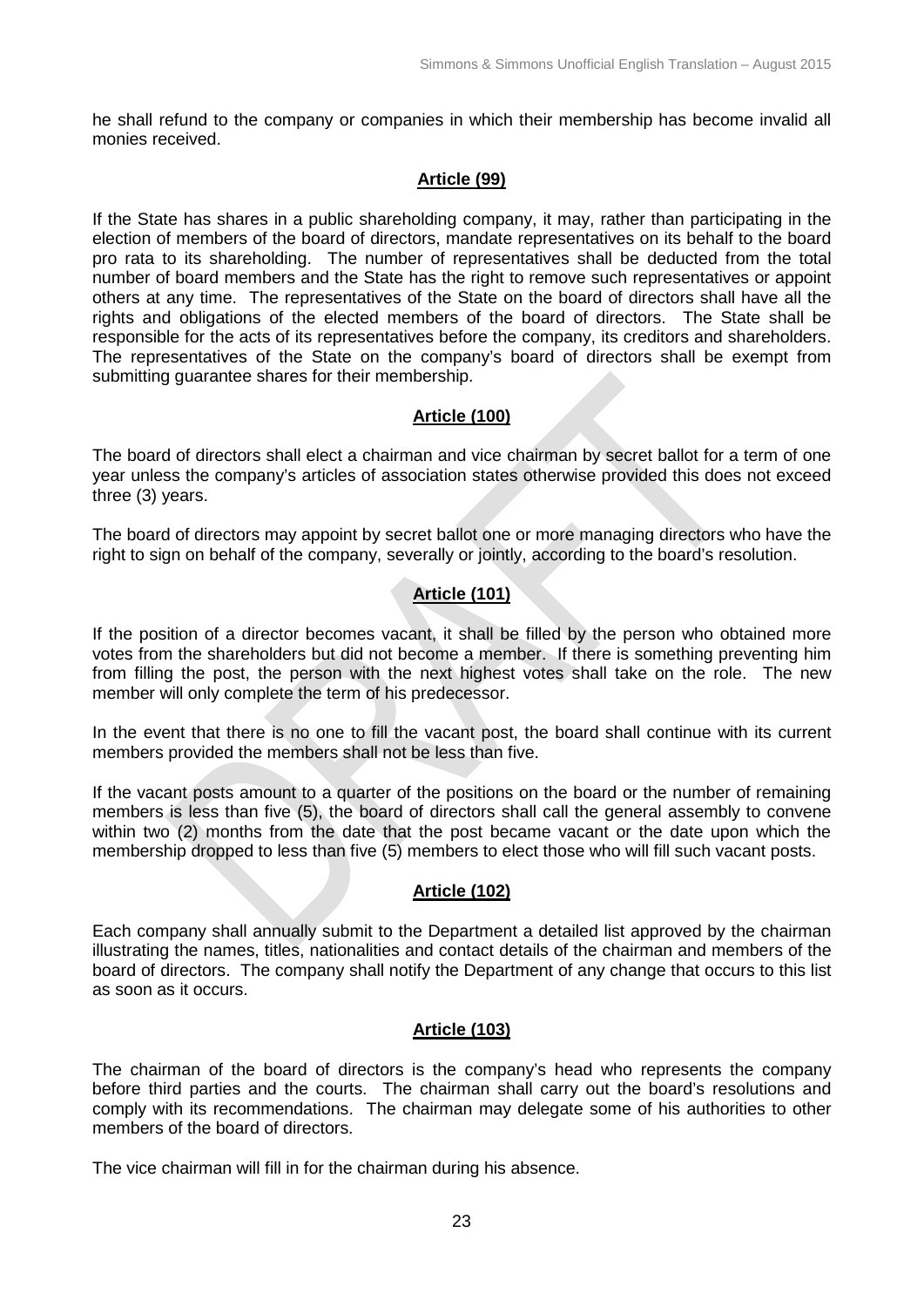# **Article (104)**

The board of directors shall convene upon the chairman's invitation and in accordance with the company's articles of association. The Chairman shall invite the board of directors to meet whenever this is requested by at least two (2) directors.

The meeting of the board shall only be valid if attended by at least half of the members, provided that no less than three directors shall be present, unless the company's articles of association requires a higher number or percentage.

The board of directors shall meet at least six (6) times during the company's financial year, unless the company's articles of association requires more meetings. Board of directors meetings may be attended by any secure means of common modern communication that enables the participant to hear and participate effectively in the boards' business.

No three (3) months shall pass without a meeting of the board of directors being held.

An absent member may be represented by another member in attending and voting, provided that a member shall not represent more than one member.

The resolutions of the board of directors shall be passed by a majority vote of the members present and represented. In case of a tie, the chairman shall have the casting vote.

A member who does not agree on any resolution of the board should document his objection in the minutes of the board meeting.

The board of directors may, wherever necessary or in cases of urgency, issue some resolutions via circulation provided all members' agree in writing on such resolutions. Such resolutions shall be included in the minutes to be discussed in the next meeting of the board to be included in its minutes.

# **Article (105)**

If a member of the board of directors fails to attend for three (3) successive meetings, or for four (4) non-successive meetings without an excuse acceptable to the board, the member shall be deemed to have resigned.

# **Article (106)**

The minutes of the board of directors' meetings shall be documented in a special register. The minutes shall be signed by the chairman and the managing director, (if any), and the member or employee who undertakes the board's secretarial work.

The minutes shall be recorded in the register regularly following each meeting and in consecutive pages.

# **Article (107)**

Subject to the matters reserved for the general assembly in this law or in the company's articles of association, the board of directors shall enjoy the broadest authorities necessary to perform the acts necessitated by the object of the company. The board may, within the limits of its competencies, authorise one of its members to perform one or more certain acts or to supervise one of the aspects of the company's business.

### **Article (108)**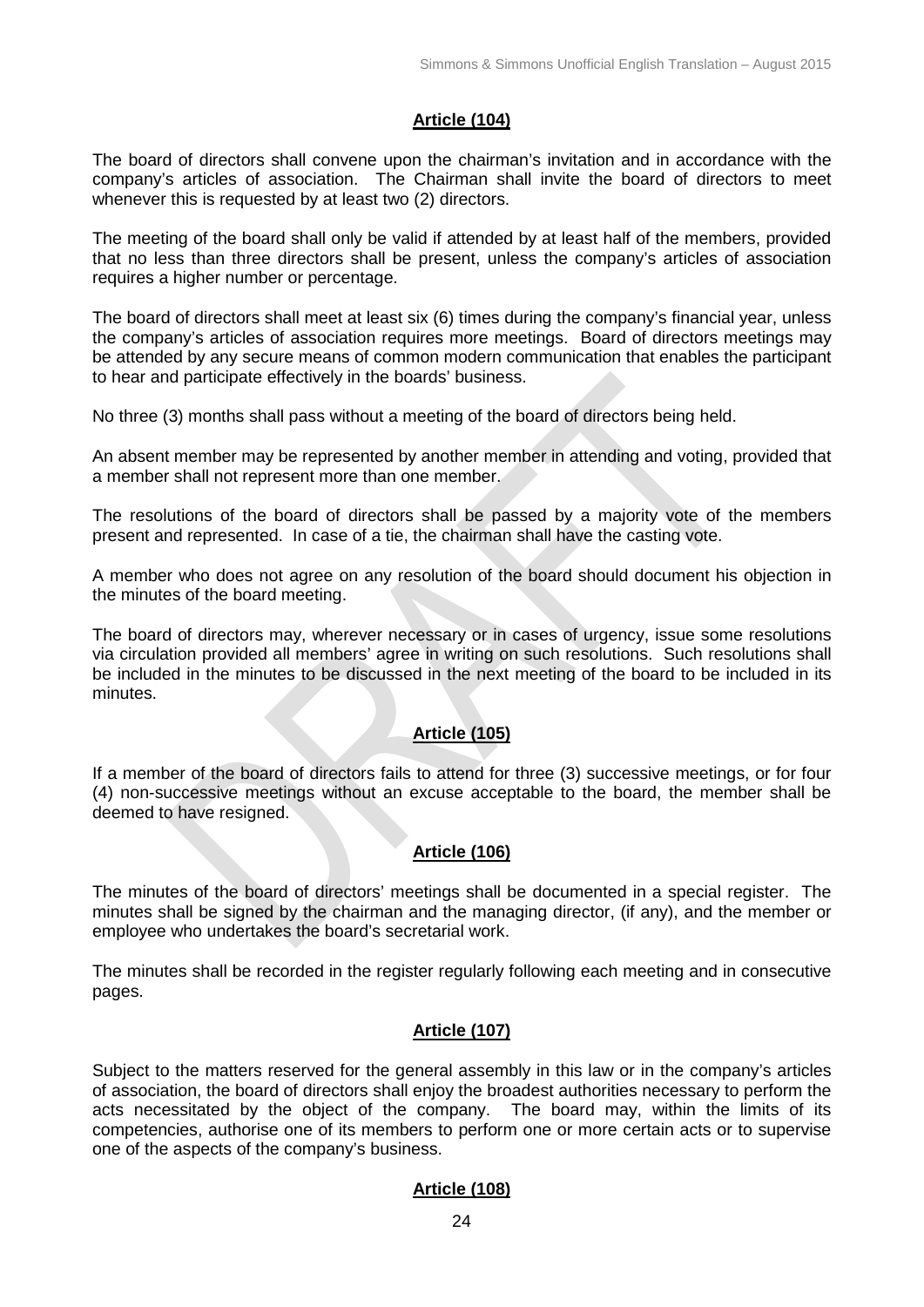The chairman or member of the board of directors may not engage in any business that shall compete with the company or trade for himself or for their own account or for the account of a third party in one of the divisions of the activities practiced by the company; otherwise the company may request compensation or consider the transactions having been made for the company's account.

#### **Article (109)**

Neither the chairman of the board of directors nor any member nor the managers may carry out any activities similar to the company's activities or have any interest, whether direct or indirect, in the contracts, projects and arrangements carried out for the company's account.

#### **Article (110)**

The company may not grant a cash loan of any kind to any of the members of its board of directors or guarantee any loan entered into by one of them and a third party. However, an exception to this, banks and other credit companies may grant any of the members of its board of directors a loan, open a credit facility for it or guarantee the loans between the member and third parties according to the terms and conditions stipulated by the Qatar Central Bank. Any dealing in breach of the provisions of this Article shall be deemed void without prejudice to the company's right to request the defaulting party to pay compensation when necessary.

# **Article (111)**

The chairman, the members of the board of directors and the employees of the company may not use any information obtained by virtue of their membership or occupation to achieve an interest for themselves, their spouse, children or next of kin to the 4th degree, whether directly or indirectly, due to dealing in the company's securities. They are also prohibited from having a direct or indirect interest with an entity carrying out activities aiming to influence the price of securities issued by the company. This prohibition shall remain valid for three (3) years after the end of the membership of such person in the board of directors or the end of their employment.

### **Article (112)**

The company shall be committed to the activities of the board of directors conducted within the limit of its competencies.

The company shall also be liable to compensate for any damages resulting from the illegal acts of the members of the board of directors carried out in such capacity.

### **Article (113)**

The chairman and the members of the board of directors are jointly liable to compensate the company, its shareholders and third parties for damages resulting from acts of fraud, misuse of authority, breaches the provisions of this law or the company's articles of association and gross mistake in performing their duties. Any provision stating otherwise shall be void.

### **Article (114)**

The liability prescribed in the previous Article shall be borne by all the members of the board of directors if such mistake results from a resolution passed by them unanimously. However, in relation to resolutions passed by a majority, objecting members shall not be liable provided they state their objection in writing in the minutes of meeting. Absence from the meeting at which the resolution is passed shall not be deemed an excuse for exemption from liability unless it is proven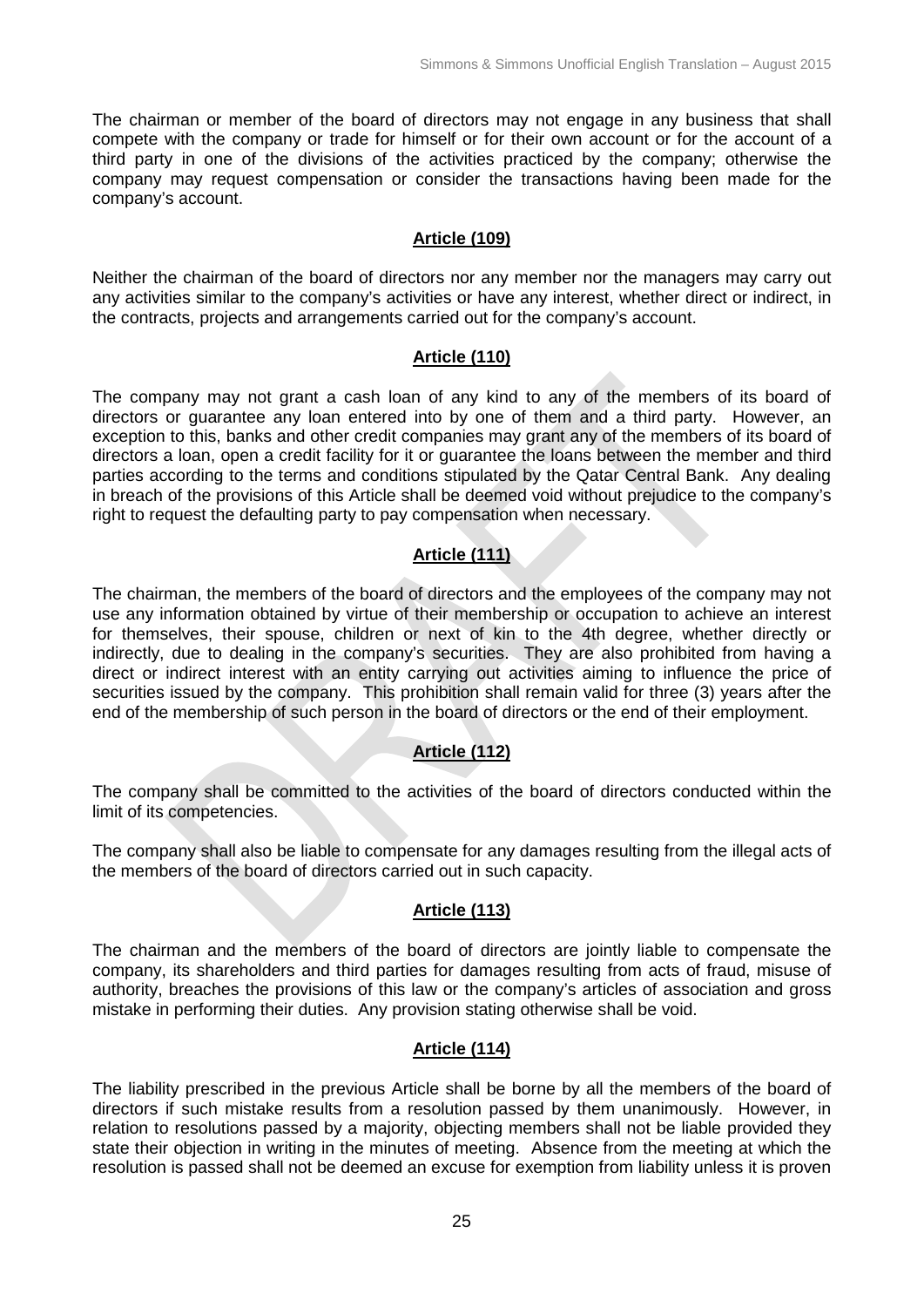that the absent member is not aware of the resolution or was unable to object to it after becoming aware of it.

### **Article (115)**

The company may file a liability claim against the members of the board of directors due to mistakes resulting in damages to all shareholders within five (5) years from the date of such mistake. The ordinary general assembly shall resolve the filing of such claim and shall appoint a representative to commence a claim. If the company is under liquidation, the liquidator shall undertake filing the claim upon a resolution passed by the general assembly.

### **Article (116)**

Each shareholder may file the claim individually, if the company does not file the claim, if the mistake shall cause damage to such shareholder, provided that the shareholder must notify the company of his intent to file the claim. Any provision in the articles of association of the company stating otherwise shall be void.

### **Article (117)**

Any resolution passed by the general assembly discharging the members of the board of directors shall not result in the lapse of a claim of liability against the members of the board of directors due to mistakes made by them during performing their tasks. If the act giving rise to the liability had been submitted to and approved by the general assembly, such liability shall lapse after five (5) years from such assembly being held. However, if the act attributable to the members of the board of directors constitutes a criminal offence, the claim shall not lapse unless the time limit for the criminal claim lapses.

### **Article (118)**

The general assembly may remove the chairman or an elected member of the board of directors on the basis of a proposal submitted by the board of directors by an absolute majority or on the basis of an application signed by a number of shareholders representing at least a quarter of the subscribed capital.

In the latter case, the chairman of the board of directors must call the general assembly to convene within ten (10) days from the date of the removal request, otherwise, the Department shall send the invitation.

### **Article (119)**

The articles of association of the company shall specify the manner of determining the remuneration of the members of the board of directors, provided such remuneration does not exceed (5%) of the net profit after deducting reserves, legal deductions and distributing a profit of not less than (5%) of the company's paid up capital among its shareholders.

### **Article (120)**

Every financial year the board of directors shall prepare the balance sheet of the company, its profit and loss account, cash flow statement and clarifications compared to the previous financial year, all approved by the company's auditor. In addition, a report on the activity of the company, its financial position during the previous financial year and future plans for the following year shall also be prepared.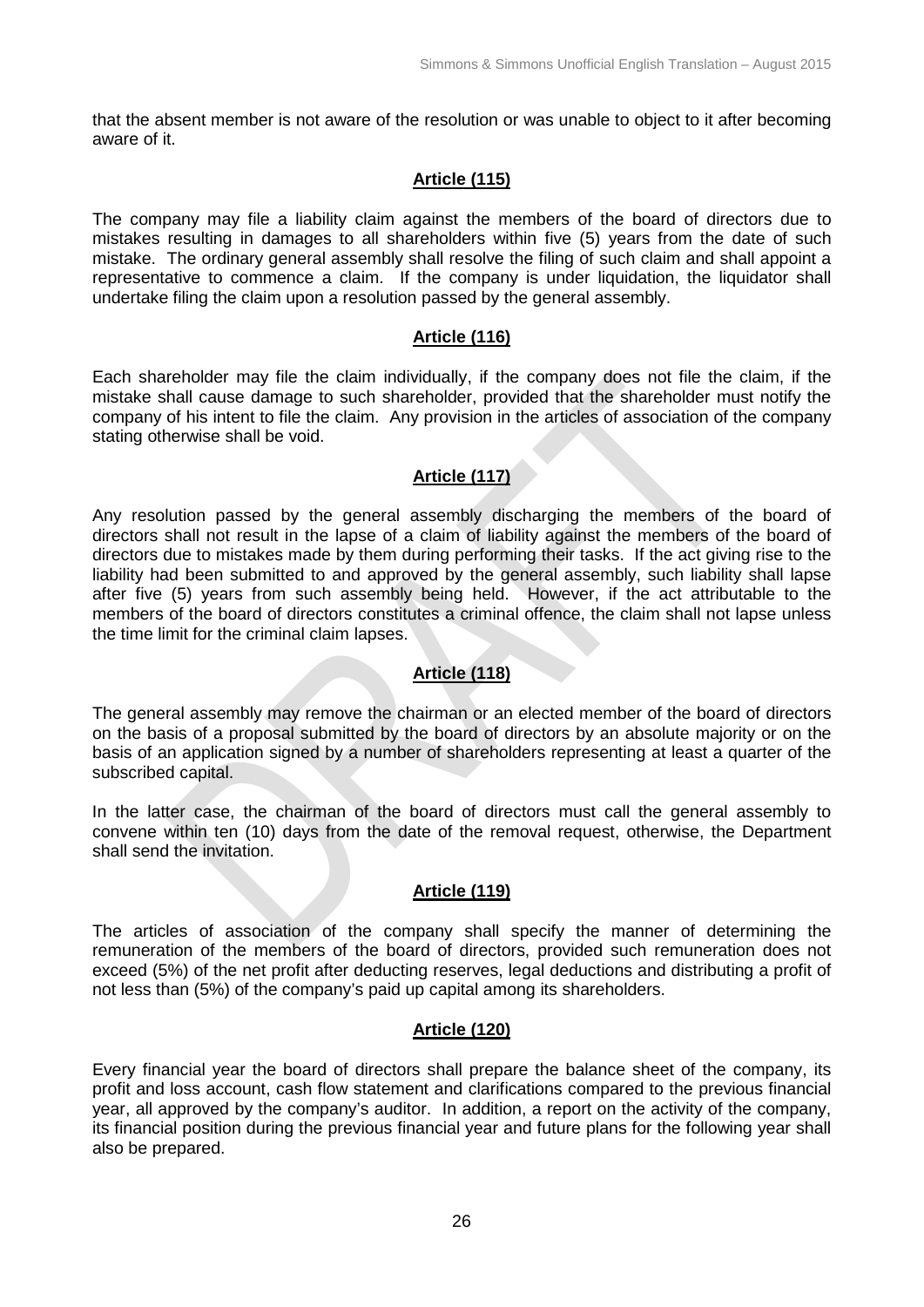The board of directors shall prepare such details and documents no later than three (3) months from the end of the financial year to be submitted to the shareholders' general meeting, which shall be held within a maximum of four (4) months from the end of the company's financial year.

### **Article (121)**

The board of directors shall invite all shareholders to attend the general assembly meeting by announcing in two daily local newspapers at least one of which shall be in the Arabic language, as well as on the website of the Financial Market and the company's website if available.

The announcement shall be made at least fifteen (15) days prior to the date specified for the general assembly. The announcement must include a sufficient summary of the agenda of the assembly and all details and documents referred to in the previous Article in addition to the report of the auditor.

A copy of the announcement shall be sent to the Department at the same time that it is sent to the newspapers.

### **Article (122)**

The board of directors shall, annually, put at the disposal of the shareholders a detailed statement that includes the following details for their inspection at least one (1) week prior to the general assembly to discuss the balance sheet of the company and the board of directors' report:

- 1- All sums obtained by the chairman of the board of directors of the company as well as each of the members of the board of directors in wages, fees, salaries, attendance fees of meetings of the board of directors, expenses allowance and any other sums whatsoever during the financial year.
- 2- The non-monetary and monetary benefit that the chairman and each of the members of the board of directors receive in the financial year.
- 3- The remuneration that the board of directors propose to be paid to the members of the board of directors.
- 4- The sums allocated to each of the current members of the board of directors.
- 5- The transactions in which any of members of the board of directors or the managers has an interest that conflicts with interests of the company.
- 6- The sums actually spent on any form of advertisement in addition to details of each sum.
- 7- The donations in addition to specifying the bodies to which donations are granted, reasons and details of such donations.

In relation to banks and other financial institutions, such statement shall be accompanied with a report from the auditor stating that any monetary loans, credit or guarantees that any of them has granted to its chairman or members of the board of directors during the financial year were made without breaching the provisions of Article (110) of this law.

The detailed statement referred to shall be signed by the chairman and one of the members. The chairman and the members of the board of directors shall be liable for applying the provisions of this Article and for the correctness of the details mentioned in all the documents to be prepared.

### **Sub-Section (2)**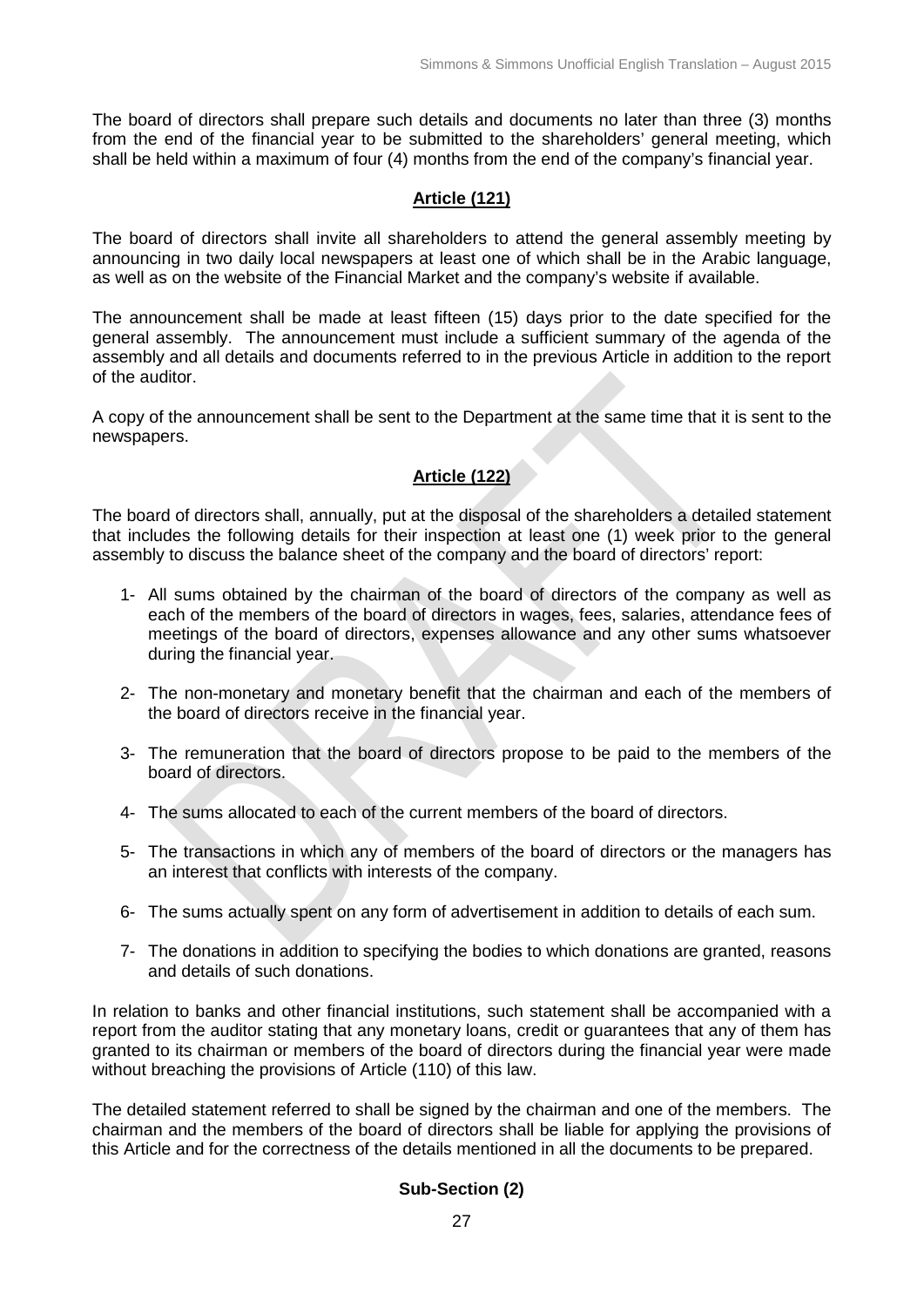# **The General Assembly**

# **Article (123)**

The general assembly shall convene at the invitation of the board of directors at least once a year in the place and time prescribed by the board of directors after approval by the Department. The general assembly shall be held within the four (4) months following the end of the company's financial year.

The board of directors may convene the general assembly whenever necessary.

# **Article (124)**

The board of directors shall invite the general assembly to convene whenever the auditor requests this. If the board of directors fail to invite the general assembly within fifteen (15) days from the date of the request, the auditor may invite the general assembly directly after the approval of the Department. The Department must decide on the request within fifteen (15) days of receiving such request.

The board of directors shall also invite the general assembly to convene whenever requested by a shareholder or shareholders holding at least (10%) of the capital and for serious reasons within fifteen (15) days from date of receipt of the request. Otherwise, the Department shall approve the request submitted by those shareholders by directing such invite at the expense of the company within fifteen (15) days from receiving the request. The agenda in these two cases shall be limited to the subject of the request.

# **Article (125)**

Subject to Articles (88) and (124) of this law, the Department shall convene the general assembly of the company in the following cases:

- 1- If the general assembly is not convened within thirty (30) days from the date prescribed in Article (123) of this law.
- 2- If the number of the members of the board of directors is less than the minimum provided for in Article (101) of this law without convening a general assembly.
- 3- If it at any time realises any breaches of the law or of the articles of association of the company or any gross failure in its management.

In such cases, all procedures prescribed for convening a general assembly shall be followed and the company shall bear all expenses.

# **Article (126)**

The chairman of the board of directors must publish the balance sheet, profit and loss account, a sufficient summary of the board of directors' report and the complete text of the auditors' report in two daily local newspapers at least one of which shall be in the Arabic language and on the company's website if available, at least fifteen (15) days prior to the date of the general assembly. A copy of such documents shall be submitted to the Department prior to publication to determine the publication mechanism and manner.

# **Article (127)**

The agenda of the general assembly in its annual meeting must include the following matters: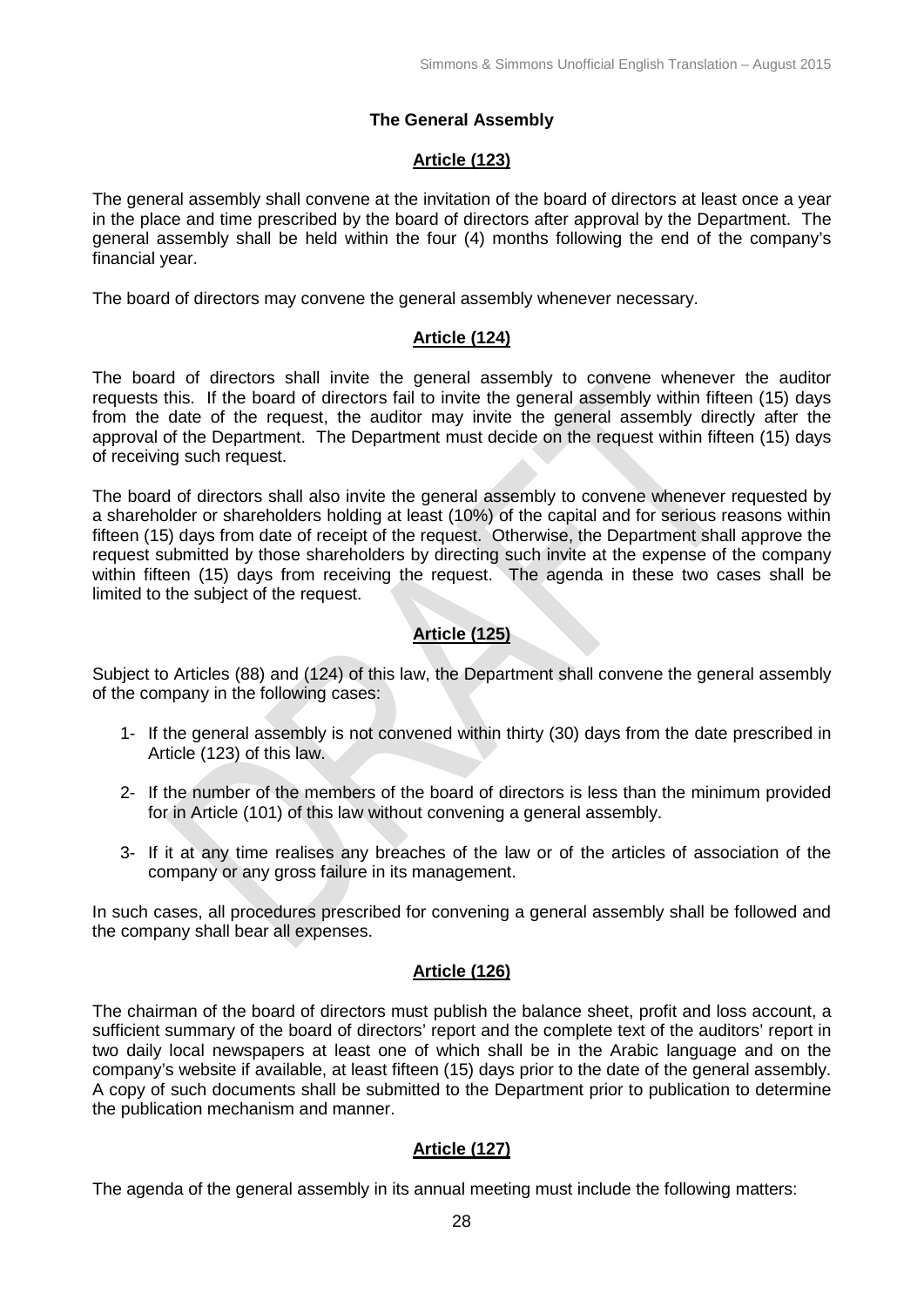- 1- Hearing the report of the board of directors on the activity of the company and its financial status over the year and the auditor's report and approving them.
- 2- Discussing the balance sheet and profit and loss account of the company and approving them.
- 3- Discussing the Governance report and approving it.
- 4- Considering proposals submitted by the board of directors on distribution of profits and adopting it.
- 5- Considering discharging the members of the board of directors and determining their remuneration.
- 6- Presenting the tender relating to the appointment of auditors and determining their remuneration.
- 7- Electing board members when necessary.

### **Article (128)**

- 1- Every shareholder shall have the right to attend general assembly meetings and shall have a number of votes that equals their number of shares. Resolutions shall be passed by an absolute majority of shares represented at the meeting.
- 2- Minors and those lacking capacity shall be represented by their legal representatives.
- 3- Attendance by proxy at general assembly meetings is permitted provided that the proxy is a shareholder and that the proxy is specific and in writing. A shareholder may not authorise a member of the board of directors to attend the general assembly meetings on their behalf.
- 4- In all cases, the number of shares possessed by the proxy in that capacity my not exceed (5%) of the share capital of the company.
- 5- Save for juristic persons, no shareholder may possess more than (25%) of the number of votes prescribed for the shares represented at the meeting.

#### **Article (129)**

Subject to Article 137 of this law, the general assembly shall be competent, in particular, to do the following:

- 1- Discuss the report of the board of directors relating to the company's activity, its financial status over the year and the future plan of the company. The report must include an adequate explanation of items of revenue and expenses and a detailed statement of the manner proposed by the board of directors for the distribution of net profit of the year and fixing a date to disburse such profits.
- 2- Discuss the auditors' report relating to the balance sheet of the company and on the closing accounts submitted by the board of directors.
- 3- Discuss the annual balance sheet, profit and loss account, attest them and approve the profits that shall be distributed.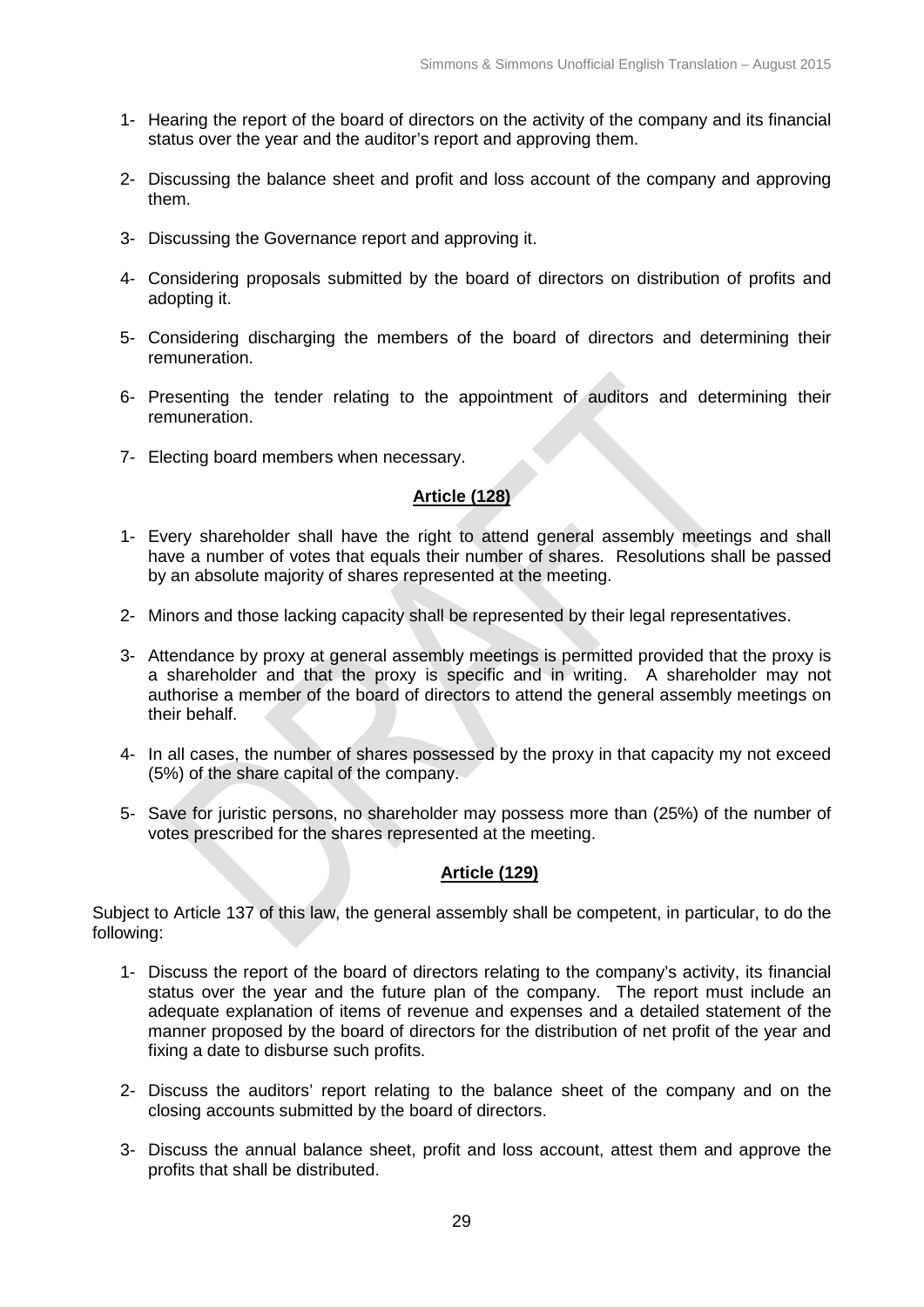- 4- Discuss the Governance report and confirm it.
- 5- Consider discharging the liability of the members of the board of directors.
- 6- Elect members of the board of directors, appoint auditors and fixing the remuneration to be paid to them during the following financial year, unless this is specified in the company's articles of association.
- 7- Discuss any other proposal included by the board of directors in the agenda to take a decision on. The general assembly may only discuss the matters listed in the agenda. However, the assembly shall have the right to deliberate on any serious matters that arise during the meeting.

If a number of shareholders representing at least (10%) of the company's share capital request including certain items on the agenda, the board of directors must include these items otherwise, the assembly shall have the right to decide to discuss such matters at the meeting.

### **Article (130)**

The general assembly shall be chaired by the chairman of board of directors, the vice chairman or the person delegated by the board of directors to do so. In the event that those mentioned are not present at the meeting, the assembly shall appoint, from amongst the members of the board of directors or from the shareholders, a chairman for such meeting. The assembly shall also appoint a rapporteur for the meeting.

If the assembly is discussing a matter relating to the chairman of the meeting, the assembly must choose a chairman from amongst the shareholders.

# **Article (131)**

The following shall be met in order for the general assembly to be duly convened:

- 1- Inviting the Department to delegate a representative to attend the meeting.
- 2- Attendance of a number of shareholders representing at least 50% of the company's share capital, unless the articles of association of the company requires a higher percentage. If the quorum is not met at the meeting, the general assembly shall be reconvened for a second meeting to be held within the fifteen (15) days following the first meeting according to the provisions of Article (121) of this law.
- 3- Attendance of the company's auditors.

The invitation shall be sent at least three (3) days prior to date of the meeting. The second meeting shall be deemed valid irrespective of the number of shares represented therein.

Resolutions of the general assembly shall be passed by an absolute majority of shares represented at the meeting unless the articles of association of the company requires a higher percentage.

### **Article (132)**

Every shareholder shall have the right to discuss the subjects listed on the agenda of the general assembly and to direct questions to the members of the board of directors. The members of the board of directors shall respond to the questions to the extent that this does not endanger the interest of the company.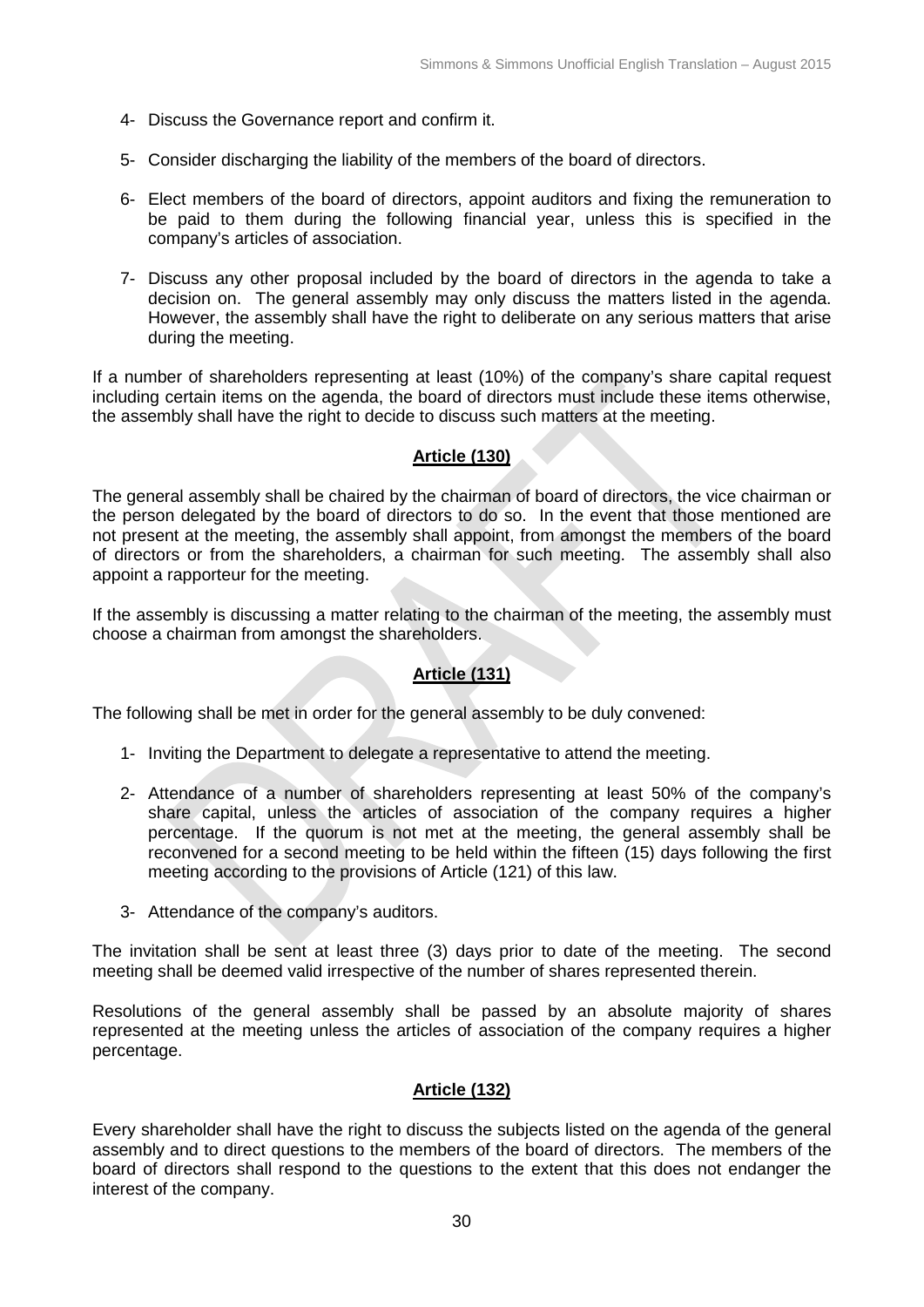A shareholder may refer to the general assembly if they believe the response to their question is not sufficient. Resolutions of the general assembly shall be implemented.

Any condition in the articles of association of the company stating otherwise shall be void.

### **Article (133)**

Voting at the general assembly shall be in accordance with that prescribed by the articles of association of the company.

Voting shall be by secret ballot if the resolution relates to the election of member of the board of directors, removing them, filing a liability claim against them or if this is requested by the chairman of the board of directors or a number of shareholders representing at least a tenth of the votes present at the meeting. Members of the board of directors may not participate in voting on resolutions of the general assembly relating to discharging their liability.

Resolutions passed by the general assembly according to provisions of the law and articles of association of the company, shall be binding on all shareholders, whether they are present at the meeting at which the resolutions are passed or absent and whether they approve or disapprove them. The board of directors must execute such resolutions immediately after passing them and the Department shall be sent a copy of them within fifteen (15) days from being issued.

# **Article (134)**

Minutes of the general assembly meeting shall be prepared attaching a statement of the names of shareholders present or represented, the number of shares they possess in person or by proxy, the number of votes attributed to them, the passed resolutions, the number of votes approving or disapproving such resolutions and a sufficient summary of the discussions of the meeting. The minutes shall be signed by the chairman of the meeting, its rapporteur, vote collectors and the auditors. The signatories on the minutes of the meeting shall be liable for the correctness of the details therein.

# **Article (135)**

Minutes of the general assembly meetings shall be logged in a special record.

The provisions in Article (106) of this law relating to the records and minutes of the meetings of the board of directors shall apply to the records and minutes of general assembly meetings.

A copy of the minutes of the general assembly meeting of the company shall be sent to the Department within a maximum of seven (7) days from date of the meeting.

# **Article (136)**

Without prejudice to the rights of third parties acting in good faith, any resolution passed contrary to the provisions of this law or the provisions of the articles of association of the company shall be void.

Any resolution passed for the interest of, or causing a loss to a certain class of shareholders or results in a special benefit to the members of the board of directors or for others with no consideration for the interest of the company, may be voided.

Invalidation shall result in considering the resolution null and void for all shareholders. The board of directors must publish the invalidity decision in two daily local newspapers at least one of which shall be in the Arabic language and on the company's website, if available. The invalidity claim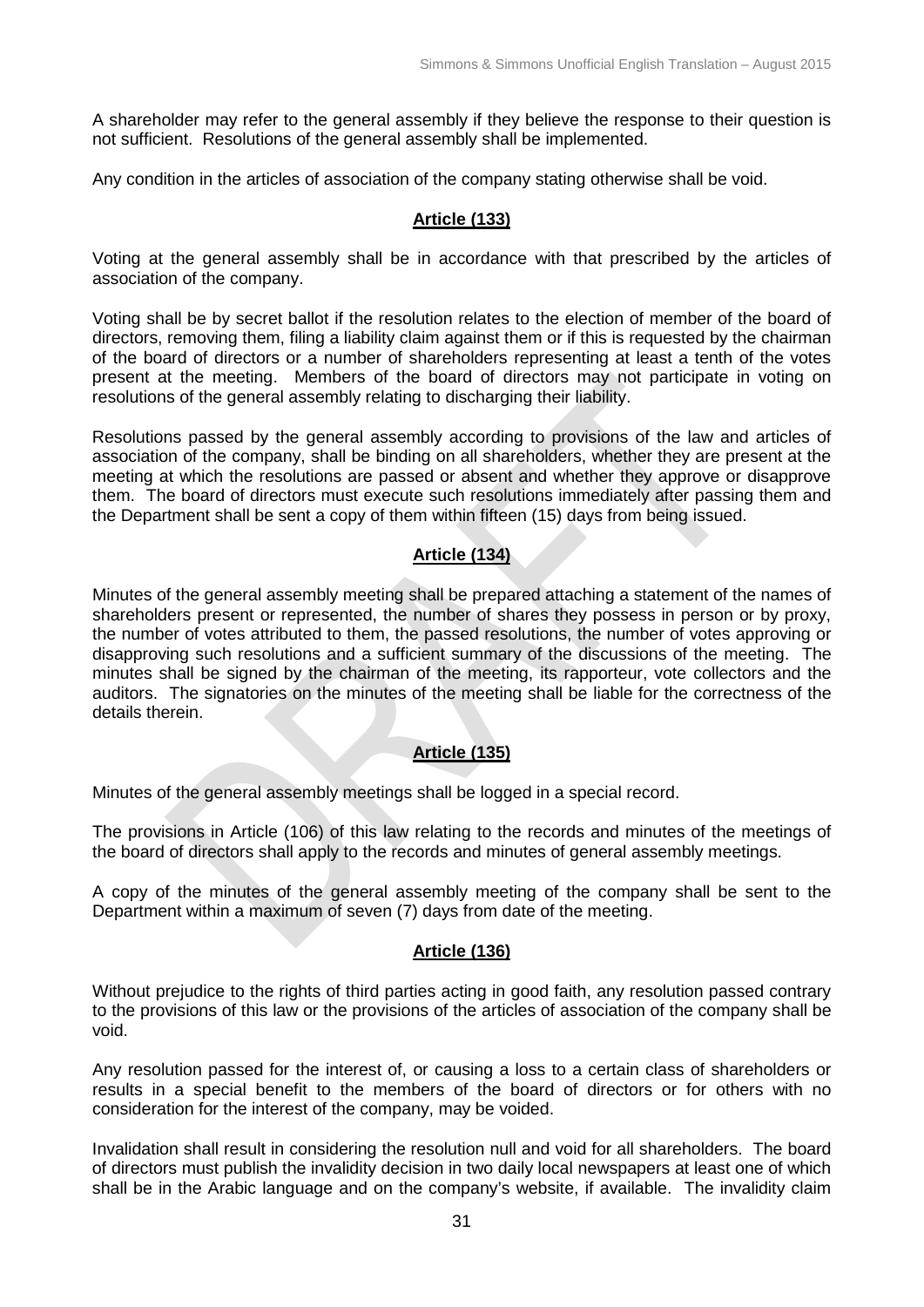may not be considered after one (1) year from the date of passing the challenged resolution. Filing a claim shall not result in suspending the execution of the resolution unless the court orders otherwise.

Invalidity may only be claimed by a shareholder who challenged the resolution and such challenge is reflected in the minutes of the meeting or who was not present at the meeting for a valid reason.

#### **Sub-Section (3) Extraordinary General Assembly**

# **Article (137)**

A resolution may not be passed in the following matters unless passed by a general assembly convened as an extraordinary general assembly:

- 1- Amendments to the Company's Contract or its articles of association.
- 2- Increasing or reducing the capital of the company.
- 3- Extending the term of the company.
- 4- Dissolution or liquidation, conversion or merging of the company into another company or acquiring it.
- 5- Selling the whole project for which the company was established or disposal of it in any other manner.

In case of taking a decision relating to any of the matters this shall be reflected in the commercial register.

However, this assembly may not amend the articles of association of the company so that it would increase the burdens of shareholders, amend the main object of the company, change its nationality or transfer the headquarters of the company established in the country to another country. Any resolution to the contrary will be deemed void.

### **Article (138)**

An extraordinary general assembly meeting may only be called by the board of directors. The board must send such invitation if requested by a number of shareholders representing at least (25%) of the share capital of the company.

If the board does not send the invitation within fifteen (15) days from the date of such request, the shareholders may request the Department to send the invitations at the company's expense.

### **Article (139)**

An extraordinary general assembly meeting will not be duly convened unless attended by shareholders representing at least 75% of the capital of the company.

If such quorum is not present, the assembly shall be called for a second meeting to be held within the thirty (30) days following the first meeting.

The second meeting shall be deemed duly convened if attended by shareholders representing 50% of the capital of the company.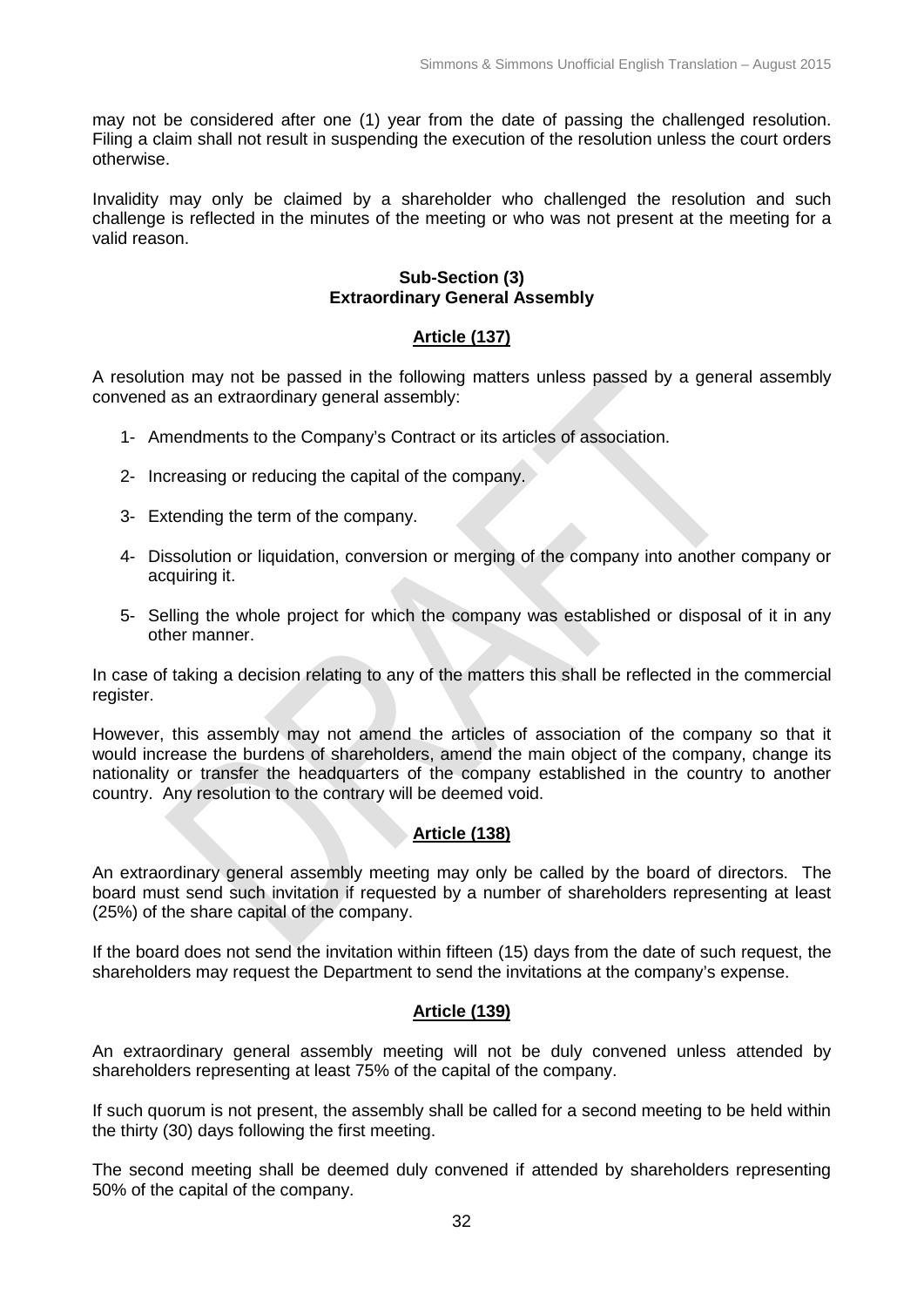If such quorum is not present at the second meeting, an invitation shall be sent to convene a third meeting to be held thirty (30) days after the date of the second meeting. The third meeting shall be deemed duly convened irrespective of the number of attendees.

If the matter relates to any of the matters set out in paragraph (4) and (5) of Article (137) of this law, for any meeting to be valid, shareholders representing at least 75% of the capital of the company shall be in attendance.

The board of directors must declare resolutions of meetings of extraordinary general assembly if they include amendments of the articles of association of the company.

### **Article (140)**

Without breaching the provisions in this Sub-section, the provisions relating to general assemblies shall apply to an extraordinary general assembly.

#### **Section (4) Auditor**

### **Article (141)**

Every public shareholding company shall have one or more auditors to be appointed by the general assembly for one (1) year. The general assembly shall determine the remuneration of the auditor, and may reappoint the auditor provided such appointment does not exceed five (5) consecutive years.

The board of directors may not be authorised in this regard. However, the company's founders may temporarily appoint an auditor to assume that position until the first general assembly is held.

### **Article (142)**

The auditor shall be listed in the auditors' register according to applicable laws and regulations.

### **Article (143)**

The company's auditor may not take part, in any capacity, in the incorporation of the company, the membership of its board of directors or assume any technical, administrative or advisory task therein. In addition, an auditor may not be a shareholder, agent or employee of any of the company's founders, member of its board of directors or a next of kin up to the 4th degree.

Any appointment made to the contrary shall be void.

### **Article (144)**

If there is more than one auditor, they shall be jointly liable for the auditing work.

# **Article (145)**

The auditor shall do the following:

- 1- Audit the company's accounts according to approved auditing rules, professional requirements and its scientific and technical basics.
- 2- Inspect the balance sheet and profit and loss account of the company.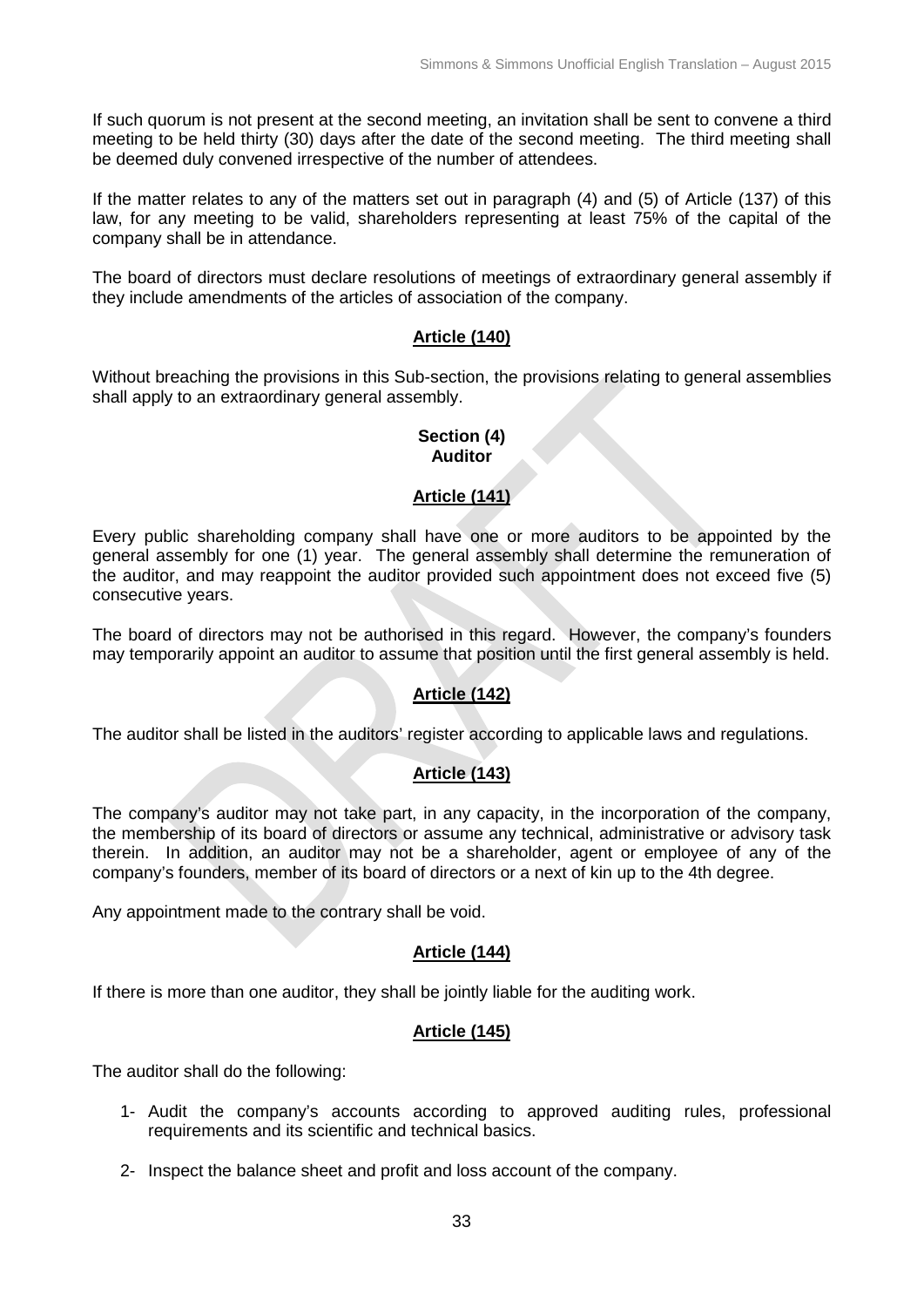- 3- Ensure the application of the law and the articles of association of the company.
- 4- Inspect the financial and administrative regulations of the company, its internal financial control regulations and make sure they are suitable for the good progress of the company's business and protecting its funds.
- 5- Verify the company's assets and its ownership of them as well as verifying the legality of the company's liabilities and their soundness.
- 6- Review the resolutions passed by the board of directors and instructions issued by the company.
- 7- Assume any other duties that an auditor must assume according to this law, the auditing law and other relevant regulations and customary practices in auditing.

The auditor shall submit to the general assembly a written report of its duty. The auditor or his delegate must read the report before the general assembly. The auditor shall send a copy of such report to the Department.

### **Article (146)**

The auditor's report referred to in the previous Article must include the following:

- 1- The auditor has obtained the information, details and clarifications necessary, in his opinion, to perform his duty.
- 2- The company keeps regular accounts and records according to internationally accepted accounting rules.
- 3- The auditing procedures followed by the auditor for the company's accounts are, in his opinion, sufficient to form a reasonable ground to express his view on the financial status, the results of business and cash flows of the company according to internationally accepted auditing rules.
- 4- The financial data mentioned in the report of the board of directors to the general assembly are consistent with the company's entries and records.
- 5- The inventory was conducted as per the applicable principles.
- 6- A statement of the breaches of the provisions of this law or of the articles of association of the company that occurred during the year subject to the audit with a material impact on the company's business and financial status and whether such breaches still continue, according to the information available to him.

### **Article (147)**

If the company's auditor is unable to perform the duties and obligations assigned to him by the provisions of this law for any reason, he must, prior to excusing himself for not being able to audit the accounts, submit a written report to the Department with a copy to the board of directors including the reasons that obstruct or hinder performance of his duties. The Department must deal with such reasons with the board of directors, failing which, within thirty (30) days from the date of receipt of the company auditor's report referred to in this article shall convene the general assembly to discuss the issue.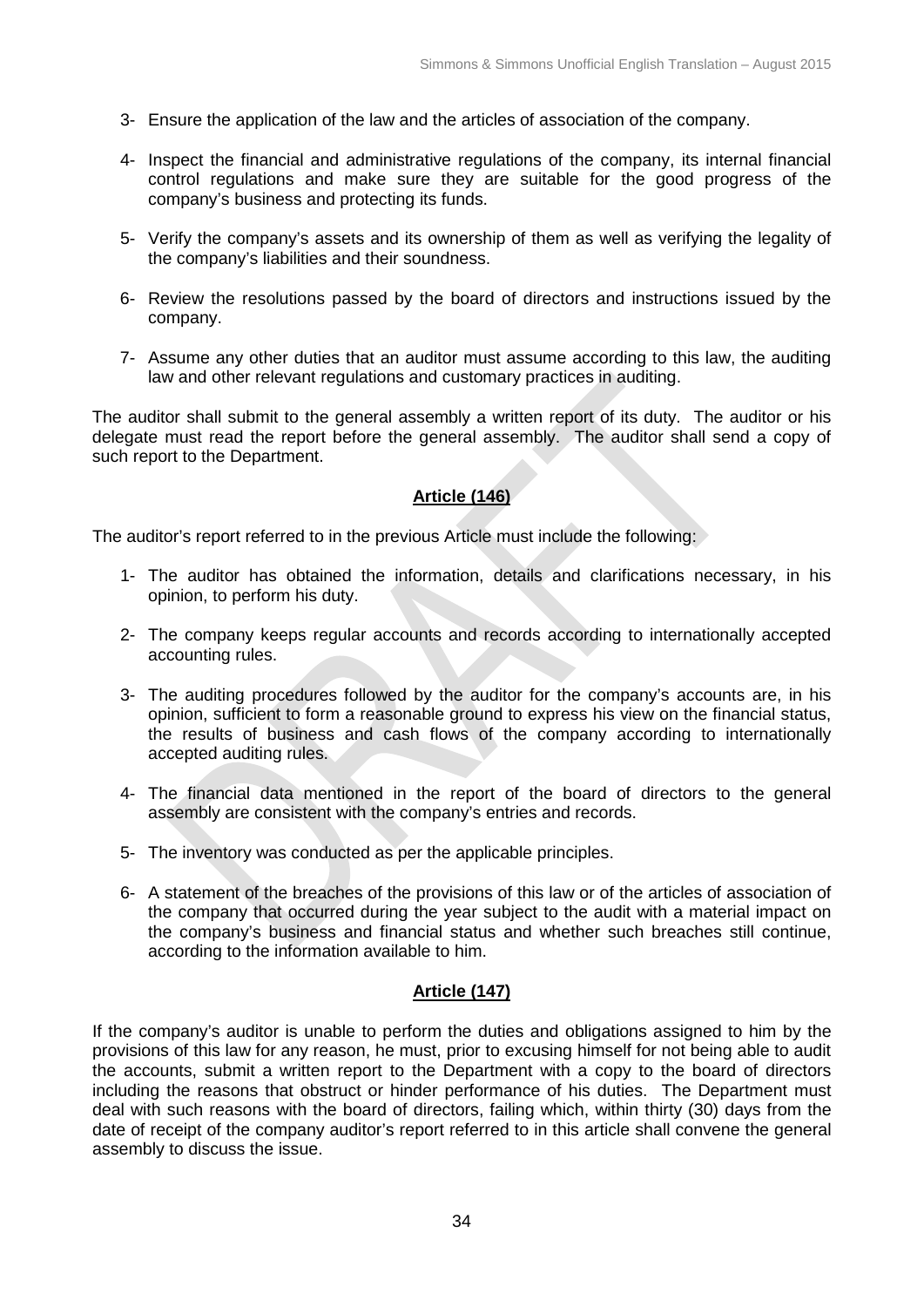If the Department manages to deal with the issues faced by the auditor, the company must include in its annual report a description of the issues that the auditor relied upon in his request to be excused.

### **Article (148)**

If the company has two or more auditors, they must submit one report. The auditor's report shall be read at the general assembly. If the assembly resolves to approve the report of the board of directors without hearing the auditor's report, such resolution shall be void.

### **Article (149)**

The auditor shall be liable for the correctness of details mentioned in the report in his capacity as an agent of all the shareholders. Each shareholder, during the general assembly, may enter into discussion with the auditor and ask for clarifications on the content of the report.

#### **Article (150)**

The auditor and his employees shall be prohibited to deal, directly or indirectly, in the shares of the company whose accounts they audit. Failing that, the auditor shall be removed and be accountable and may be liable for compensation for any damage resulting from breaching the provisions of this Article.

### **Article (151)**

The auditor must protect the company's secrets and may not disclose to shareholders (except at the general assembly) or to third parties, the company's secrets being made known to him during the course of his duties, otherwise, he shall be removed and be held accountable.

The auditor shall be accountable for compensation for any damage caused to the company, to the shareholders or to third parties, due to his mistakes in the course of performing his duties. If there are several auditors who share in the mistakes, they shall be jointly liable.

The liability claim mentioned in the preceding paragraph shall not be heard after one year from the date of the general assembly at which the auditor's report was read. If the auditor's alleged act is a crime, the liability claim shall continue for the duration of the criminal prescription period.

### **Section (5) The Company's Capital**

#### **Sub-Section (1) Shares**

### **Article (152)**

The company's capital shall be divided into equal shares, the nominal value of each shall not be less than one (1) Riyal and shall not exceed a hundred (100) Riyals. The issuing expenses may not exceed (1%) of the share's nominal value.

#### **Article (153)**

The shares of a company established in Qatar must be nominal.

# **Article (154)**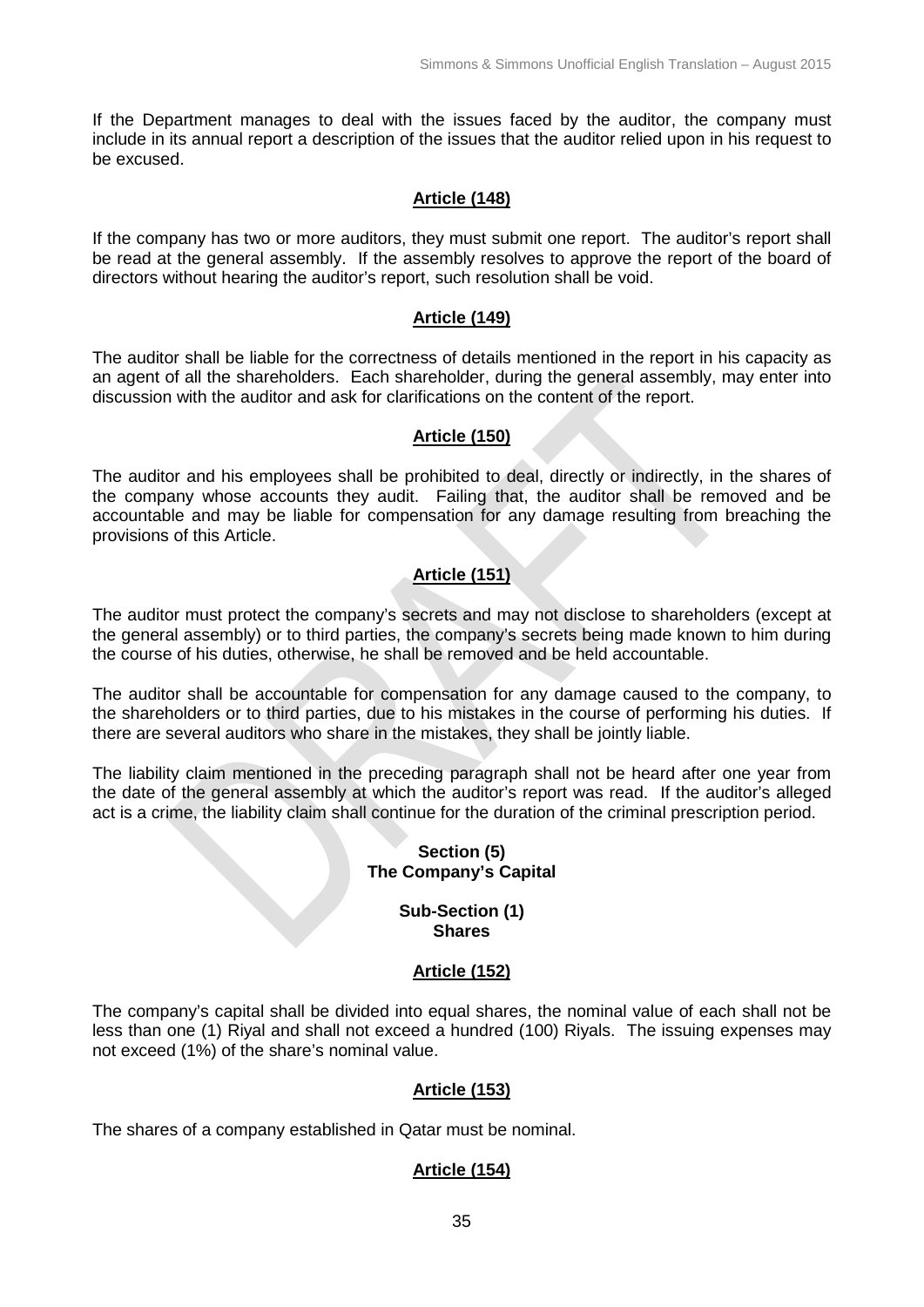The share of a public shareholding company shall be indivisible before the company. If a share is owned by several persons, they must select one of them to represent them in using the rights attached to the share.

Such persons shall be jointly responsible for the liabilities resulting from ownership of the share.

Shares may not be issued below par but may be issued above par if provided for in the articles of association of the company or approved by the extraordinary general assembly. In this case, the difference in value shall be added to the statutory reserve.

### **Article (155)**

The value of the shares shall be paid in cash at once or in instalments. A payable instalment upon subscription may not be less than (25%) of the share's value.

In all cases, the full value must be paid within five (5) years from the date of publishing the resolution of incorporation in the Official Gazette. If the remaining instalments are not paid, the capital shall be reduced provided this does not breach the provisions of Article (65) of this law.

### **Article (156)**

The company shall issue temporary certificates at subscription indicating the name of the shareholder, the number of subscribed shares, the amounts paid and the remaining instalments. Such certificates substitute for the ordinary shares until they are exchanged at the payment of all instalments.

# **Article (157)**

If a shareholder defaults in payment of a payable instalment of a share's value at the due date, the board of directors may execute on the share by notifying the shareholder to pay the payable instalment by registered mail or any other method of notification approved by the Department. If the shareholder does not pay within thirty (30) days, the company may offer the share for sale at a public auction or in the Financial Market. The company shall pay out from the price resulting from the sale due unpaid instalments and expenses and shall return the remainder to the shareholder. If the price of the sale is not sufficient to meet these amounts, the company may claim against the shareholder in his private funds. The company shall then cancel the share under execution and give the purchaser a new share with the number of the cancelled share and shall indicate in the share record that the sale has occurred and include the name of the new owner. However, the defaulting shareholder may, until the day of the sale, pay the amount due by him in addition to the costs incurred by the company.

### **Article (158)**

If there are in kind shares or special advantages for the founders or for others, the Department shall, upon request by the founders, appoint one or more experts of its approved expert or of bodies of technical and financial expertise in evaluation adopted by the Ministry to verify whether such shares or advantages have been correctly evaluated.

The expert shall submit his report to the Department within thirty (30) days from the date of being assigned the task. The Department may, upon request by the expert, grant the expert another term that does not exceed thirty (30) days.

The Department shall send a copy of the expert's report to the founders who shall disseminate it to the subscribers at least fifteen (15) days prior to the constitutional assembly taking place. The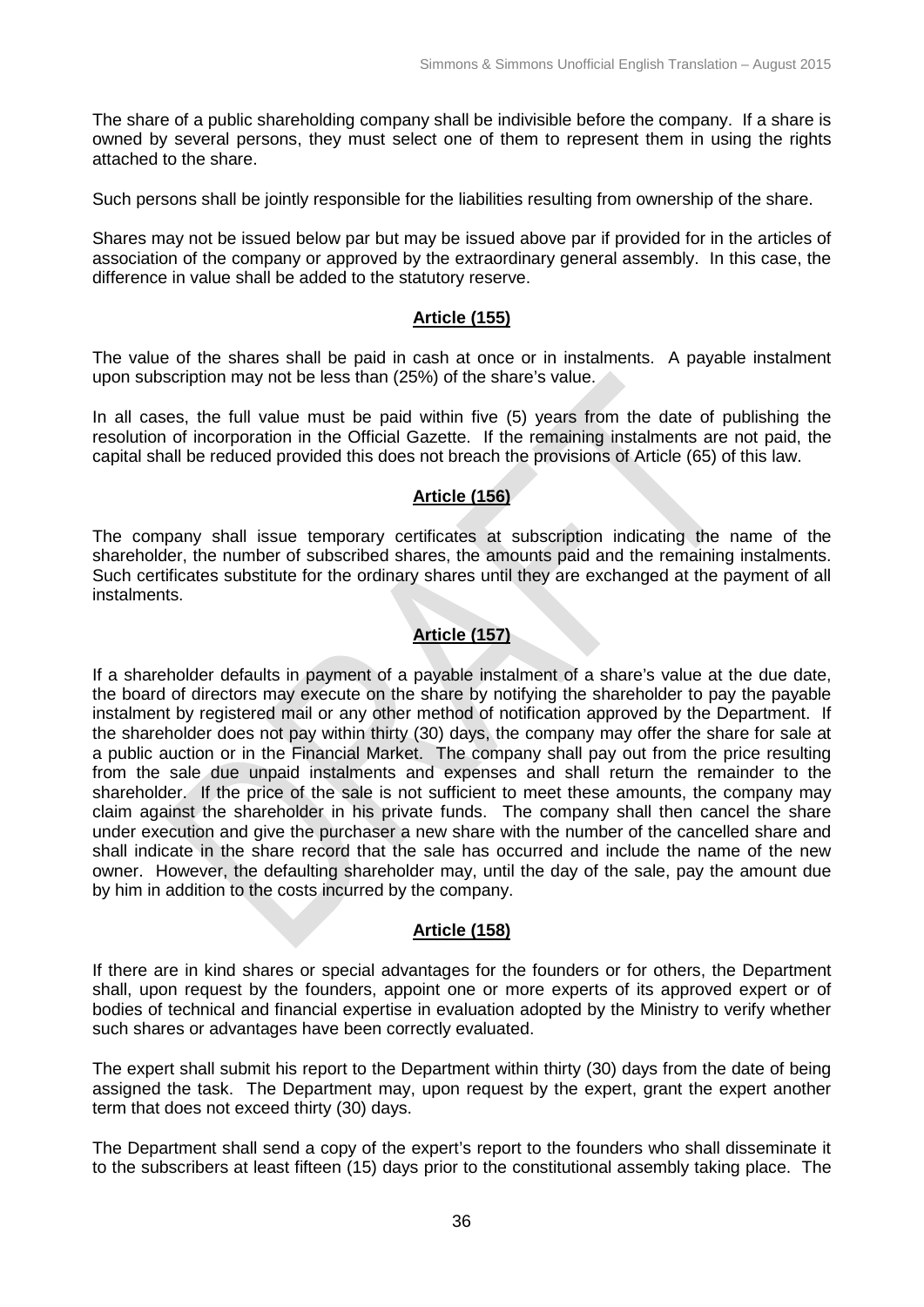said report shall also be deposited at the company's headquarters and any concerned party may inspect it.

The said report shall be submitted to the constitutional assembly for deliberation. If the assembly resolves to reduce the allocation for the shares in kind or reduce the special advantages, providers of the in kind shares or beneficiaries of the special advantages must approve such reduction during the assembly. If they do not agree to the reduction, the providers of the shares may withdraw from the company.

In kind shares may only represent fully paid shares.

Shares representing in kind shares shall only be delivered after transferring ownership of such shares in full to the company.

## **Article (159)**

The company shall keep a special record called the "shareholders register" which shall include the names, nationalities and origins of the shareholders, what each shareholder holds and the amount paid of the value of the share. The Department may inspect such details and obtain a copy of it.

The company shall deposit a copy of such record with the depository licensed by the Authority for the purpose of following on shareholders' affairs and shall authorise the depository to keep and organise such register. Each shareholder may inspect such register for free.

Any concerned party shall have the right to request correction of the details mentioned in the register, particularly, if a person is entered or deleted with no reason.

A copy of the details included in the register and each change made shall be sent to the Department at most two (2) weeks prior to the date specified for the payment of dividends to the shareholders.

## **Article (160)**

The procedures and rules provided for in the laws, regulations and instructions regulating processes of listing and trading in securities shall apply to the listing of the shares of a public shareholding company in the Financial Markets, particularly those related to delivering the register provided for in the previous Article to the body prescribed by such laws, regulations and instructions.

### **Article (161)**

The transfer of ownership of shares of a listed company shall be according to the regulations applicable at the Authority and the Financial Market in which such shares are listed.

The shares of a non-listed company shall be transferred by entry in the shareholders register. This shall be annotated on the share entry. Such dealing may not be held against the company or third parties until it has been entered in the shareholders register. However, the company may not restrict the disposal of the shares in the following cases:

- 1- If such disposal shall breach the provisions of this law or articles of association of the company.
- 2- If the shares are mortgaged or attached by a court order.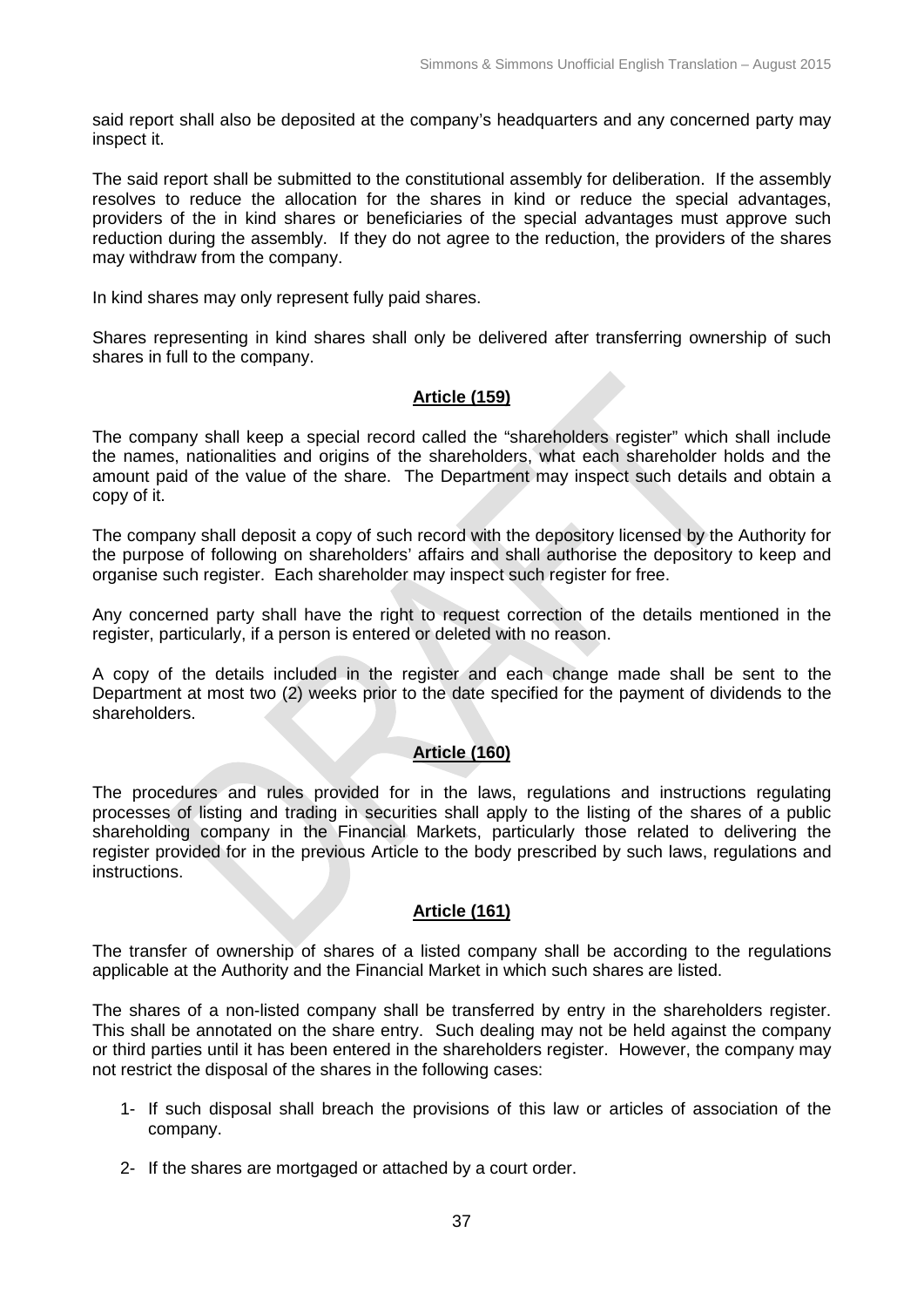3- If the shares are lost and no alternative shares have been issued.

#### **Article (162)**

Shares may be mortgaged by handing them to the creditor. The creditor may receive the dividends and use the rights connected to the shares unless agreed otherwise in the mortgage deed. If the company's shares are listed, there must be an entry indicating the mortgage in records of the shares with the body holding the shareholders register.

#### **Article (163)**

The assets of the company may not be attached to recover debts due from one of the shareholder, but shares of the debtor and dividends of such shares may be attached. Such attachment shall be indicated in the details of the shares entry in the shareholders register provided for in Article (159) of this law.

#### **Article (164)**

All resolutions passed by the general assembly shall apply to the owner of right of attachment and to the mortgagee as applied to the shareholder whose shares are attached or to the mortgagor.

However, the owner of the attachment or mortgagee may not attend the general assembly, or take part in its deliberations or attest its resolutions nor have any of the rights of the shareholders in the general assembly of the company.

### **Article (165)**

The founders may not dispose of their shares unless two (2) years have passed from the incorporation of the company.

During the term of the ban, such shares may be mortgaged or transferred by sale from a founder to another one of the founders or to the government, or from successors of a founder, in case of death, to third parties, or from the founder's receivership to third parties or by a final court judgment.

### **Article (166)**

Any resolution passed by the ordinary general assembly or by the extraordinary general assembly causing prejudice to the shareholder's rights derived from the text of this law or articles of association of the company or increasing the shareholder's liabilities, shall be void.

### **Article (167)**

The articles of association of the company may provide for restrictions related to the trading in shares, provided that such restrictions may not prohibit such trading.

#### **Article (168)**

The company may purchase its shares for the purpose of sale according to the regulations prescribed by the Authority.

#### **Sub-Section (2) Bonds**

#### **Article (169)**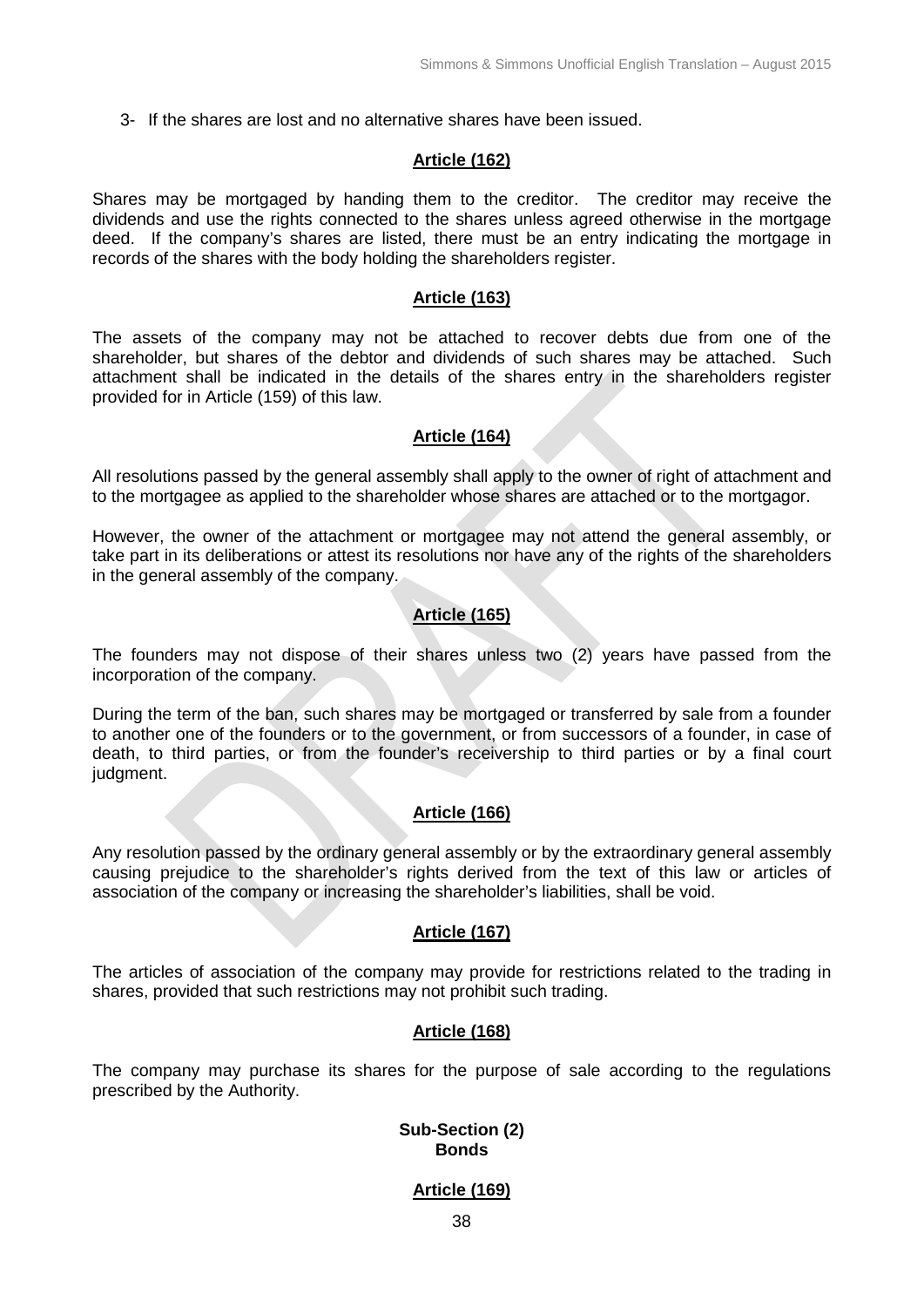The company may, after approval by the general assembly, issue bonds capable of trading whether or not they are convertible to shares of the company at an equal rate for each issuance. The general assembly may delegate the board of directors to determine the amount and conditions of the issue.

Bonds may not be converted into shares unless provided for in the issue prospectus. If a decision is made to convert the bonds, only the bond owner has the right to accept the conversion or receive the nominal value of the bond.

The issuance of bonds and any other debt instruments shall be according to the rules and regulations issued by the Authority.

### **Article (170)**

Bonds shall be nominal and shall remain nominal until such time when they are paid out in full.

### **Article (171)**

Bonds may only be issued on the following conditions:

- 1- It must be permitted in the articles of association of the company.
- 2- The company's capital must be paid up in full.
- 3- The value of the bonds should not exceed the value of the available capital as per the last approved balance sheet, unless the bonds are guaranteed by the State or by one of the banks operating in the State.

### **Article (172)**

Bonds issued by a single loan grant their owners equal rights. Any conditions to the contrary shall be void.

### **Article (173)**

If bonds are offered for public subscription, such offering must be made through one or more banks licensed by the State or through companies licensed for this purpose. The invitation for subscription must be done at least fifteen (15) days prior to the subscription by publishing in two daily local newspapers at least one of which shall be in the Arabic language and on the company's website if available. The invitation shall be signed by the members of the board of directors and shall include the details to be determined by the Department, provided it shall include the following:

- 1- The resolution by the general assembly to issue bonds and the date of the resolution.
- 2- The number of bonds resolved to be issued and their value.
- 3- The date of commencement and end of subscription.
- 4- The maturity date of the bonds, and conditions and guarantees of payment.
- 5- The value of the bonds previously issued, their guarantees and value of what has not been paid at the time of issuance of the new bonds.
- 6- The company's capital.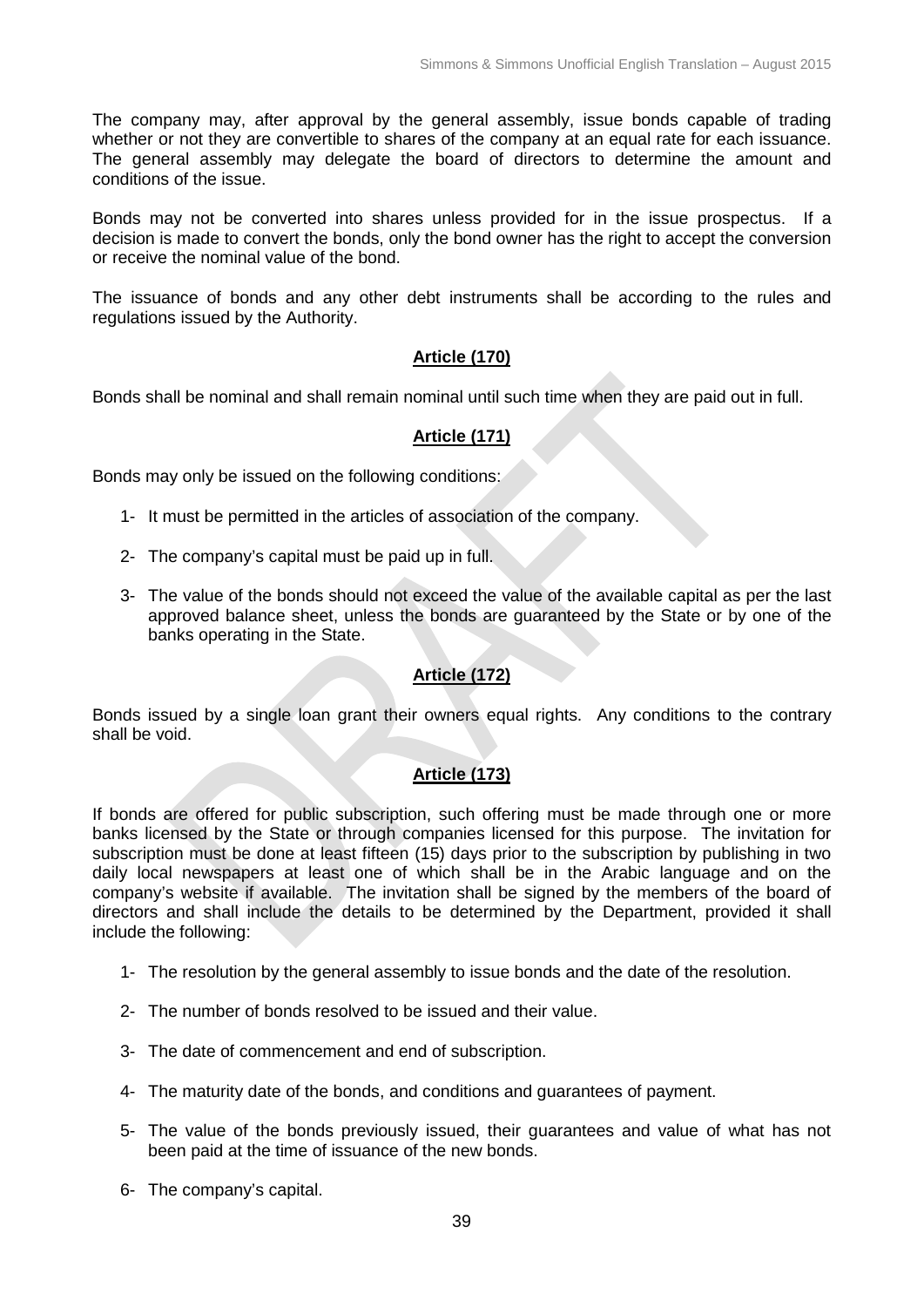- 7- The company's headquarters, date of incorporation and term.
- 8- The value of in kind shares.
- 9- A summary of the last balance sheet of the company attested by the auditor.

#### **Article (174)**

No new bonds may be issued until subscribers to the old bond have paid their full value so that the remaining of such value added to the value of the new bonds do not exceed the company's capital according to the last approved balance sheet.

### **Article (175)**

The board of directors must, within one (1) month from the closing date of the subscription window, submit to the Department a statement of the subscription process, the subscribers' names, their nationalities and the bonds subscribed to by each of them.

### **Article (176)**

Resolutions of the shareholders' general assembly shall apply to the bond holders. However, the general assembly may not amend the rights established for bond holders unless the bond holders approve this at a specific assembly for them according to the provisions for shareholders' extraordinary general assembly.

## **Article (177)**

Bonds may not be converted to shares unless this is provided for in the loan conditions and following the conditions set out in the preceding Article. If conversion is resolved, the bond owners shall have the option to accept the conversion or receive the nominal value of the bonds.

## **Article (178)**

If a share or bond certificate is lost or damaged, the holder may request the company to issue a new certificate to replace the lost or damaged certificate.

The owner must publish the numbers of the lost or damaged share or bond certificates in one local newspaper issued in Arabic.

If no objection is submitted to the company within thirty (30) days from the date of such publication, the company must issue a new certificate mentioning therein that it is a replacement for the lost or damaged certificate. Such certificate shall entitle its holder to all rights and shall result in all liabilities connected to the lost or damaged certificate.

### **Article (179)**

Anyone who objects to the issuance of new certificates to replace the lost or damaged certificates must file a claim before the competent court within fifteen (15) days from the date of submitting the objection. Otherwise the objection shall be deemed not to have been made.

### **Article (180)**

The competent authority responsible for the issuing must deliver a certificate to replace the lost or damaged certificate to those entitled once being notified of the final decision.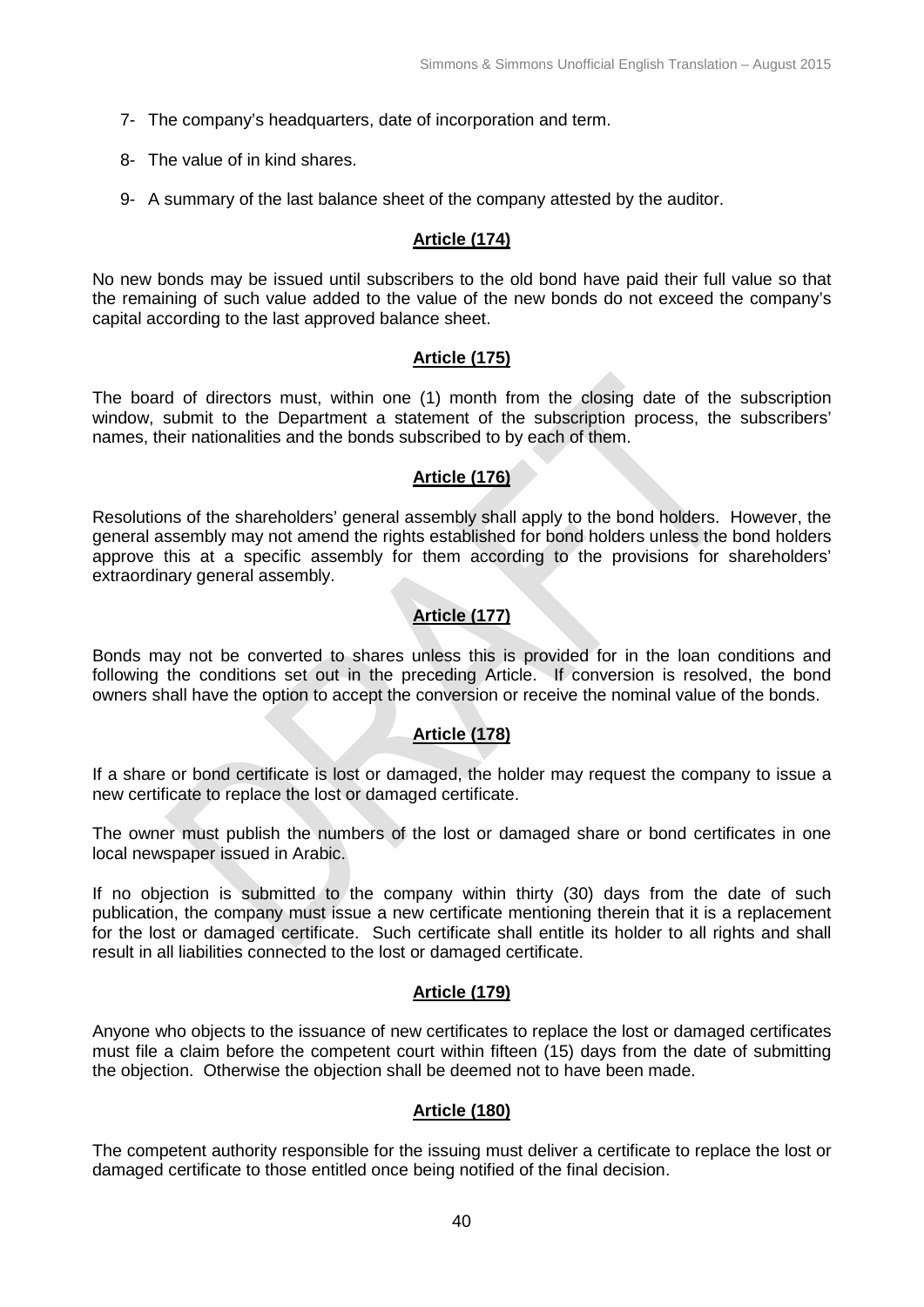### **Article (181)**

The company may, after approval by the general assembly, issue negotiable sukuk that are consistent with the provisions of Islamic Shariah, which shall be subject to the same terms and conditions and provisions provided for in this Sub-section to the extent that they do not conflict with their nature.

#### **Chapter (6) The Company's Finance**

#### **Article (182)**

The company shall have a financial year prescribed by its articles of association, consisting of twelve (12) months save for the first financial year.

### **Article (183)**

The board of directors shall submit to the auditor, every financial year, the balance sheet of the company, the profit and loss account and a report on the company's activity during the financial year just ended and its financial position at least two (2) months prior to the general assembly.

All such documents must be signed by the chairman of the board of directors or one of the members.

## **Article (184)**

The company must publish semi-annual financial reports in the daily local newspapers issued in the Arabic language and on the company's website, if available, for shareholders' inspection. Such reports must be audited by the auditor and may only be published after the approval of the Department.

## **Article (185)**

Unless the articles of association of the company provides for a higher percentage, (10%) of the company's net profit shall be deducted annually to establish the statutory reserve.

The general assembly may stop such deduction when such reserve reaches half of the paid capital.

The statutory reserve may not be distributed to the shareholders, except what exceeds half of the paid capital which may be used for distributing dividends to the shareholders of up to (5%) in the years that the company does not fulfil net profits that are sufficient to distribute such percentage.

### **Article (186)**

The general assembly may, upon a proposal by the board of directors, determine to annually deduct a portion of the net profits towards an optional reserve.

The optional reserve shall be used in the manner decided by the general assembly.

### **Article (187)**

A percentage to be prescribed by the articles of association of the company or the board of directors shall be deducted annually from the gross profits to depreciate the company's assets or to compensate for the reduction in the value of such assets. Such funds shall be used to repair or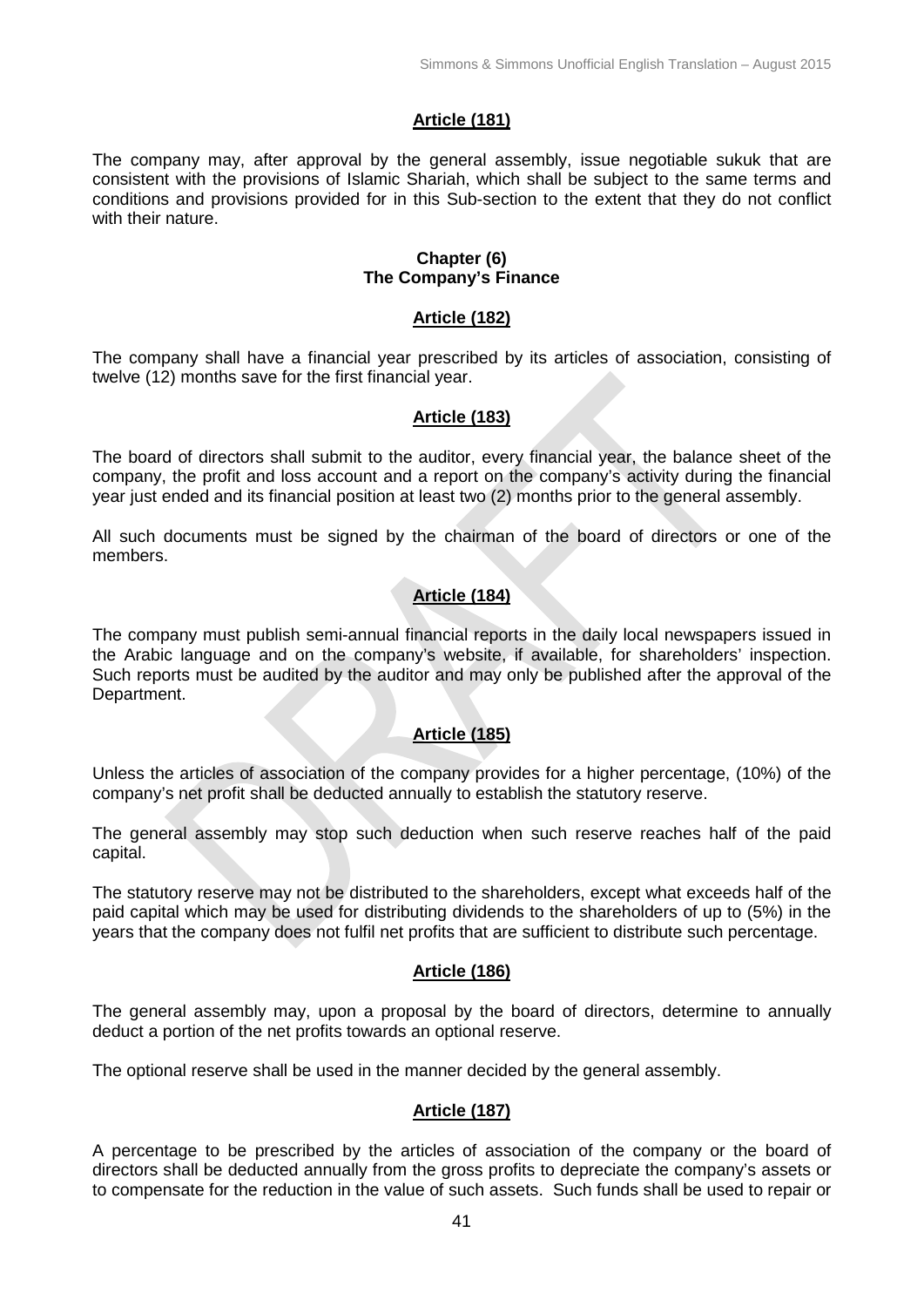purchase materials and machinery required for the company. Such funds may not be distributed to the shareholders.

### **Article (188)**

The general assembly must resolve to deduct a portion of the profits to deal with the liabilities of the company under the labour laws.

The articles of association of the company may provide for the incorporation of a private fund to assist the company employees.

### **Article (189)**

The articles of association of the company shall prescribe the minimum percentage that must be distributed to shareholders from the net profits after deducting the statutory reserve and optional reserve.

The shareholders is entitled to receive their dividends according to the regulations and controls applicable at the Authority and the Financial Market in which the shares are listed.

### **Section (7) Amendment to the Capital**

#### **Sub-Section (1) Increase in Capital**

## **Article (190)**

The company's capital may only be increased after the value of the shares are paid in full.

## **Article (191)**

The company's capital may be increased, following approval by the Department, by virtue of a resolution of the extraordinary general assembly. The resolution must state the amount of the increase and the rate of issuance of the new shares.

The extraordinary general assembly may authorise the board of directors to determine the date to implement such resolution, provided that it shall not exceed one (1) year from the date that the resolution is passed.

### **Article (192)**

The capital shall be increased by one of the following means:

- 1- Issuance of new shares.
- 2- Capitalising the reserve or part of it or the profits.
- 3- Converting bonds into shares.
- 4- Issuance of new shares in consideration for in kind shares or evaluated equity.

## **Article (193)**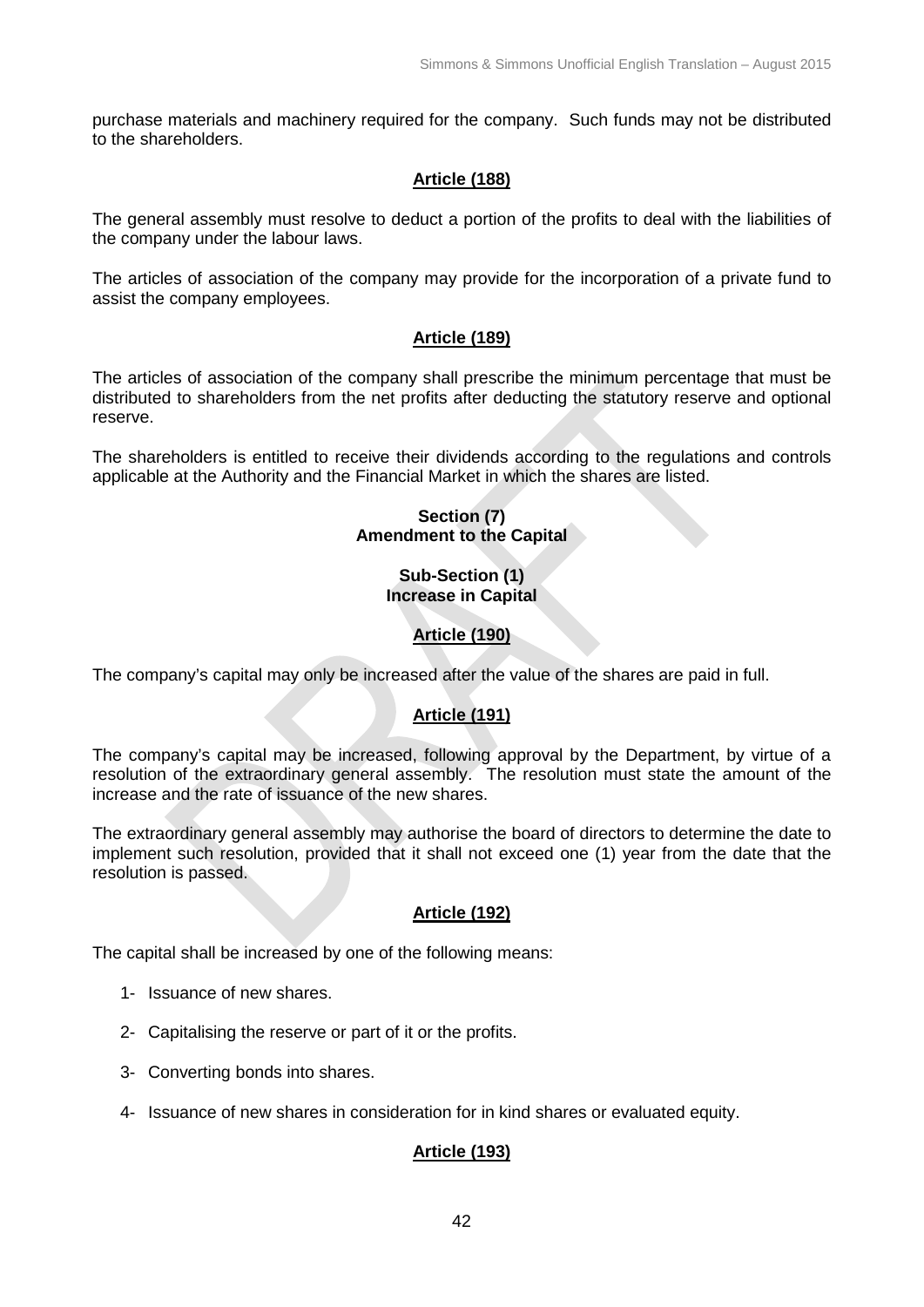The rules relating to subscription to the original shares shall apply to subscription to the new shares.

### **Article (194)**

The new shares shall be issued at a nominal value equalling the nominal value of the original shares. However, the extraordinary general assembly may resolve to add a share premium to the nominal value of the share and may specify its amount subject to the approval of the Department. Such premium shall be added to the statutory reserve. The Department shall consider the request of addition of a share premium within fifteen (15) days from the date of receiving the request together with the necessary details and documents.

#### **Article (195)**

The shareholders shall have a pre-emption right to subscribe to the new shares. Such preemption right may be waived to third parties by a resolution of the extraordinary general assembly of the company passed by a three quarter majority of the company's capital, provided such waiver shall be made after the approval of the Department.

### **Article (196)**

The board of directors shall publish a statement in two daily newspapers, at least one of which shall be in the Arabic language and on the website of the company if available, to notify shareholders of their priority right to subscribe and informing them of the date of opening and closing of the subscription and the price of the new shares.

### **Article (197)**

The distribution of the new shares to shareholders requesting subscription shall be pro-rata to their shares, provided that it does not exceed the shares they have requested. The remaining shares shall be distributed to shareholders who requested more than their pro-rata of their shares. The remaining shares shall be offered for public subscription or be disposed of with the approval of the Department.

If the capital increase includes providing in kind shares, the provisions relating to the valuation of in kind shares shall apply, provided that the extraordinary general assembly shall stand in for the constitutional assembly.

### **Article (198)**

If the new shares are offered for public subscription, a subscription prospectus must be prepared including in particular the following details:

- 1- The reasons for the capital increase.
- 2- The resolution of the extraordinary general assembly to increase the capital.
- 3- The company's capital at the time of issuance of the new shares, the amount of the proposed increase, the number of the new shares and the share premium, if any.
- 4- A statement about in kind shares or evaluated equity, if any.
- 5- A statement of the dividends distributed by the company within the three (3) years prior to passing the resolution on capital increase.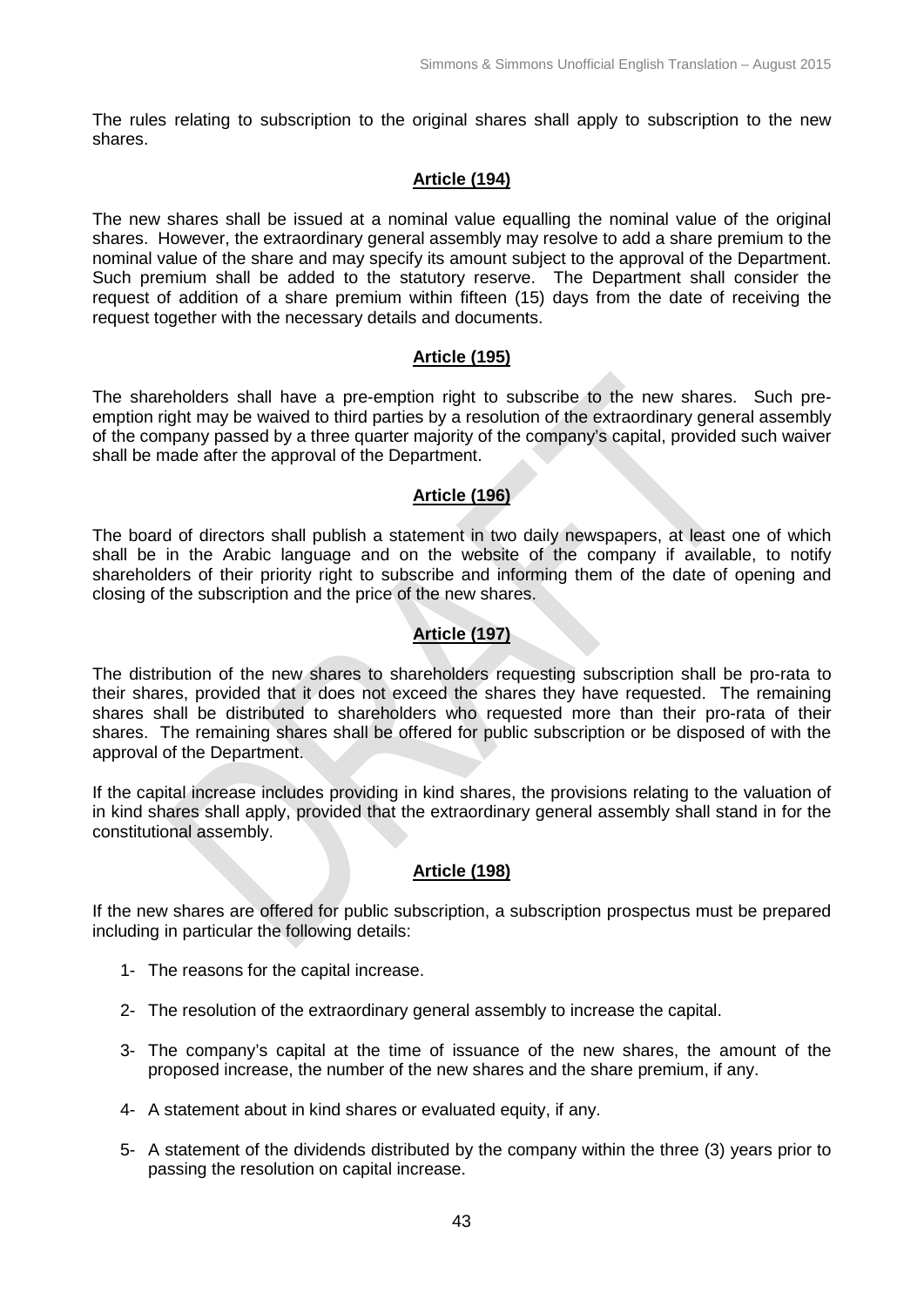6- An acknowledgment by the auditor of the correctness of the details mentioned in the prospectus.

The prospectus shall be signed by the chairman of the board of directors and the auditor who shall be jointly responsible for the correctness of the details in the prospectus.

### **Article (199)**

If the capital is increased by capitalising the distributable reserves, free shares shall be issued and distributed to the shareholders pro-rata to the shares of each shareholder or by increasing the nominal value of the share against the increase in the capital. This shall not result in committing the shareholders with any financial burdens.

### **Article (200)**

The conversion of bonds into shares shall be done by reclaiming the bonds, cancelling them, and granting the bond holders shares against such bonds and adding the value of the bonds to the capital.

#### **Sub-Section (2) Reduction of Capital**

## **Article (201)**

The capital may not be reduced unless a decision is issued by the extraordinary general assembly after considering the report of the auditor and provided the approval of the Department is obtained. This shall be in one of the following cases:

- 1- If the capital exceeds the requirements of the company.
- 2- If the company faces losses.

### **Article (202)**

The capital may be reduced by one of the following means:

- 1- Decreasing the number of shares, by cancelling a number equivalent to the value to be reduced.
- 2- Decreasing the number of shares by an amount equivalent to the loss sustained by the company.
- 3- Purchasing a number of shares equivalent to the amount to be reduced and cancelling the shares.
- 4- Reducing the nominal value of the shares.

## **Article (203)**

The board of directors shall publish the decision to reduce the capital in two local daily newspapers at least one of which shall be in the Arabic language and on the company's website, if available. The creditors shall submit to the company the documents proving their debts within sixty (60) days from the date that the decision is published in order for the company to fulfil the debts and give the sufficient guarantees to satisfy the deferred debts.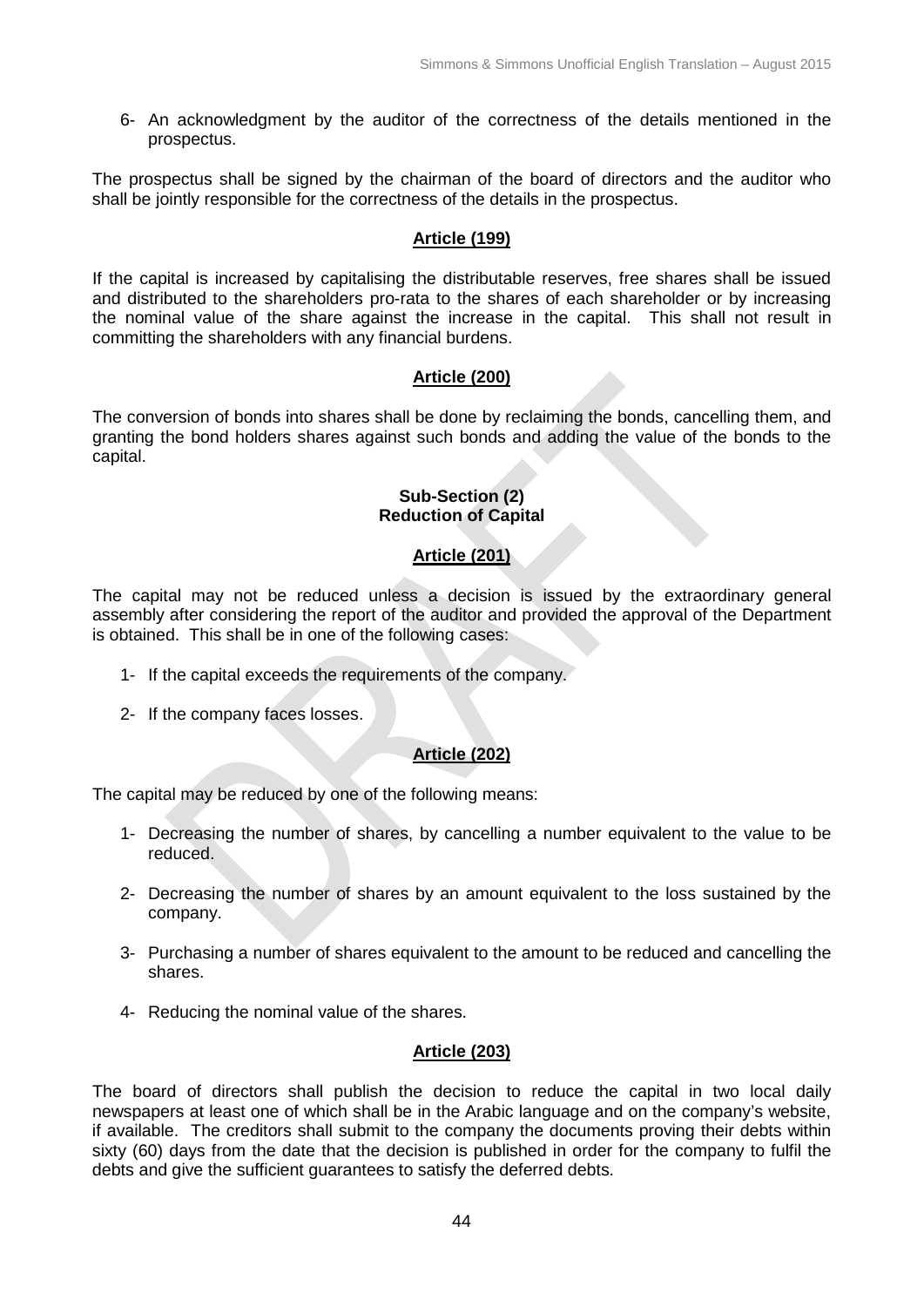### **Article (204)**

If the reduction of capital is done via purchasing a number of the company's shares and cancelling them, a public invitation shall be addressed to all the shareholders to offer their shares for sale. The invitation shall be published in two local daily newspapers at least one of which shall be in the Arabic language and on the company's website, if available.

The shareholders may, via registered letters, be informed of the company's desire to purchase shares. If the shares offered for sale are more than the amount the company decided to purchase, the sale orders shall be reduced according to the percent of excess. The price of the shares shall be determined in accordance with the provisions stipulated in the articles of association of the company. If the articles of association does not include provisions regarding this matter, the company shall pay the fair price determined by the auditor of the company according to the prevailing valuation methods or the market price; whichever is higher.

#### **Chapter (6) Private Shareholding Company**

### **Article (205)**

A number of founders not less than five (5) may establish a private shareholding company that does not offer its shares for public subscription and they subscribe to all its shares, but the company's capital shall not be less than two million (2,000,000) Riyals.

## **Article (206)**

Save for the provisions relating to public subscription and trading, the private shareholding company shall be subject to all the provisions set forth in this law regarding public shareholding companies.

## **Article (207)**

The government and other public authorities and corporations and companies in which the State participates with at least (51%) (or less, provided this is approved by the Council of Ministers), may establish one or more private shareholding companies, whether separately or in cooperation with another founder(s), national or foreign, whether a private or public natural or juristic person. These companies shall not be subject to the provisions of this law, except to the extent that it does not contravene the circumstances and agreements entered into accordingly or upon incorporation thereof, and the provisions stipulated in its memorandum and articles of association.

With the approval of the Council of Ministers, private institutions for public benefit may be permitted to incorporate private shareholding companies in accordance with the provisions of the previous paragraph.

### **Article (208)**

A private shareholding company may convert into a public shareholding company if the following conditions are fulfilled:

- 1- The nominal value of the issued shares shall be paid in full.
- 2- The company shall have completed at least two (2) financial years.
- 3- The company shall have accomplished net profits by carrying out the object it has been established for that can be distributed to the shareholders, and the average thereof shall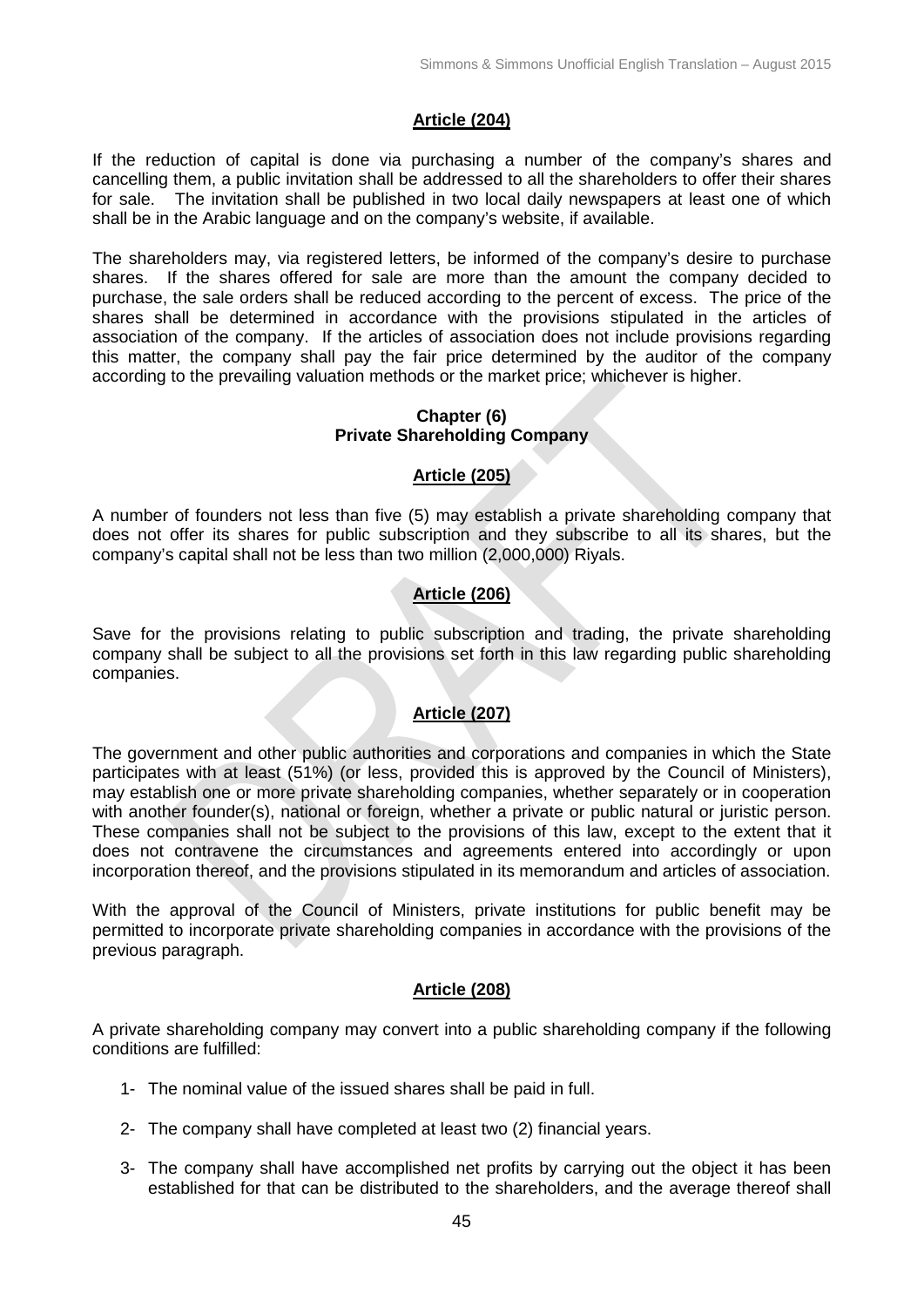not be less than 10% of the capital within the two (2) financial years prior to the conversion request.

- 4- The extraordinary general assembly shall decide to convert the company by a majority of three quarters of the company capital.
- 5- The Minister shall issue a decision announcing the conversion of the company to a public shareholding company, and this decision shall be published attached thereto the Company's Contract and articles of association of the company at the expense of the company.

#### **Chapter (7) Partnership Limited by Shares**

### **Article (209)**

A partnership limited by shares is a company that consists of two teams, one of them involves one or more active partners jointly liable for all the debts of the company in their own money, and the other involves one or more non-active partners who shall only be liable for the debts of the company to the extent of their share in the capital.

### **Article (210)**

For the active partners, the company is deemed to be a joint liability company, and the active partners are deemed to be tradesmen even if they do not have this capacity before entering the company. All the active partners shall be natural persons.

### **Article (211)**

The name of the company shall consist of one or more names of the active partners and a name created or derived from its object may be added to it.

The name of the non-active partner may not be mentioned in the name of the company. If their name is mentioned with their knowledge, they shall be deemed to be an active partner before third parties acting in good faith.

In all cases, the expression "Partnership Limited by Shares" shall be added to the name of the company.

### **Article (212)**

The capital of the company shall be divided into equal negotiable and indivisible shares.

### **Article (213)**

The capital of the company shall not be less than one million (1,000,000) Riyals paid in full on incorporation.

## **Article (214)**

The subscription in the shares of the partnership limited by shares shall be in accordance with the rules and regulations of the subscription in the shares of public shareholding companies.

## **Article (215)**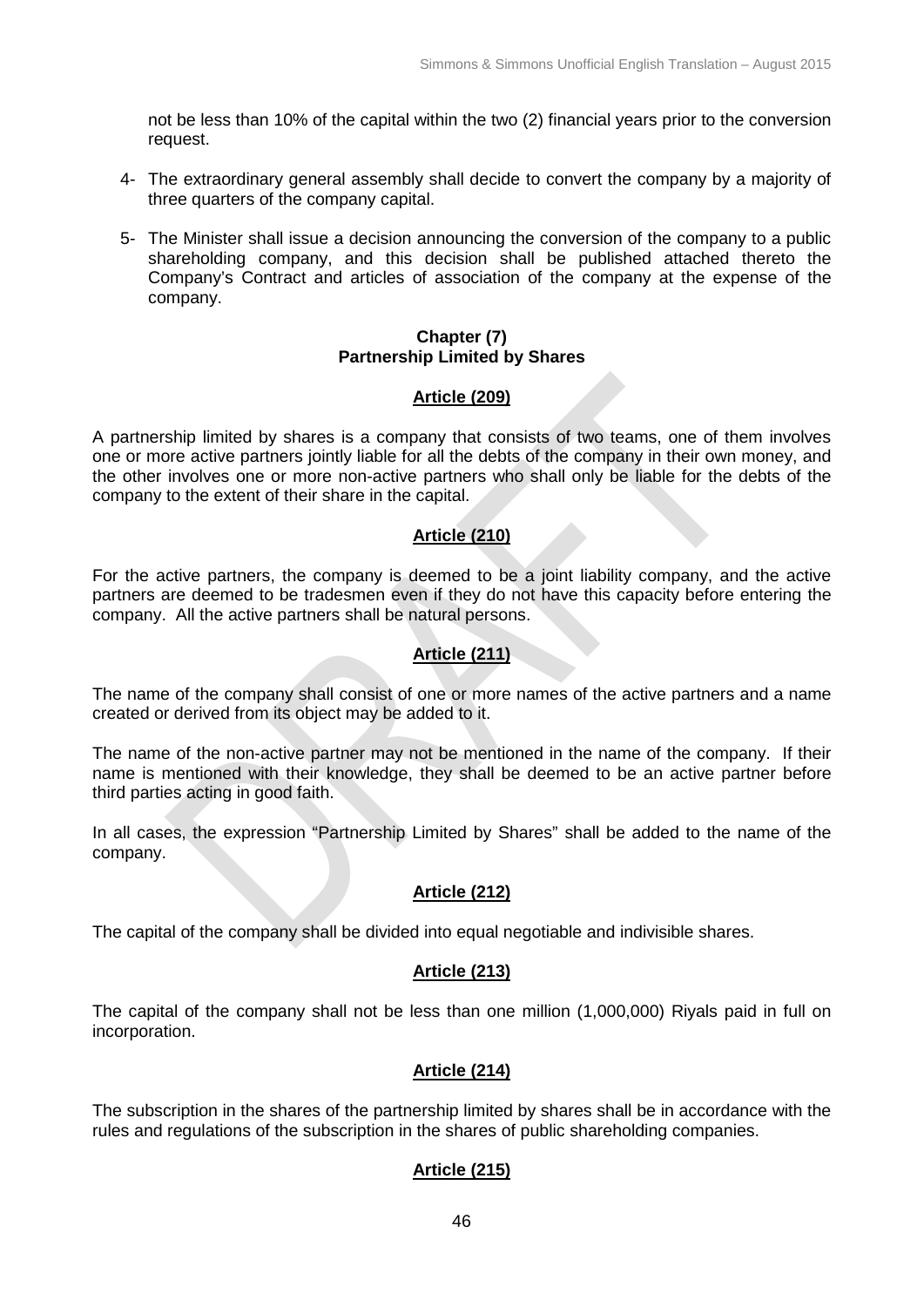All the founding partners shall sign the Company's Contract and its articles of association. The articles of association of the company shall state the names of the active partners, their addresses, nationalities as well as those appointed as manager of the company.

### **Article (216)**

The non-active partner may not interfere in the management activities relating to third parties even if this is done on the basis of authority granted to them. However, they may participate in internal management activities within the limits stipulated in the articles of association of the company.

### **Article (217)**

If the non-active partner violates the prohibition mentioned in the previous article, they shall be liable in all their money for the liabilities resulting from the management activities carried out by them. If they carried out such activity upon a delegation from the active partners, the delegating person shall be jointly liable for the liabilities resulting from such activities.

### **Article (218)**

A partnership limited by shares shall have a general assembly consisting of all the active and non-active partners.

The general assembly of a partnership limited by shares shall be subject to the provisions relating to the general assembly of public shareholding companies regarding the formation, meetings and voting on resolutions.

The manager of a partnership limited by shares shall replace the board of directors in inviting the general assembly.

The general assembly shall represent the partners against the managers.

### **Article (219)**

The general assembly of a partnership limited by shares may not do any action related to the relationship of the company with third parties without the approval of the managers, unless the company's articles of association stipulate otherwise.

#### **Article (220)**

A partnership limited by shares shall have a supervisory board consisting of at least three members elected by the general assembly from among the non-active partners or others, in accordance with the provisions stipulated in the articles of association of the company. The active partners do not have a vote in the election of the members of the supervisory board.

### **Article (221)**

The supervisory board shall ensure that the procedures for the company's incorporation have been completed in accordance to the provisions of the law. The supervisory board shall also supervise the company's business. For this purpose, it may require the managers to provide an account of their management and inspect the books, documents, and files of the company and complete an inventory of its funds.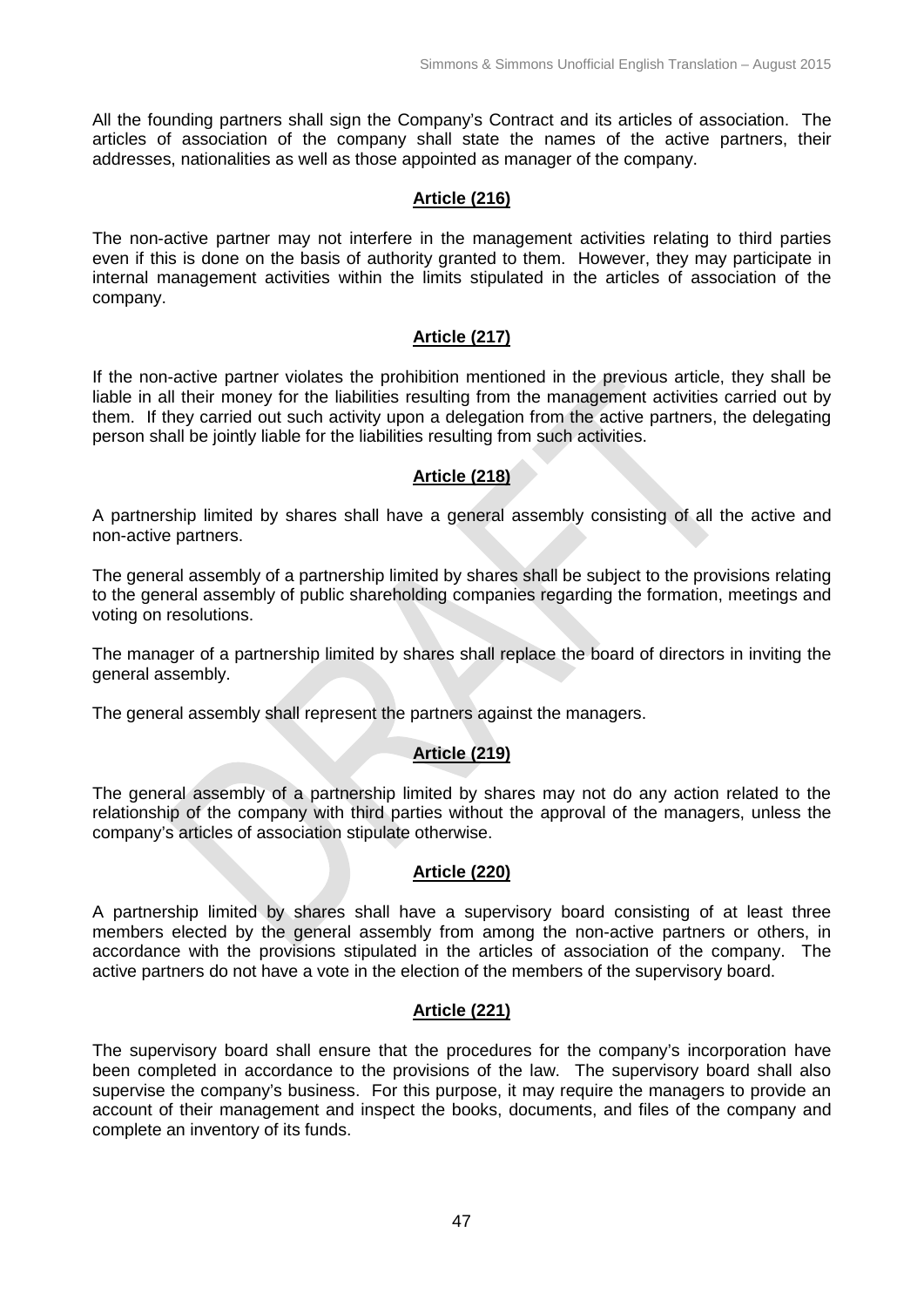The board shall express its opinion regarding the matters presented to it by the managers of the company and shall give permission for actions that require permission by the articles of association of the company.

### **Article (222)**

If serious violations become apparent in the management of the company, the supervisory board is entitled to invite the general assembly to convene.

At the end of each financial year, the board shall submit a report of the results of its supervision to the general assembly of the partners. The members of the board shall not be held liable for the actions of the managers or the results of their activities unless they were aware of violations committed and did not notify the general assembly.

### **Article (223)**

A partnership limited by shares shall be managed by one or more active partners. Their authorities, responsibilities, and dismissal shall be subject to the provisions relating to managers in a joint liability company.

## **Article (224)**

The extraordinary general assembly may not decide making any changes to the articles of association of the company without the approval of all active partners, unless the articles of association states otherwise.

## **Article (225)**

Each partnership limited by shares shall have one or more auditors, who shall be subject to the provisions relating to auditors in a public shareholding company.

### **Article (226)**

Subject to the provisions stated in this Chapter, the provisions relating to public shareholding companies shall apply to a partnership limited by shares in the following matters:

- 1- The provisions relating to the incorporation of the company and declaring it.
- 2- The provisions relating to the financial matters of the company.

### **Article (227)**

If the position of the company's manager becomes vacant, the supervisory board shall appoint a temporary manager to take over the urgent management business until the general assembly is held.

The temporary manager shall invite the general assembly within fifteen (15) days from the date of their appointment in accordance with the procedures mentioned in the articles of association of the company. If this period is passes without the general assembly being invited, the supervisory board shall immediately send an invitation.

The temporary manager shall only be responsible for the work entrusted to them.

### **Chapter (8) Limited Liability Company**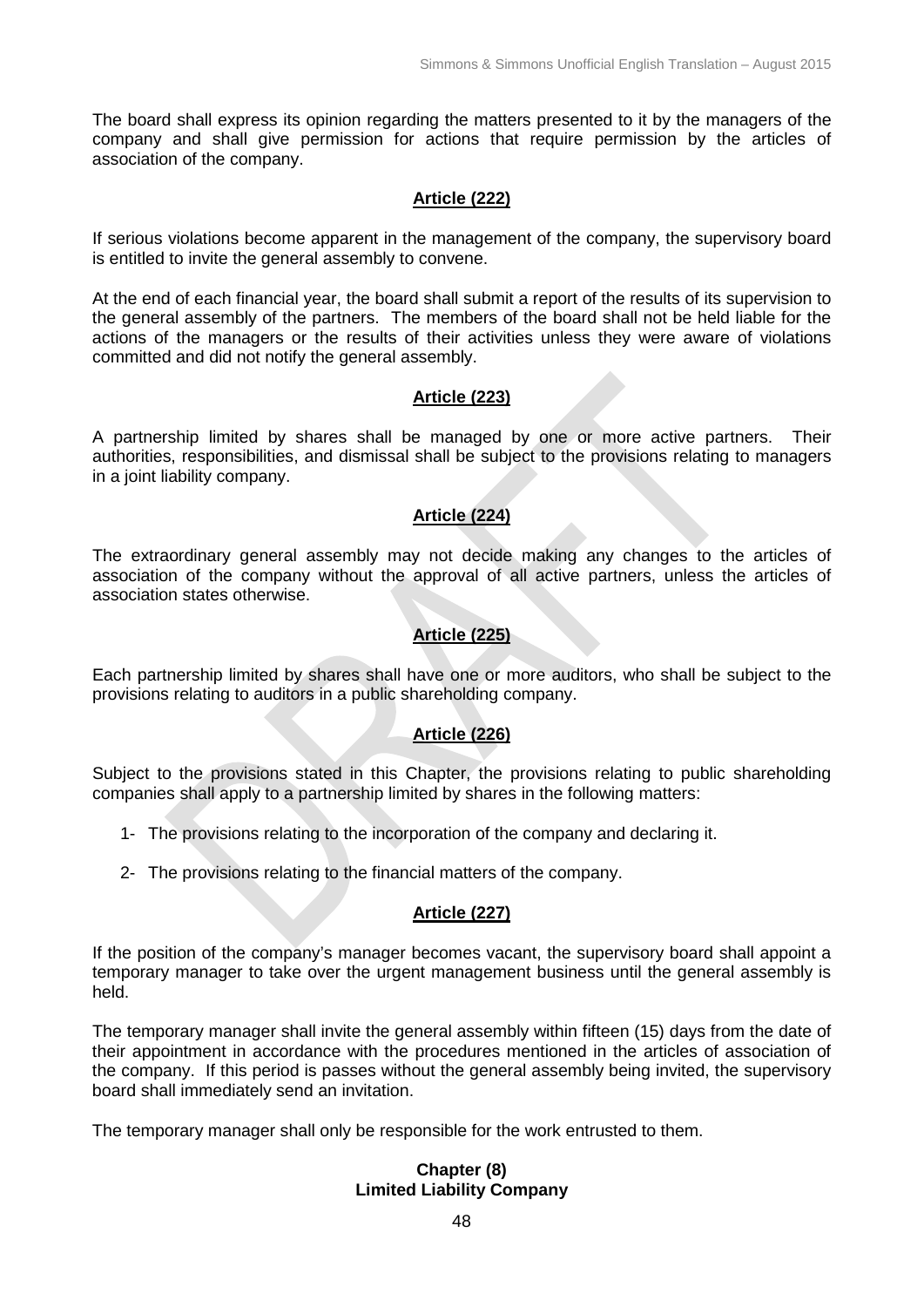#### **Section (1) Incorporation of the Company**

#### **Article (228)**

A limited liability company is a company that consists of one or more persons and the number of partners shall not exceed fifty (50) persons.

A partner will only be liable up to their share in the capital. The shares of the partners shall not be negotiable securities.

### **Article (229)**

A limited liability company shall have a name derived from its object or from the name of one or more of its partners. The name of the company may include in both cases a created name, provided that the name shall not be deceiving as to its object or identity.

The expression "limited liability company" shall be added to the name of the company. If the managers fail to consider the said provision, they shall be responsible jointly in their own assets for the liabilities of the company in addition to compensation.

### **Article (230)**

The company may not resort to public subscription to form its capital, increase it, or to obtain the loans required for it, and it may not issue tradable shares or bonds.

### **Article (231)**

A limited liability company shall be established by virtue of an establishment document signed by the partner or partners which shall include the information determined by a decision to be issued by the Minister, provided that the following information shall be included therein:

- 1- The type, name, object and head office of the company.
- 2- The names, nationalities, residences, and addresses of the partners.
- 3- The amount of the capital, share of each partner, in-kind shares, their value and the names of their providers, if applicable.
- 4- The names and nationalities of the company's managers, whether they are partners or otherwise, and if their names were mentioned in the establishment document of the company.
- 5- The names of the members of the supervisory board, if applicable.
- 6- The term of the company.
- 7- The method for the distribution of profits and losses.
- 8- The conditions for the transfer of shares.
- 9- The form to be followed in the notifications of the company to be sent to the partners.

The establishment document of the company may include provisions that regulate the right of refunding the shares of the partners, the method for estimating their value when exercising this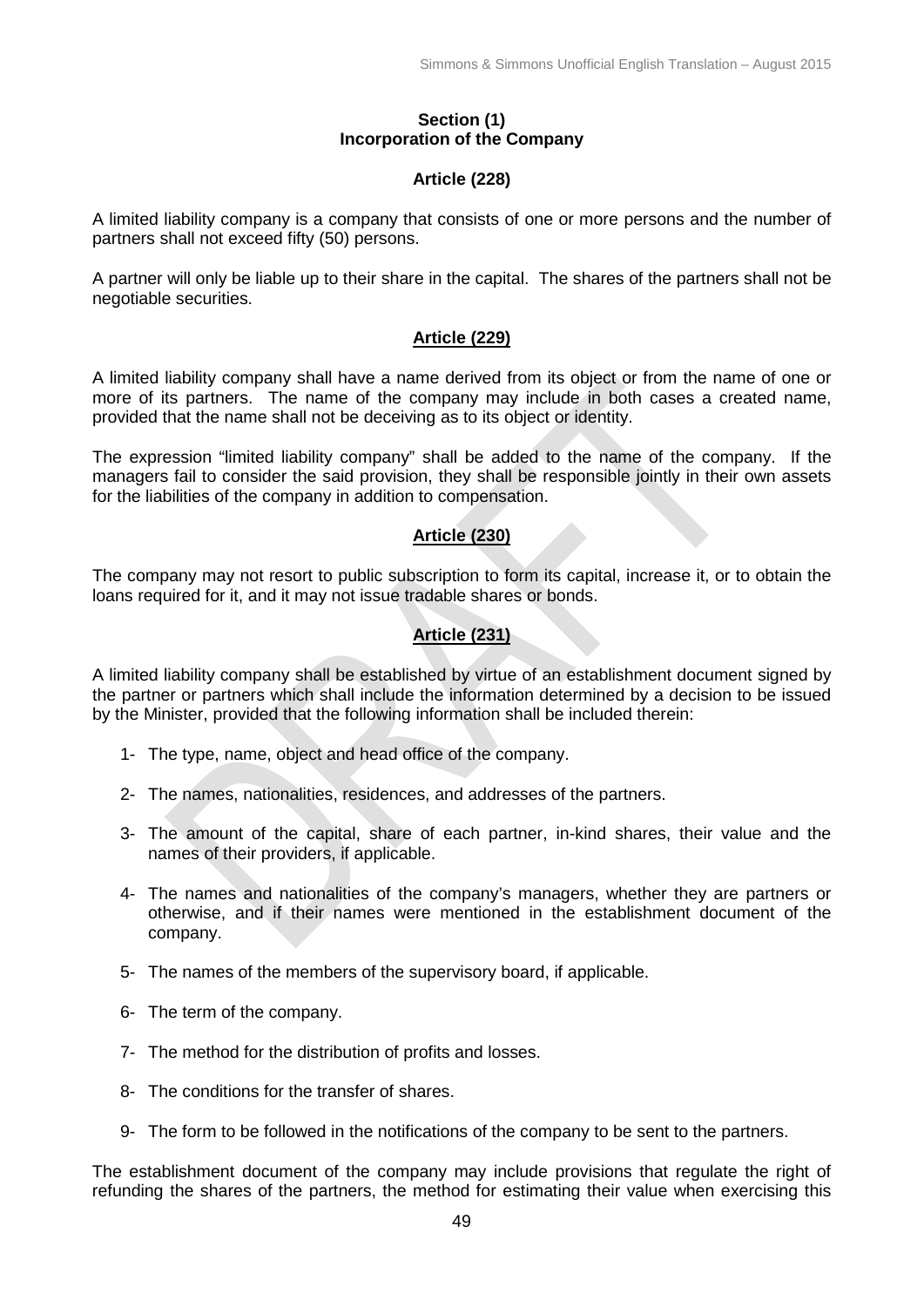right, forming an optional reserve, organising the financial matters and accounts of the company, and the reasons for its dissolution.

### **Article (232)**

A limited liability company shall not be established, unless all the cash and in-kind shares are distributed among the partners and are paid in full.

The cash shares of the company shall be deposited in one of the accredited banks in the State. The bank may not pay these shares except to the managers of the company after providing proof that the company has been registered in the commercial registry.

If the partner provides an in-kind share, the establishment document must set out its type and value and the price agreed to by the remaining partners for such share as well as the name of the partner and their share in the capital against such contribution.

The provider of the in-kind share shall be responsible before third parties for the difference between the real value and the estimated value in the establishment document of the company. Moreover, the rest of the partners shall be jointly responsible for such difference, unless they prove that they were not aware of this.

However, the liability claim shall not be heard in such case after three (3) years from the date of registering the company in the commercial registry.

## **Article (233)**

The manager of the company shall apply for registering the company in the commercial registry. The application shall be accompanied by the establishment document of the company, documents proving the distribution of shares among the partners, and payment in full and depositing them in one of the accredited banks in the State in addition to the documents proving that the company has received in-kind shares, if any. The application shall be considered within fifteen (15) days from the date of submission with the required documents.

The company may not carry out its business until after being registered in the commercial registry.

#### **Section (2) Shares and Capital**

### **Article (234)**

The partners determine the capital of the company. Profit and loss shall be equally distributed, unless the establishment document of the company states otherwise, subject to the provisions of Article (13) of this law.

### **Article (235)**

The capital of the company shall be distributed into shares of equal value paid in full by the partners upon incorporation. The share shall be indivisible. If several people own the share, the company may cease exercising the rights related thereto until the owners of the share choose an individual owner among them before the company. The company may determine a date for them to make such choice; otherwise it may sell the share for the account of its owners after the said date. In such case, the share is offered to the partners then to third parties.

### **Article (236)**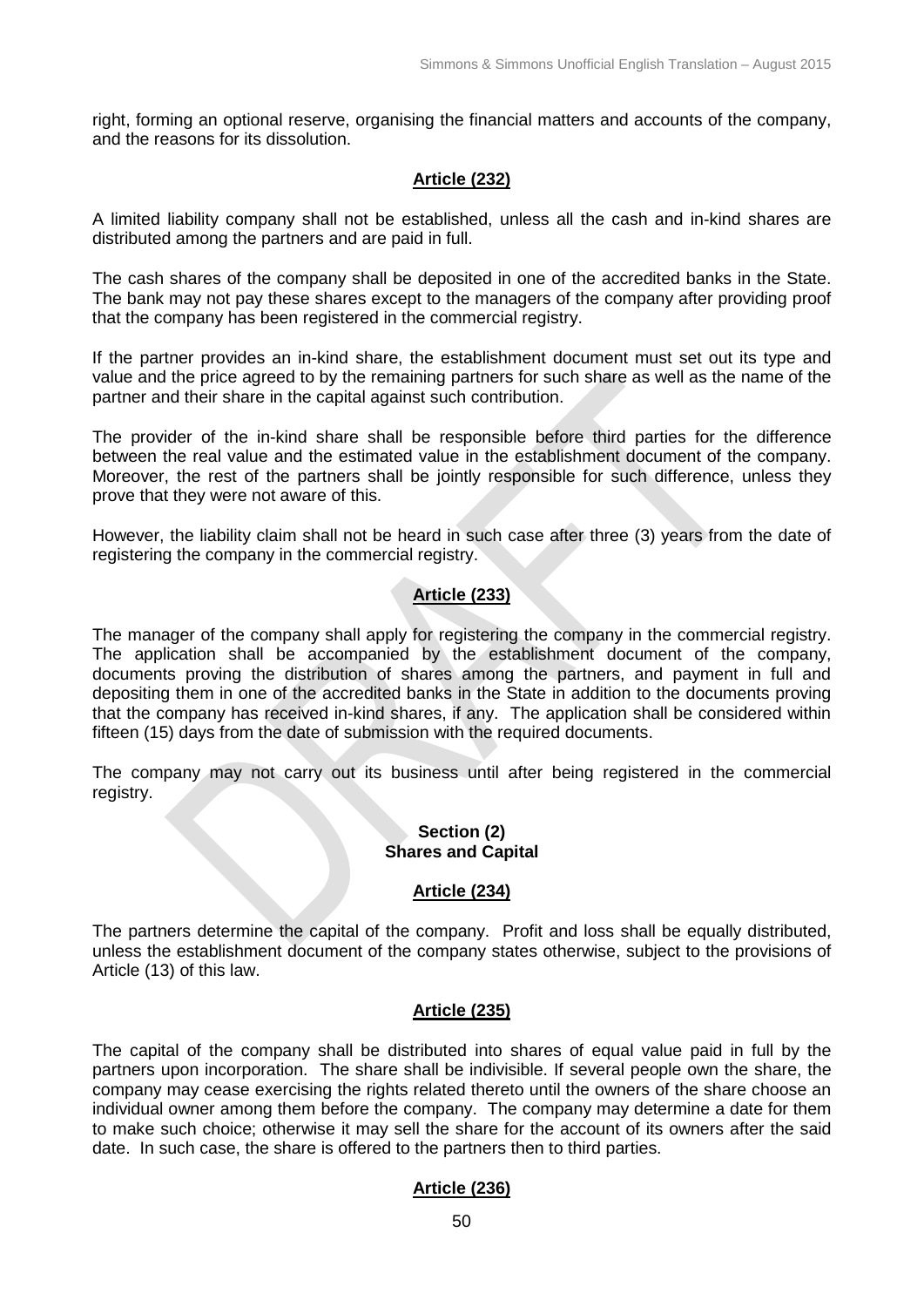The company shall have in its head office a register for the partners which shall include the following:

- 1- The names, nationalities, residencies and occupations of the partners.
- 2- The number and value of shares owned by each partner.
- 3- The disposals relating to the shares, including the dates, reason of ownership transfer, name of transferor and transferee and their signatures.
- 4- The total shares of the partner after the transfer.

The managers of the company shall be jointly liable for this registry and the correctness of the information therein. The partners and all parties of interest have the right to view this registry.

### **Article (237)**

A partner may transfer their share to one of the partners or to a third party by virtue of a written document, in accordance with the conditions of the establishment document of the company. This transfer shall only be effective against the company or third parties after the date of its registration in the shareholders register and the commercial register.

The company may not abstain from registering the transfer in this registry, unless the registration violates the provisions of the establishment document of the company or the provisions of this law.

## **Article (238)**

Unless the establishment document of the company states otherwise, if one of the partners transfers their share to a person other than the partners in exchange for consideration, they shall notify the rest of the partners of the conditions of the transfer through the manager of the company.

The manager shall notify the partners upon receiving the notification. Each partner may demand to recover the real price of the share and according to the same transfer conditions. In case there is a disagreement on the price, the company's auditor shall estimate this price on the date of recovery. If none of the partners use the recovery right within thirty (30) days from the date of notification, the partner is given freedom of action in their share.

### **Article (239)**

The share of each partner is transferred to their heirs or legatees. The aforementioned recovery right shall not apply to such transfer.

### **Article (240)**

If more than one partners uses the right of recovery, the sold share(s) shall be divided among them pro-rata to their share in the capital, subject to the provisions of Article (235) of this law.

### **Article (241)**

If the creditor of one of the partners commences action to execute against his debtor's share, he may agree with the debtor and the company on the method and conditions of sale, otherwise the share is offered for sale by public auction, and the company may recover the sold share for the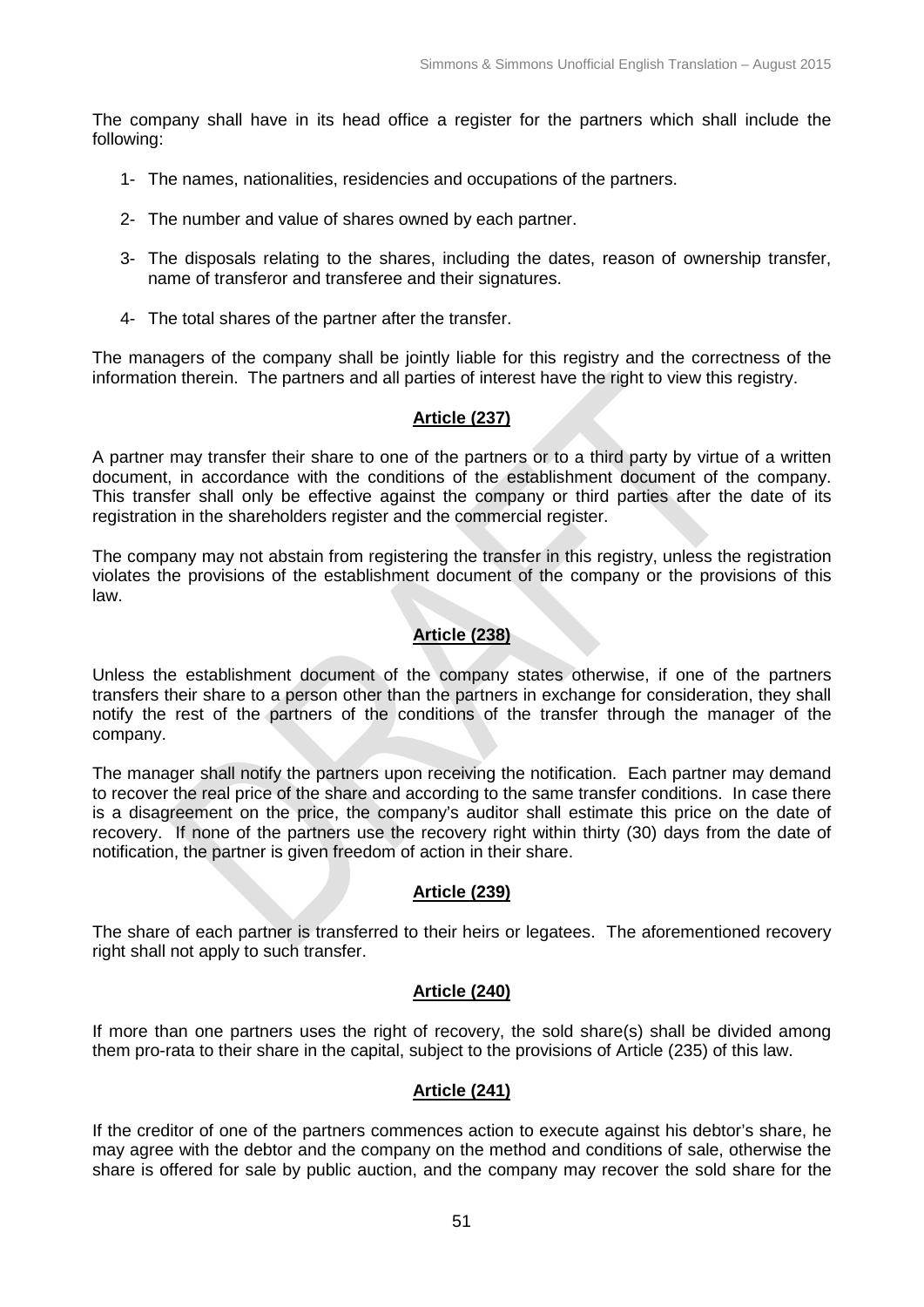benefit of one or more partners under the same conditions of the auction within fifteen (15) days from auction's award date.

These provisions shall apply in case of bankruptcy of the partner.

### **Section (3) Management of the Company**

### **Article (242)**

The manager of the company shall have full authority of management, unless the establishment document of the company determines their authority.

The actions of the manager shall be deemed binding on the company, provided this is accompanied with the capacity in which the action was carried out. Any decision issued for changing the manager or limiting their authorities shall not apply toward third parties unless it is reflected in the commercial registry.

# **Article (243)**

If there are multiple managers, the establishment document of the company may provide for a board of managers and determine how this board works, and the majority according to which the decisions are issued.

## **Article (244)**

The liability of the manager shall be akin to those of the members of the board of directors of shareholding companies.

### **Article (245)**

The manager may not, without the consent of the general assembly of the company, take over the management in a competing company or a company with similar objects or to conduct competing trade dealings or similar to the business of the company for their own benefit or for the benefit of a third party. The violation of this may result in removing the manager and requiring him to pay compensation.

## **Article (246)**

If the number of partners are more than twenty (20), the establishment document of the company shall appoint a supervisory board consisting of at least three (3) of the partners for a specific term.

The general assembly may reappoint them after this term or appoint other partners, as it may remove them.

The partners who are manager will not have a vote in the election of the members of the supervisory board or their removal.

## **Article (247)**

The supervisory board is entitled to inspect the documents and books of the company, to complete an inventory of the funds, goods, securities and documents proving the rights of the company, demand the manager at any time to submit a management report, monitor the balance sheet, the annual report and distribution of profits and present its report regarding the said matters to the general assembly of the company at least fifteen (15) days prior to it being held.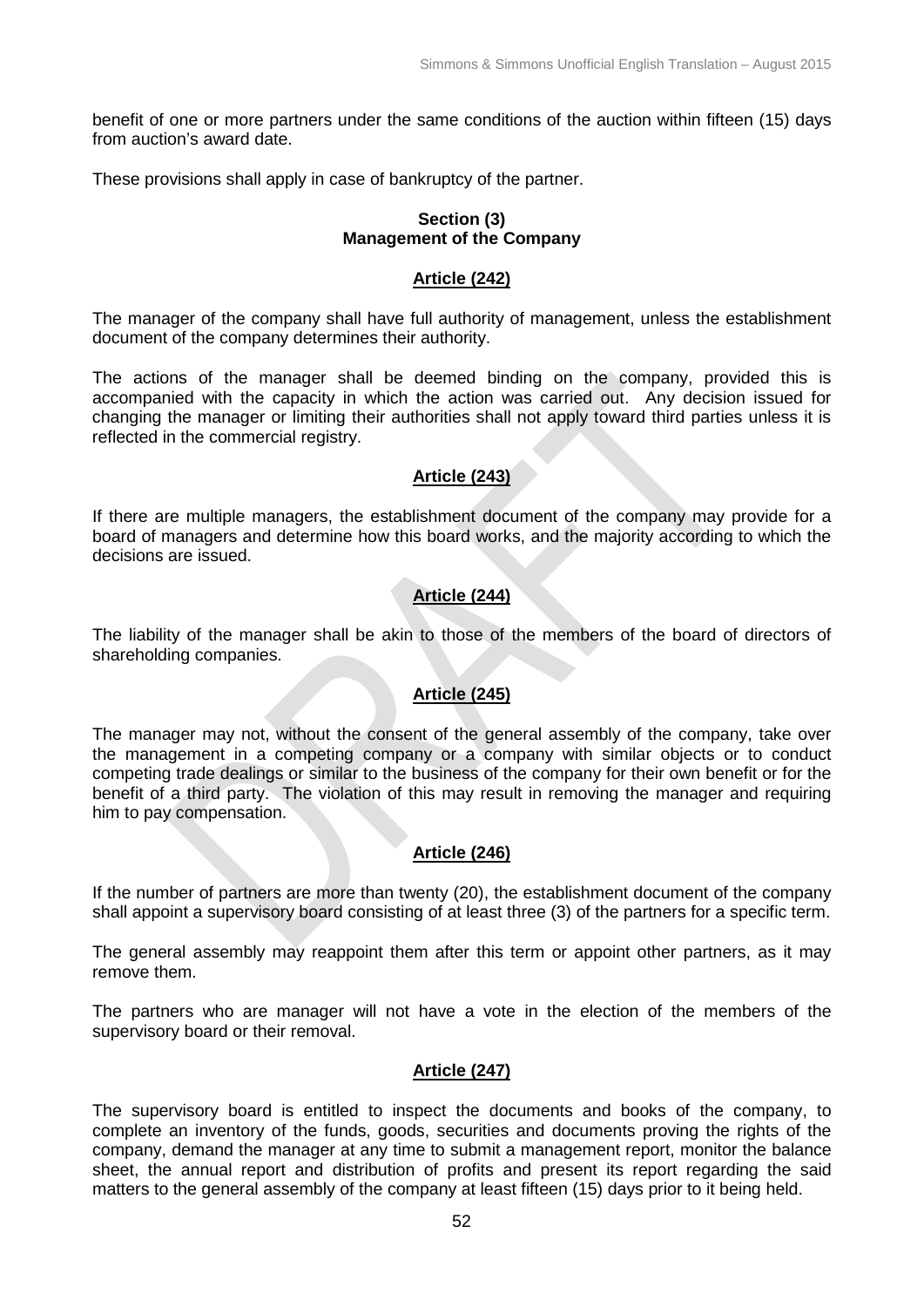### **Article (248)**

The members of the supervisory board shall not be responsible for the actions of the managers unless they were aware of the violations and failed to mention these violations in their report which is presented to the general assembly of the partners.

#### **Article (249)**

A partner who is not a manager in companies that do not have a supervisory board may give advice to the managers, and may ask to review the business books and documents of the company at the head office of the company. Any provision to the contrary shall be void.

#### **Article (250)**

The company shall have a general assembly consisting of all of the partners. The assembly shall meet via an invitation from the managers at least once a year within the four (4) months following the end of the financial year of the company at the time and place mentioned in the establishment document of the company. The invitation letter shall include the time and place of the meeting, attached therewith the agenda and copies of the balance sheet.

The managers shall invite the general assembly to convene if this is requested by the supervisory board, the auditor, or a number of partners owning at least 20% of the capital. The invitation to the general assembly shall be sent via registered letters to every partner at least twenty one (21) days prior to the meeting. The invitation shall include the set date and place of the meeting, attached therewith the agenda and a copy of the balance sheet.

If the general assembly is not held during the period set out in this Article, the Department shall address the invitation within fifteen (15) days from the expiry of the referred to period. The managers shall be jointly liable for any damage to the partners or third parties if the general assembly does not meet or due to the delay in the meeting being held.

## **Article (251)**

For each financial year, the managers shall prepare the balance sheet of the company, the profit and loss account, a report of the company's activity and its financial status, and their suggestions for the distribution of profits, within two (2) months from the end of the financial year. The managers shall send copies of these documents, the report of the supervisory board and the auditor's report to the Department and every partner within one (1) month from the date of preparing the said documents. Every partner in companies that do not have a supervisory board may request the manager to invite the partners to meet to discuss these documents.

### **Article (252)**

Every partner is entitled to attend the general assembly regardless of the number of shares they own. They may deputise another partner who is not a manager to represent them in the assembly via a specific authorisation, and every partner has a number of votes equal to the number of shares they own or represent.

### **Article (253)**

The agenda of the general assembly in its annual meeting shall include the following:

1- Discussing the manager's report regarding the activity and financial status of the company during the year, as well as the auditor's report.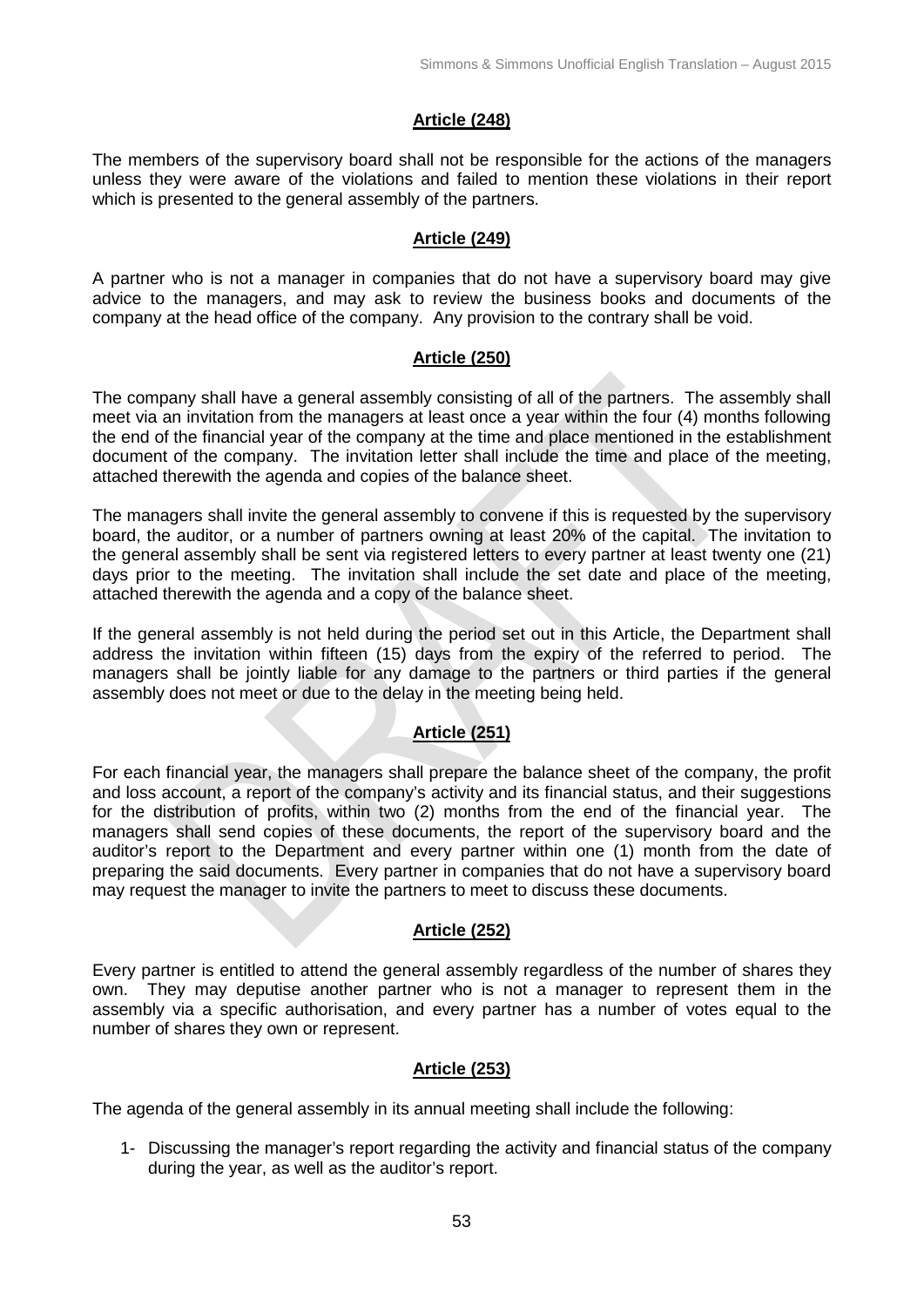- 2- Discussing the balance sheet and profit and loss account and approving them.
- 3- Determining the percentage of profits to be distributed to the partners.
- 4- Appointing managers and board of managers or members of the supervisory board, if applicable, and deciding their remuneration.
- 5- Appointing an auditor and determining their remuneration.
- 6- Other matters included in its competencies by virtue of this law or the establishment document of the company.

### **Article (254)**

The general assembly may only discuss the matters listed on the agenda, unless serious facts that require discussion were revealed during the meeting.

If one of the partners requires adding a certain matter to the agenda, the managers shall do so otherwise the partner will have the right to resort to the general assembly, and its decision shall be implemented.

## **Article (255)**

Every partner has the right to discuss the matters included in the agenda, and the managers are obliged to answer the questions of the partners. If one of the partners considers that the reply is not sufficient enough, they may resort to the general assembly and its decision shall be binding.

### **Article (256)**

The decisions of the general assembly shall only be valid if they are issued with the consent of partners representing at least half the capital, unless the establishment document of the company requires a larger majority.

If the said majority is not met in the first meeting, the partners shall be called to a second meeting to be held within twenty one (21) days after the first meeting. The decisions in this meeting shall be issued by the majority of votes represented therein, unless the establishment document of the company states otherwise.

### **Article (257)**

The managers may not vote for the decisions related to releasing them from their management responsibility or removing them.

### **Article (258)**

The establishment document of the company may not be amended nor may the capital be increased or decreased without the consent of partners representing three quarters of the capital, unless the establishment document in addition to this quorum requires a numerical majority of partners. However, the obligations of the partners may not be increased without their unanimous approval.

### **Article (259)**

Minutes shall be prepared providing a fair summary of the discussions of the general assembly. The minutes and resolutions of the assembly shall be recorded in a special register kept at the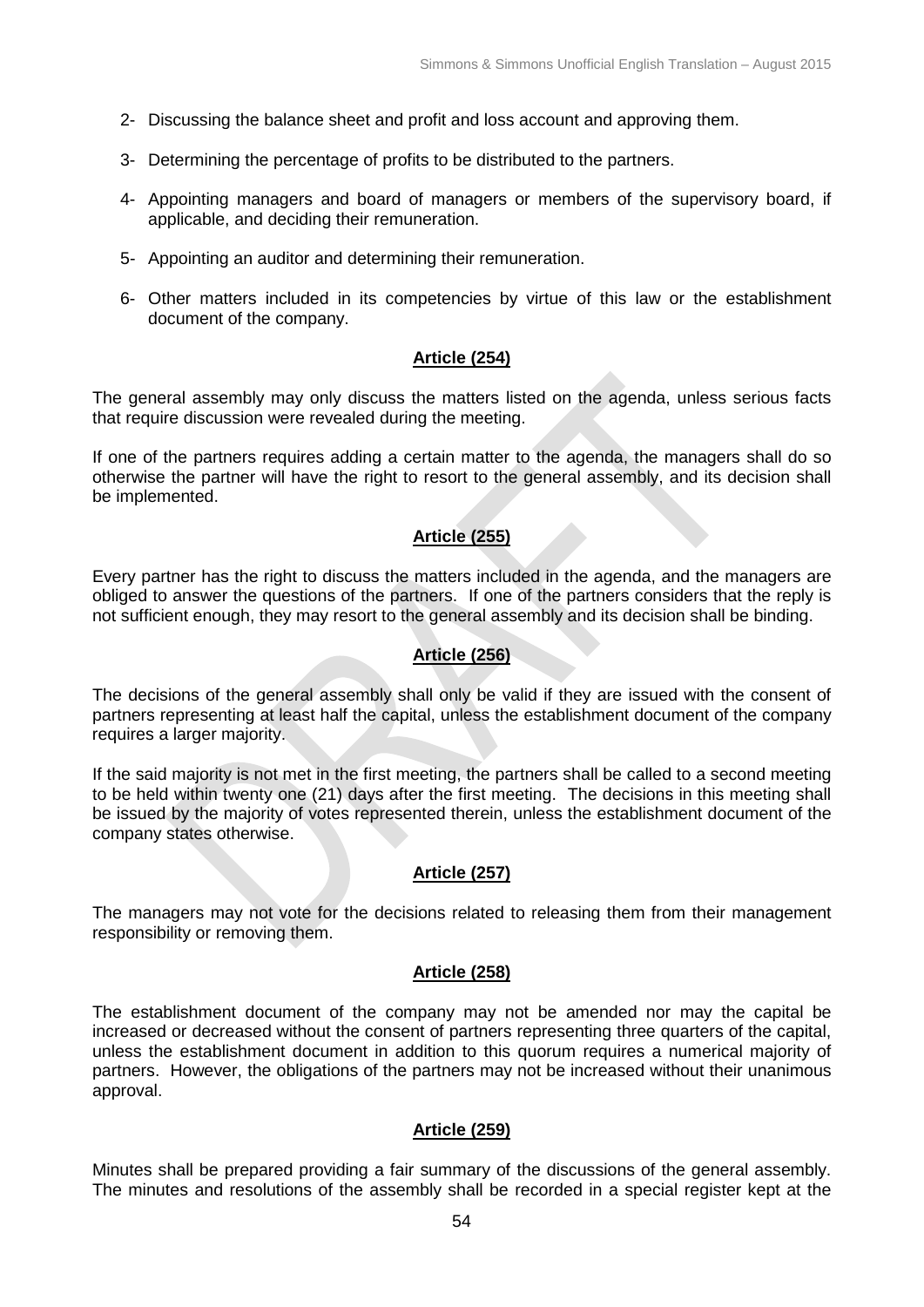company's head office. Any of the partners may review the register themselves or through an agent. They may also view the balance sheet, profit and loss account and annual report.

### **Article (260)**

The general assembly shall appoint one or more auditors for the company every year. The provisions relating to auditors in shareholding companies shall apply.

#### **Article (261)**

Without prejudice to the rights of third parties acting in good faith, every decision issued by the general assembly or the partners in breach of the provisions of this law or the establishment document of the company is deemed void. However, only partners who objected in writing on the decision or were unable to object after knowing the decision may demand to revoke the decision.

The decision to void the decision shall result in considering the decision did not exist for all partners. The nullification claim shall not be heard after one (1) year from the said decision. The claim shall not result in suspending the execution of the decision unless the competent court rules otherwise.

### **Article (262)**

The company shall deduct (10%) every year from its net profits to form a statutory reserve. The partners may decide to stop this deduction if the reserve reaches half the capital. The statutory reserve may be used to cover the losses of the company or to increase its capital by virtue of a decision of the general assembly.

## **Article (263)**

A limited liability company that consists of one person shall be subject to all the provisions mentioned in this Chapter to the extent that they do not contradict its capital being owned by one person.

The company shall be managed by the owner of the capital, and he may assign one or more managers to represent it before third parties and the judiciary and shall be responsible for the management of the company before the owner.

If the owner of the company's capital, in bad faith, liquidates or suspends its business before the end of its term or before achieving the object of its incorporation, he shall be responsible in this private money for the company's obligations. The owner of the company shall be responsible in their personal money if they did not separate between their personal interest and the company's interest.

#### **Chapter (9) Holding Companies**

### **Article (264)**

A holding company is a shareholding company or a limited liability company that financially and administratively controls a company or other companies affiliated to it by owning at least (51%) of the shares or stocks of such companies, whether they are shareholding companies or a limited liability companies.

### **Article (265)**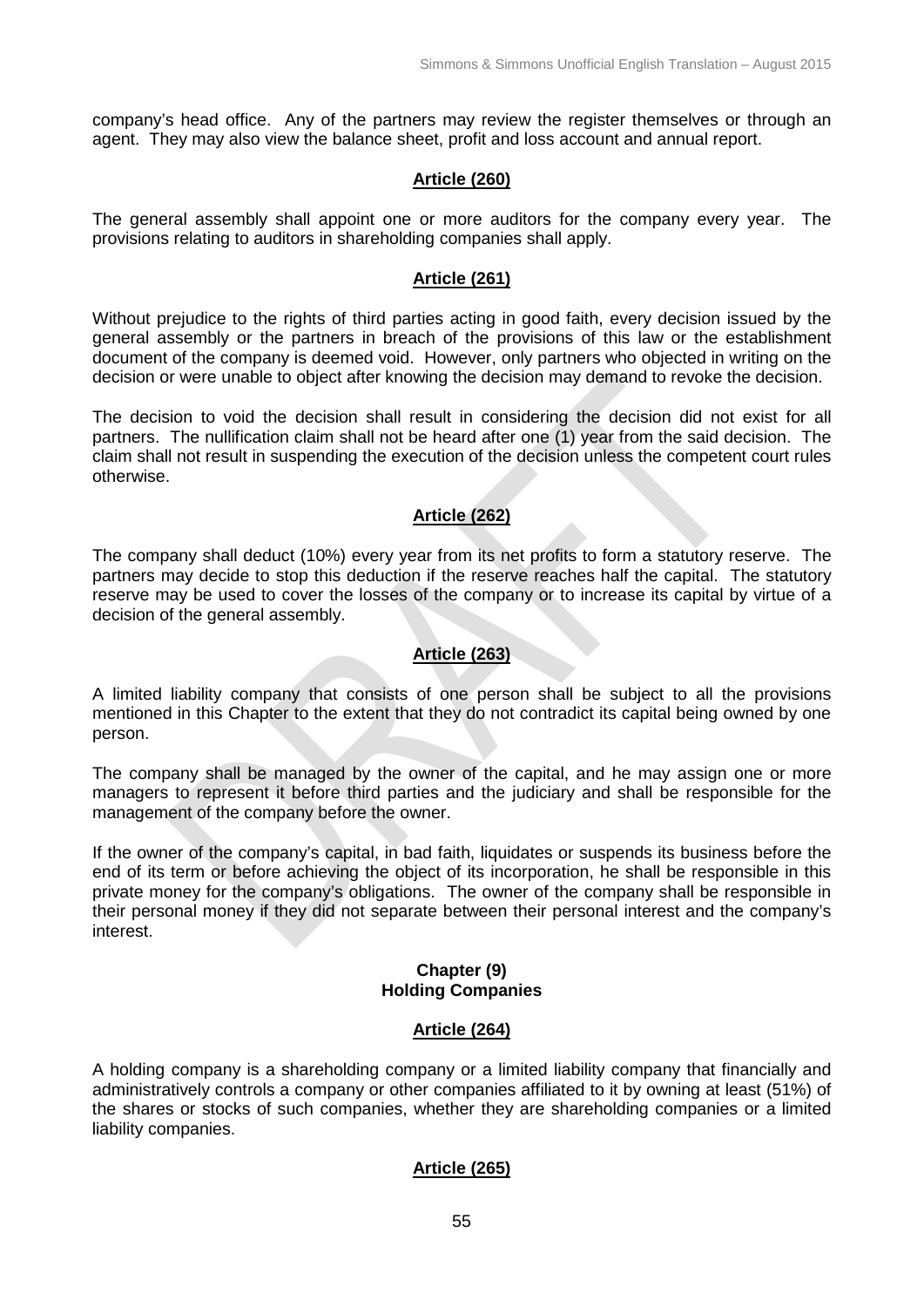A holding company may not have shares in joint liability companies or both kinds of partnership companies [limited partnership and partnership limited by shares]. A holding company is prohibited from owning any shares in other holding companies.

### **Article (266)**

The capital of a holding company shall not be less than ten million (10,000,000) Riyals.

### **Article (267)**

The objects of a holding company shall be as follows:

- 1- Participating in the management of its affiliates or companies in which it participates.
- 2- Investing its money in shares, bonds and securities.
- 3- Providing the necessary support for its affiliates.
- 4- Owning intellectual property rights, including patent rights, trademarks, industrial models, royalties and other moral rights, and utilising and licensing them for the affiliates or third parties whether inside or outside the State.
- 5- Owning movables and real estate required for carrying out its business within the limits permitted by law.

## **Article (268)**

The phrase "holding company" shall be added in all the papers, notices, correspondences and all other documents issued from the holding company in addition to its trade name.

## **Article (269)**

A holding company shall take the necessary actions to ensure that its affiliates are maintaining the accounts that enable the members of the board of directors or the managers of the holding company to verify the financial statements and the profit and loss account have been completed in accordance with the provisions of this law.

The holding company shall, at the end of each financial year, set up a consolidated balance sheet, profit and loss account and cash flows for itself and all of its affiliates, and shall present them to the general assembly in addition to clarifications and details relating to them according to internationally accepted accounting and audit practices and standards.

### **Article (270)**

Without prejudice to the provisions stipulated in this Chapter, the provisions relating to shareholding companies or limited liability companies in this law shall be applicable to holding companies as the case may be.

### **Chapter (10) Conversion, Merger, Division and Acquisition of Companies**

### **Section (1) Conversion of Companies**

### **Article (271)**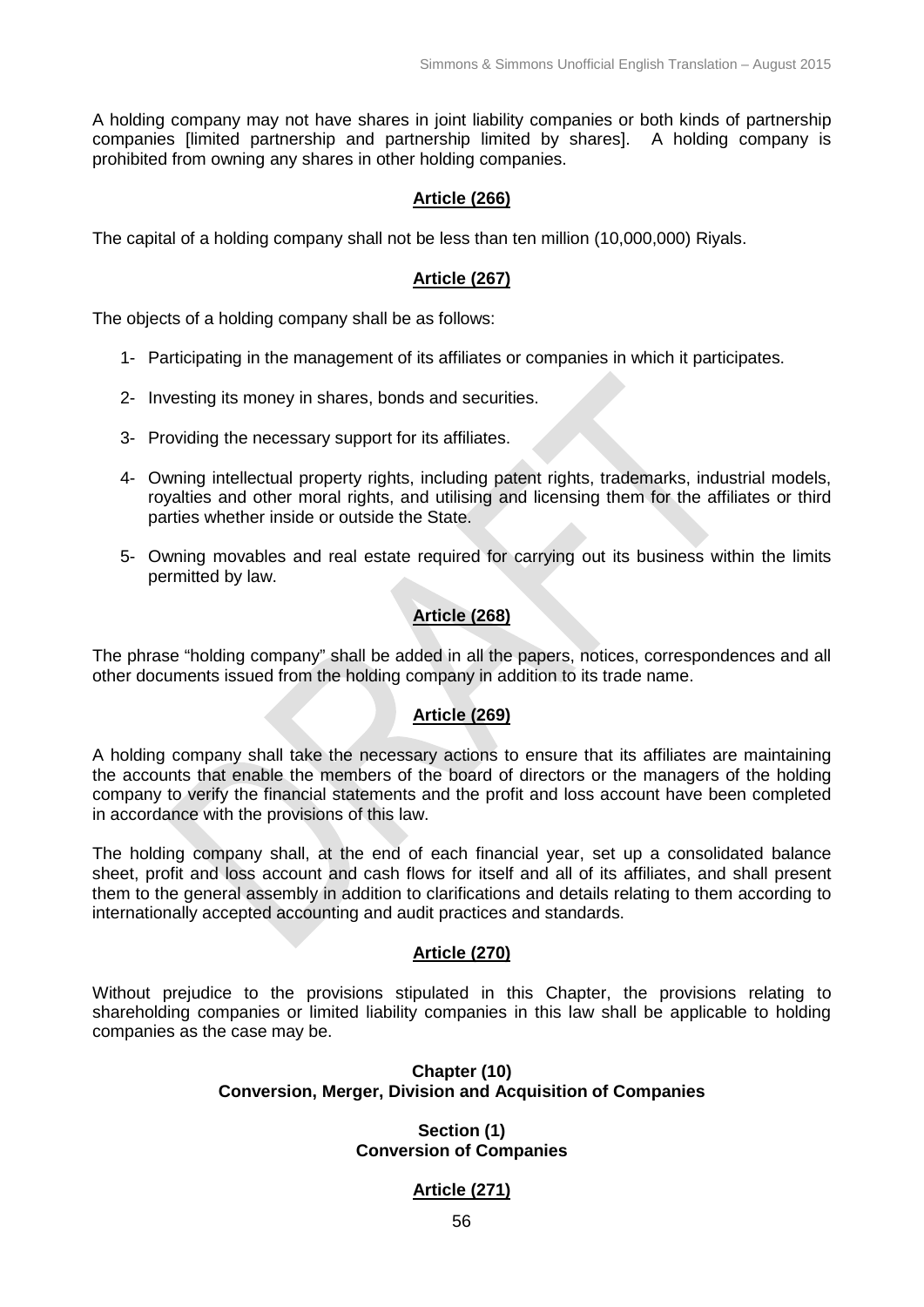A company may be converted to another type of company by virtue of a decision issued according to the requirements for amending the Company's Contract or its articles of association, provided that the incorporation conditions and declaration requirements for the type of company being converted to are fulfilled.

The conversion decision shall be accompanied with a statement of the company's assets and liabilities and the estimated value of the assets and liabilities.

The conversion of the company shall be reflected in the commercial registry.

If the conversion is to a shareholding company, it shall have been registered in the commercial registry for two (2) years.

The Department is entitled at any time to issue certain conditions to convert a special type of company to another if it deems it necessary.

## **Article (272)**

The conversion of the company shall not result in the emergence of a new legal person, and the company shall maintain its rights and obligations prior to the conversion.

# **Article (273)**

The conversion shall not result in the discharge of the joint partners from the obligations of the company prior to the conversion, unless the creditors approve the same. This approval shall be deemed granted if they did not object to the conversion within three (3) months from the date of notifying them officially of the decision to convert in accordance with the procedures issued by the Minister.

## **Article (274)**

In case of conversion to a shareholding company, a partnership limited by shares, or a limited liability company, every partner is entitled to a number of shares equivalent to their share after evaluation.

## **Article (275)**

The partners, shareholders, or shareowners who object to the conversion decision may request withdrawal from the company.

#### **Section (2) Merger of Companies**

### **Article (276)**

Even if the company is under liquidation, it may merge into another company of the same or different type.

## **Article (277)**

A merger may occur by merging one or more companies into another existing company, or by merging two or more companies into a new company that is under incorporation. The merger contract shall determine its conditions and in particular, the evaluation of the obligations of the merged company and the number of its shares in the capital of the company merged into or resulting from the merger.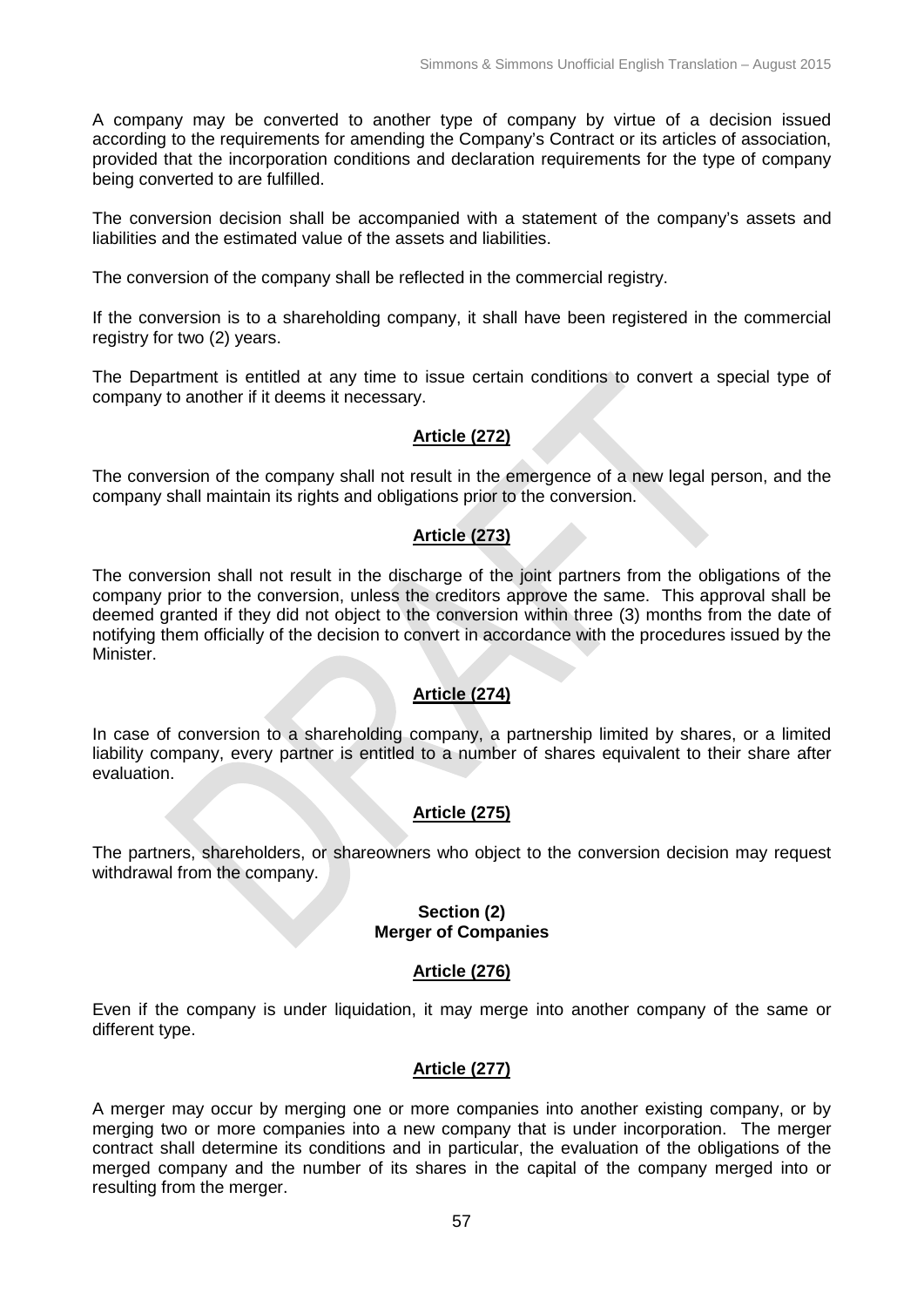The merger shall not be valid unless a decision is issued by each company involved in the merger according to the conditions determined for amending the Company's Contract and its articles of association.

This decision shall be declared according to the methods determined for declaration for changes to the merged Company's Contract and articles of association.

### **Article (278)**

A merger by way of joining shall take place by the following procedures:

- 1- A resolution will be passed by the merged company to dissolve it.
- 2- The net assets of the merged company shall be evaluated according to the evaluation provisions of in-kind shares stipulated in this law.
- 3- The company in which the merger takes place will pass a resolution to increase its capital according to the result of the merged company's evaluation.
- 4- The increase of the capital will be distributed among the partners in the merged company in the proportion to their shares therein.

## **Article (279)**

A merger by way of mixing will take place by every company in the merger passing a resolution to dissolve it. The new company is then established in accordance with the rules prescribed in this law. A number of shares will be allocated to each merging company equivalent to its share in the capital of the new company, and these shares shall be distributed among the partners or shareholders, as the case may be, in each merged company in the proportion of their shares therein.

## **Article (280)**

The merger decision shall be published in two (2) daily local newspapers at least one of which is in the Arabic language, and on the website of the two companies, if available.

### **Article (281)**

All the rights and obligations of the merged company shall transfer to the company merged into or the company arising from the merger after completing the merger process and registering the company in accordance with this law.

The company merged into or arising from the merger is deemed the legal successor for the merged companies, and will replace them with respect to their rights and obligations.

#### **Section (3) Division of Companies**

### **Article (282)**

A company may be divided into two or more companies, either with the termination of the company being divided or its continuation. In this case, the procedures and rules for a merger shall be followed in relation to the valuation of the capital, and each company emerging from the division shall have an independent legal personality with all the effects arising from this.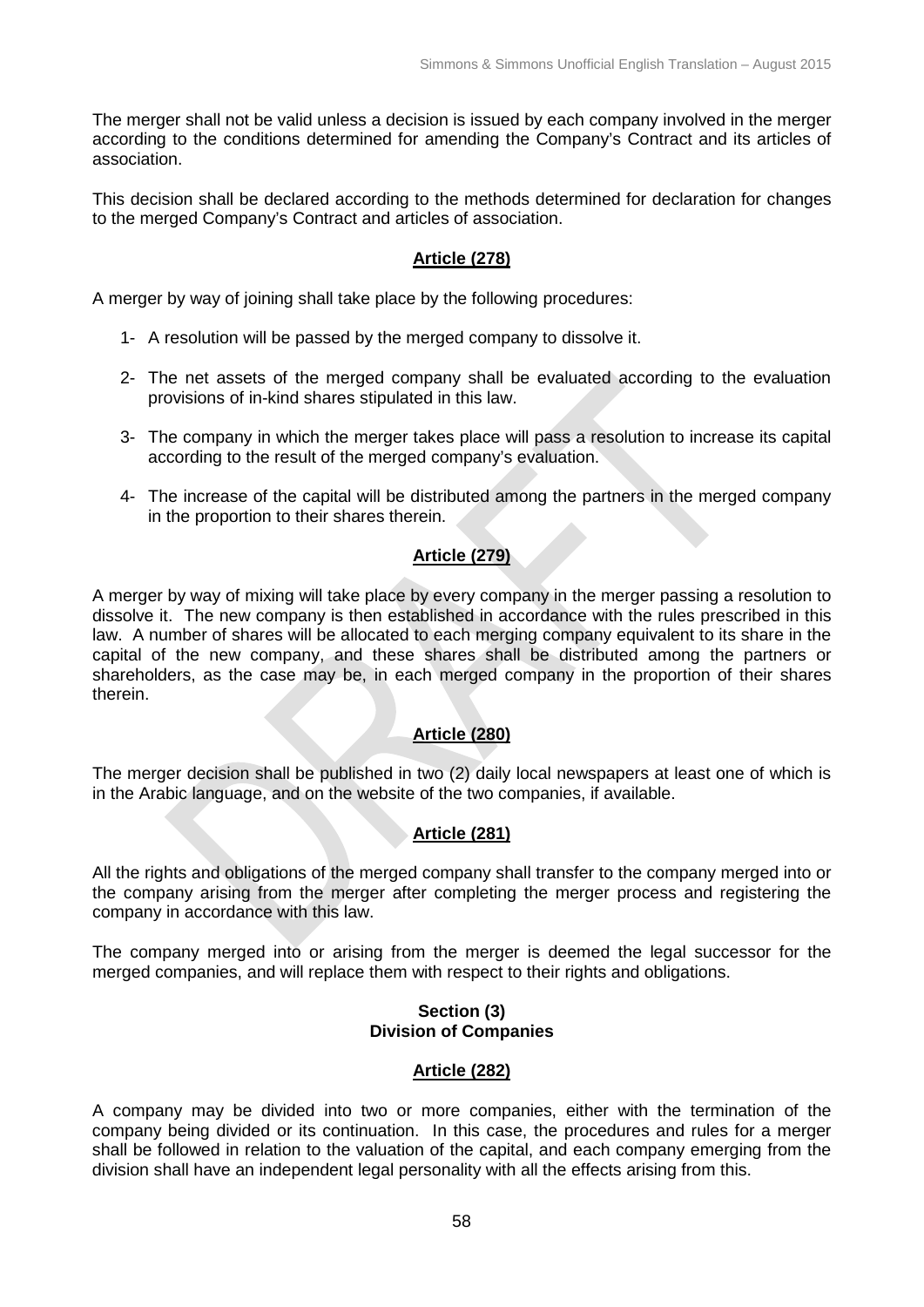The resolution passed to divide the company must specify the number and names of shareholders or partners, the share of each of them in the companies emerging from the division, the rights and obligations of each of these companies and the distribution of assets and liabilities between them.

#### **Article (283)**

The companies emerging from the division may assume any of the legal forms for companies, provided that these forms shall be completed in accordance with the rules legally prescribed.

#### **Article (284)**

A resolution for the division must be passed by an extraordinary general assembly of the company or the partners (as the case may be), by a majority of votes possessing three quarters of the capital. The companies emerging from the division will be successors to the divided company and legally replace it within the limits of what is passed to them from the divided company, in pursuance with the contents of the division resolution and without prejudice to the rights of creditors.

### **Article (285)**

The shares of the companies emerging from the division may be traded upon their issuance, if the shares of the divided company are tradable at the time of the resolution for division was passed.

## **Article (286)**

The partners, shareholders or shareowners who objected to the division decision are entitled to demand exiting the company.

### **Section (4) Acquisition of Companies**

#### **Article (287)**

A company shall acquire another company in any of the following events:

- 1- If it acquires, either directly or indirectly, a part of the capital that gives it the majority of voting rights.
- 2- If it controls the majority of voting rights by virtue of an agreement with other partners or shareholders, not contrary to the interests and objects of the acquired company.
- 3- If it owns voting rights that gives it actual control over the decisions of the general assembly of the acquired company. Owning at least 40% of the shares is akin to any acquisition, if this is the highest percentage owned in the company.
- 4- If it has voting rights that gives it the authority to appoint and discharge the majority of the members of the board of directors, the supervisory board, or the managers, as the case may be.

### **Article (288)**

For the acquisition to be valid, the following conditions must be met: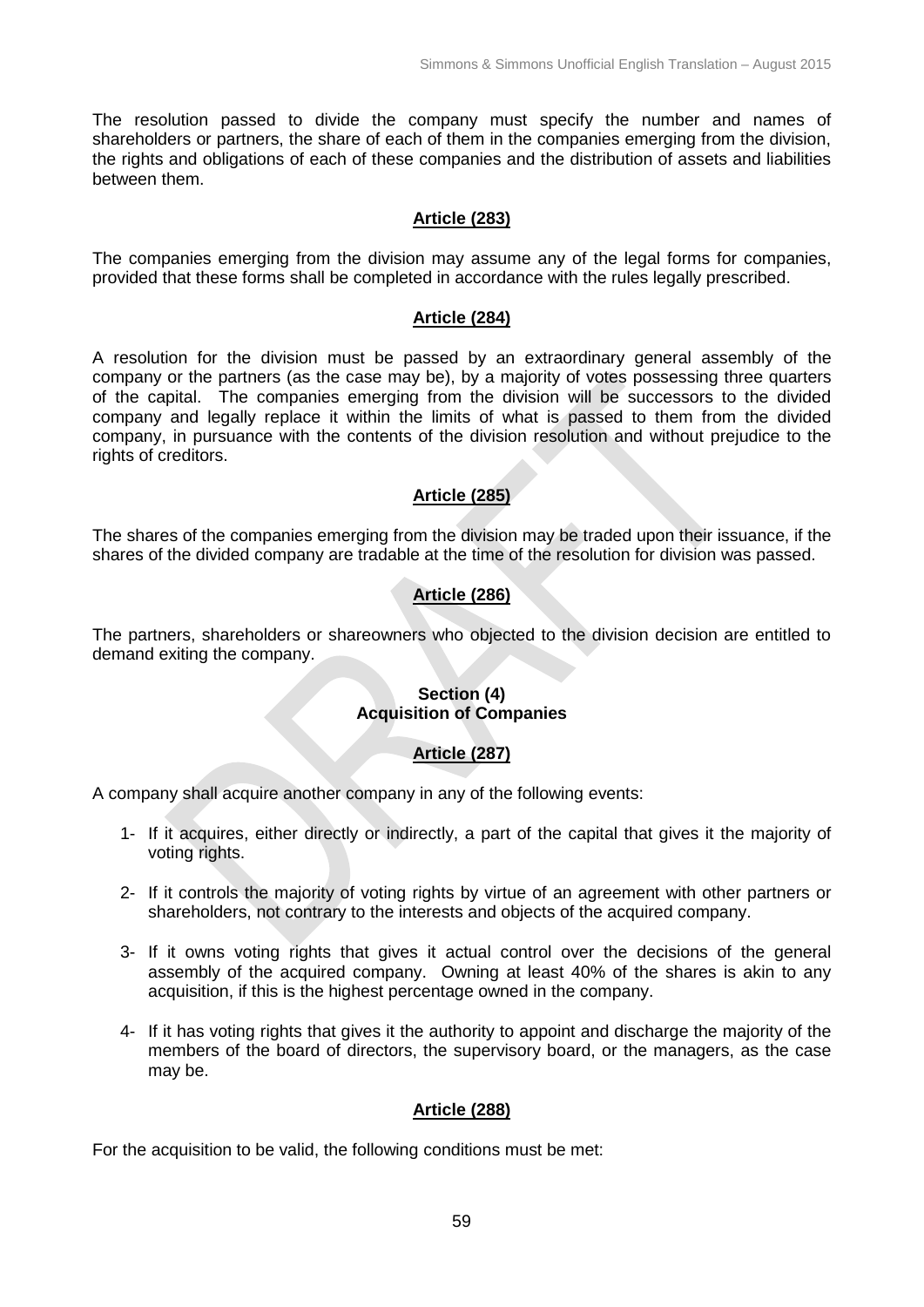- 1- A resolution being passed by the extraordinary general assembly of both the acquired and acquiring company approving the acquisition, waiving the pre-emption rights of the shareholders, and the Department approving the resolutions of both companies.
- 2- The acquiring company passing a resolution to increase its capital and distribute the increase of capital among the partners or shareholders in proportion to their share in the company, in accordance with the Company's Contract and its articles of association of the company.
- 3- Completing the procedure for the transfer of the ownership of the shares subject of the acquisition. This transfer is only valid after registering the share, by virtue of the provisions of this law.
- 4- The acquiring company, in case of acquisition by means of purchase, pays the value of the shares subject of acquisition, to the acquired company, then depositing the same in an account to distribute it among the partners or shareholders who are registered on the date on which the extraordinary general assembly of the company approved the sale of shares.

In case of an acquisition by giving shares or bonds, the acquiring company shall give these shares or bonds to the acquired company to distribute to its partners or shareholders registered on the date on which the extraordinary general assembly approved the acquisition.

- 5- The acquired company shall take the necessary actions to amend its memorandum of association and articles of association and elect a new board of directors in accordance with the Company's Contract and articles of association.
- 6- The acquiring company takes the necessary actions to protect the minority rights, including presenting purchase proposals of not less than (30) days to buy the rest of the shares for an amount not less than the value of the shares subject of the acquisition, or the value determined by the appointed expert, in accordance with Article (158) of this law.

### **Article (289)**

The resolutions of the extraordinary general assembly approving the acquisition shall be published in two daily local newspapers at least one of which shall be in the Arabic language at the expense of the acquiring company, and on the website of both companies, if available.

#### **Article (290)**

The provisions of the law regulating the Authority and the rules and regulations issued shall be applicable to acquisitions in respect of companies listed on the Financial Market.

#### **Chapter (11)**

#### **Termination of companies**

#### **Section (1)**

#### **Dissolution of the Company**

#### **Article (291)**

While observing the grounds for termination related to every type of company stipulated in this Chapter, a company will be dissolved for the following reasons: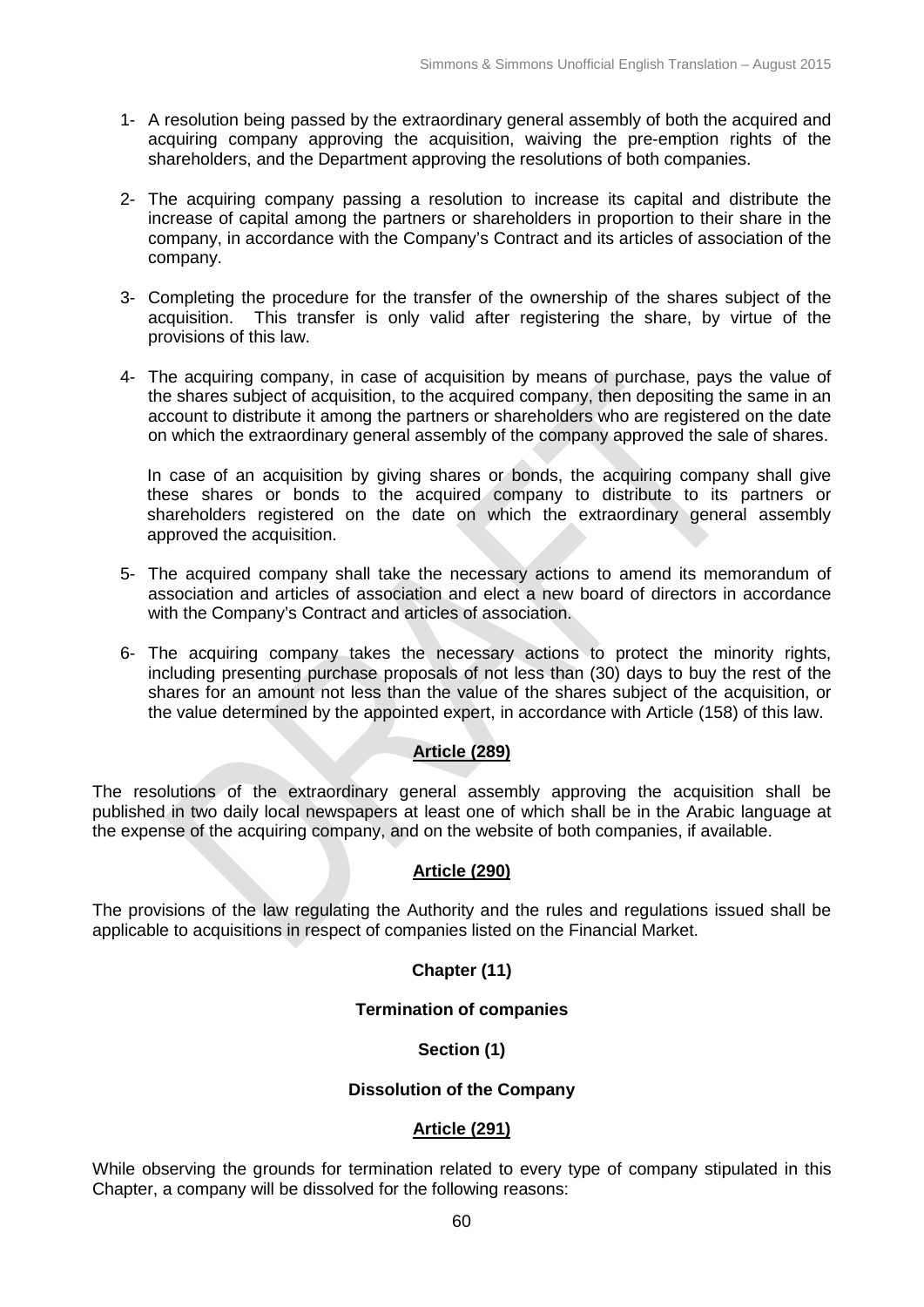- 1- The termination of the term set out in the Company's Contract or its articles of association unless the term is renewed according to the rules stipulated in either of them.
- 2- The object for which the company was established has ended or has become impossible to achieve.
- 3- The shares are transferred to a number of shareholders or partners less than the minimum number legally prescribed, unless the company converts to another type of company within six (6) months from the date of the transfer, or increases the number of partners or shareholders to the minimum.
- 4- Destruction of all or most of the company's property in a way that the remainder cannot be utilised effectively.
- 5- The partners unanimously agree to dissolve the company before the end of its term, unless the Company's Contract states its dissolution by a certain majority.
- 6- The company merges into another company.
- 7- A judicial ruling is issued to dissolve the company or declare its bankruptcy.

## **Article (292)**

The court may rule to dissolve any joint liability company, limited partnership, or joint venture company upon the request of one of the partners, if there were serious grounds to justify this. Any condition denying the partner from exercising this right is deemed void.

If the grounds justifying the dissolution result from the actions of one of the partners, the court may rule to remove him from the company. In such case, the company can continue between the other partners.

The share of the partner who it is ruled to remove from the company is estimated according to its value on the day of the ruling for removal. This share shall be paid to the partner in cash, and he may not have any further share in the rights of the company thereafter, unless these rights result from operations prior to the reasons for his removal.

The court may also rule to dissolve the company upon the request of one of the partners due to the non-fulfilment of a partner of his obligations.

### **Article (293)**

A joint liability company, limited partnership, or joint venture company terminates by the death of one of the partners, his interdiction, the declaration of his bankruptcy or insolvency or his withdrawal from the company. However, the Company's Contract may provide that if one of the partners dies, the company shall survive with his heirs even if they were minors.

If the withdrawal of the partner was in bad faith or at an inconvenient time, it may be ruled to keep the partner in the company; in addition to the payment of compensation when necessary.

#### **Article (294)**

If the Company's Contract of a joint liability company, limited partnership, or joint venture company did not stipulate its survival in case of withdrawal, death, interdiction, bankruptcy, or insolvency of one of the partners, the partners may, within sixty (60) days from one of the above mentioned circumstances occurring, unanimously resolve for the company to continue. This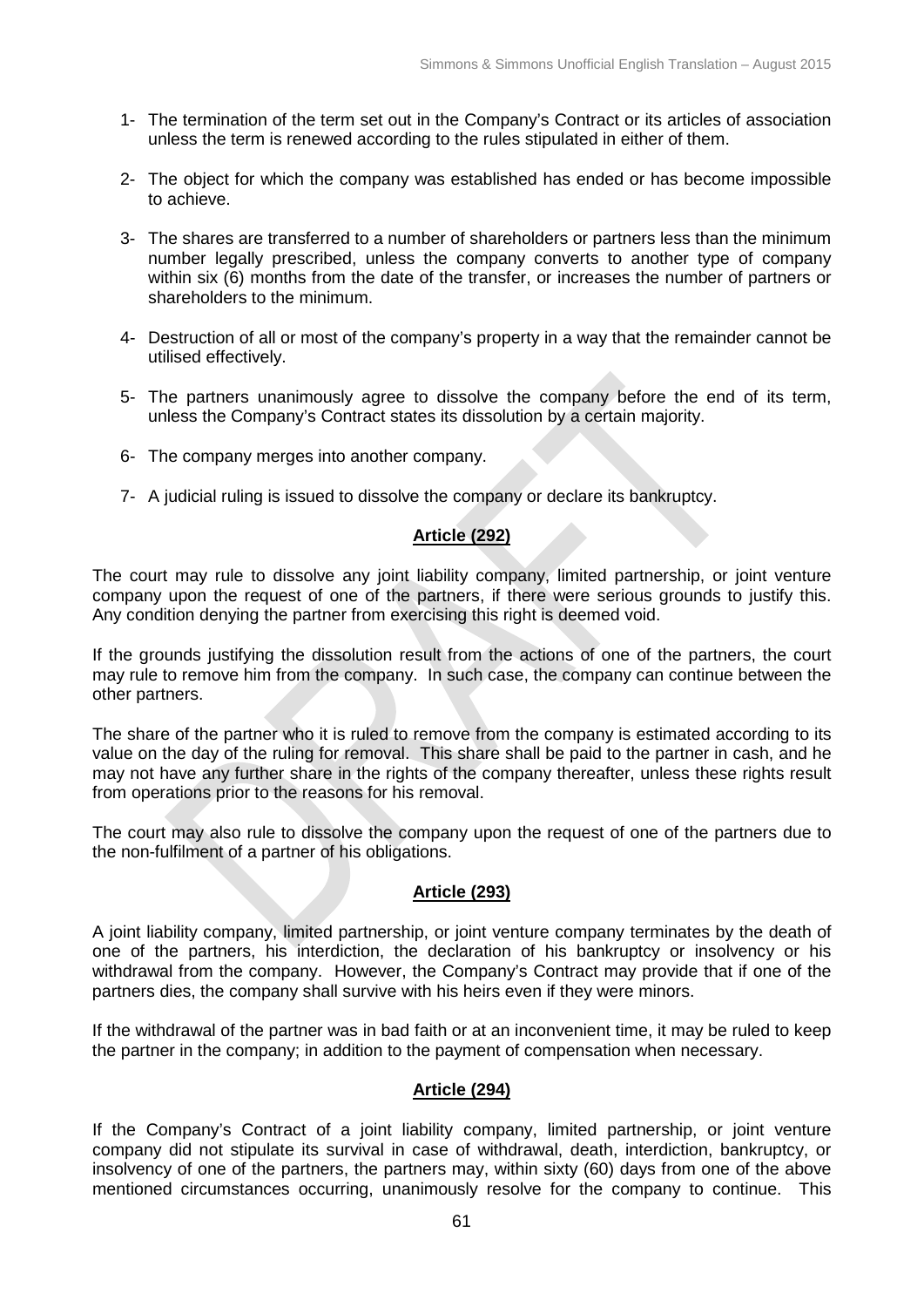agreement will only become effective against third parties from the date of registration in the commercial registry in relation to joint – liability and limited partnerships.

In all cases in which the company continues with the remaining partners, the share of the partner removed is estimated according to the last inventory, unless the Company's Contract states a different way of estimation. Neither this partner nor his heirs shall have any share in any new rights of the company, unless these rights result from operations prior to his removal from the company.

### **Article (295)**

If the losses of a shareholding company reaches half the capital, the members of the board of directors shall invite the extraordinary general assembly to convene to discuss the continuity or dissolution of the company before the term set in its articles of association.

If the board of directors did not invite the extraordinary general assembly, or it was not possible to take a decision regarding the said matter, any stakeholder may request the competent court to dissolve the company.

## **Article (296)**

If the number of shareholders in a shareholding company is less than the minimum required, it may be converted into a limited liability company in which the remaining shareholders are responsible for the debts of the company within the limits of its assets.

If a full year has passed since the number of shareholders fell below the minimum, any stakeholder may request the court to dissolve the company.

## **Article (297)**

A limited liability company will not be dissolved by the withdrawal of one of its partners, his death, interdiction, declaration of his bankruptcy, or insolvency, unless the Company's Contract states otherwise.

### **Article (298)**

If the losses of a limited liability company reach half its capital, the managers shall within thirty (30) days of the loss reaching this amount suggest to the general assembly the matter of covering the capital or dissolving the company. For the dissolution resolution, the required majority for amending the Company's Contract shall be met.

If the managers fail to invite the partners, or if the partners fail to reach a decision regarding this matter, the managers or partners, as the case may be, are jointly responsible for the obligations of the company resulting from their negligence.

## **Article (299)**

A partnership limited by shares is dissolved by the withdrawal, death, interdiction, declaration of bankruptcy, or insolvency of one of the active partners, unless the articles of association of the company states otherwise.

If the articles of association of the company have no provision in respect of this matter, the extraordinary general assembly may decide for the company to continue, and follows the procedures of amending the articles of association of the company.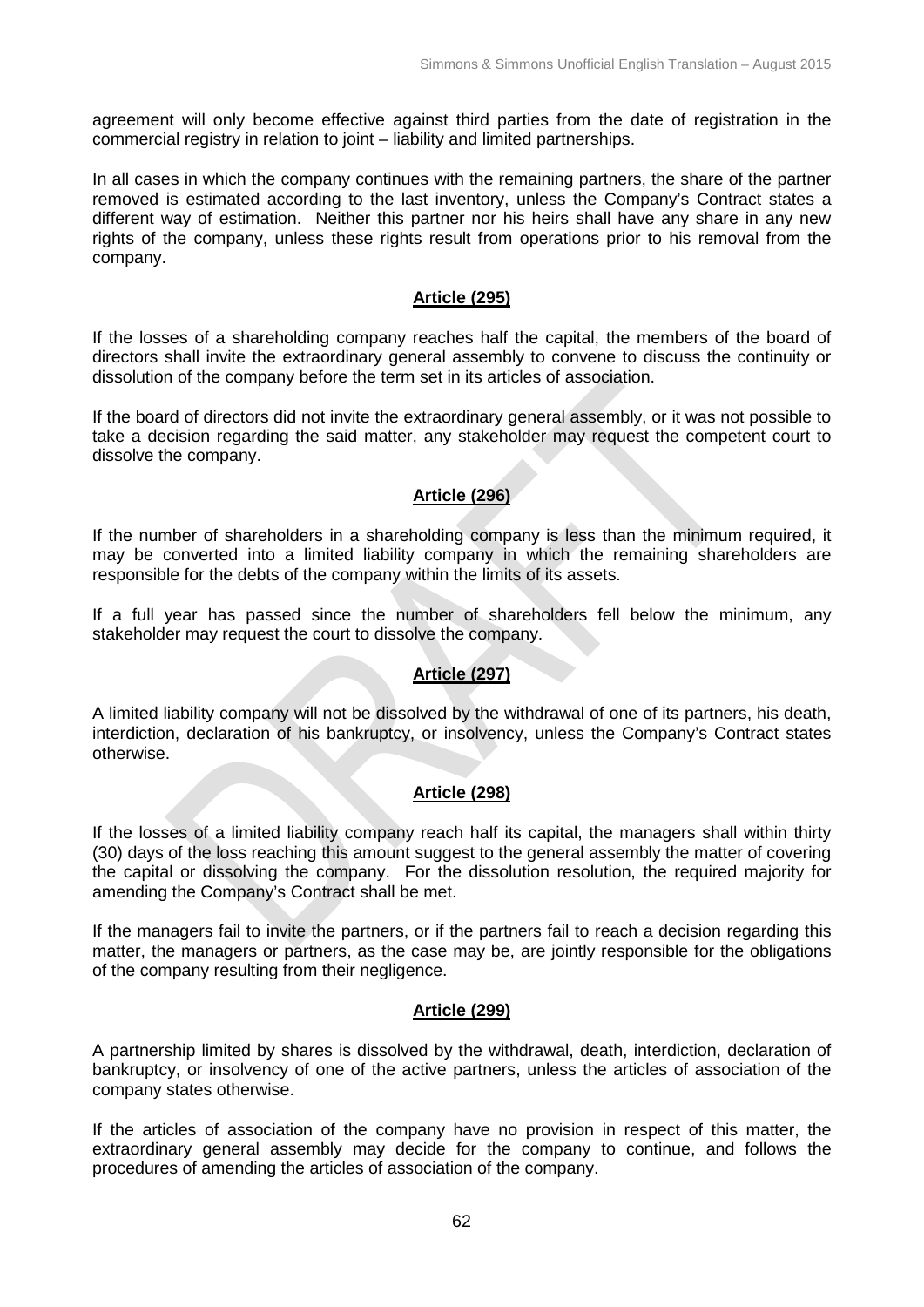## **Article (300)**

If the withdrawal, death, interdiction, bankruptcy, or insolvency involves all the active partners in a partnership limited by shares, the company shall be dissolved, unless its articles of association permits for its conversion into another type of company.

### **Article (301)**

A partnership limited by shares shall terminate with the grounds of termination of a shareholding company, while observing that if the reason of termination is the transfer of all the shares to one of the partners and this partner is an active partner, he shall be liable for all the company's debts in all of his property.

## **Article (302)**

A limited liability company consisting of one person will terminate by the death of its capital owner, unless the shares of the heirs are gathered in one person or the heirs choose its continuity in another legal form within six (6) months from the date of death.

Moreover, the company shall terminate with the termination of the legal person owning the capital.

## **Article (303)**

Save for joint venture companies, the dissolution decision must be declared by being registered in the commercial registry and published in two daily local newspapers at least one of which shall be in the Arabic language. This decision will only be effective against third parties from the date of its declaration. The managers of the company or the chairman of the board of directors, as the case may be, shall follow up the execution of this procedure.

### **Section (2)**

### **Liquidation**

### **Article (304)**

The company shall enter liquidation as soon as it is dissolved. During the period of liquidation it shall maintain its legal identity to the extent required for the liquidation. The expression "under liquidation" shall be added to the name of the company during this period and shall be clearly written.

### **Article (305)**

The authority of the mangers or the board of directors terminates with the dissolution of the company. However, they shall remain responsible for the management of the company and considered in relation to third parties as liquidators until the appointment of a liquidator.

The company structures shall remain in place during the liquidation period, and their authority will be restricted to the liquidation works that are not included in the responsibility of the liquidators.

### **Article (306)**

The liquidation of the company shall be done in accordance with the provisions mentioned in the company's memorandum of association and articles of association, or pursuant to the agreement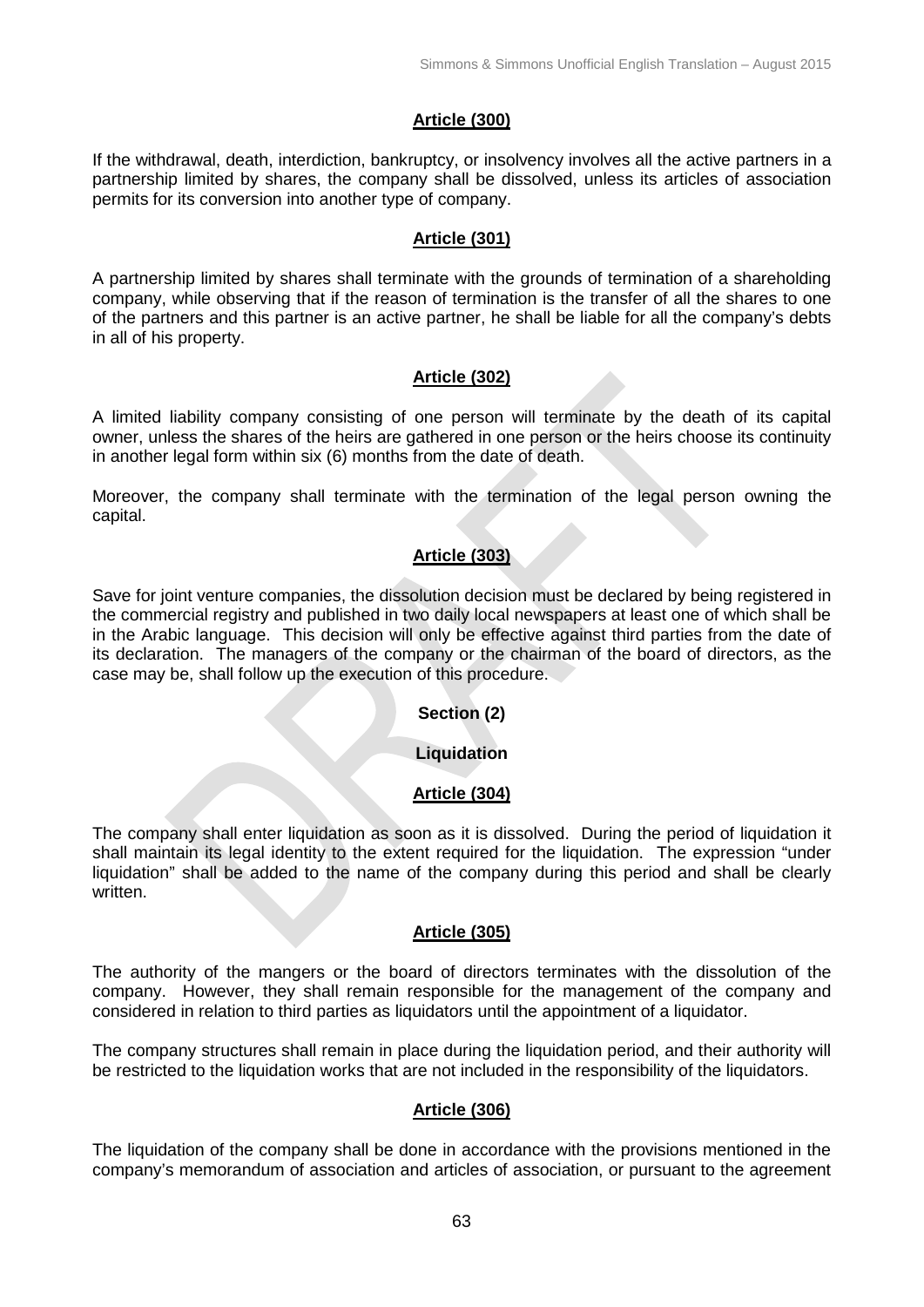of the partners at the time of dissolution. If there is no stipulation or agreement regarding this matter, the following provisions in this Section shall apply.

### **Article (307)**

The liquidation process is done by one or more liquidators appointed by the partners or the general assembly by the normal majority upon which the company's decisions are issued.

If the liquidation is a result of a ruling, the competent court shall state the method of liquidation and appoint a liquidator.

In all cases, the liquidator's work will not end by the death, declaration of bankruptcy, insolvency, or interdiction of the partners, even if he was appointed by them. The liquidator shall have a wage determined in his appointment contract, otherwise the competent court will determine it.

### **Article (308)**

The liquidator shall declare the decision appointing him as well as the limitations on his authority, the agreement of the partners or the general assembly regarding the method of liquidation, or the ruling issued regarding this matter, according to the method of declaring amendments to the Company's Contract or its articles of association.

The appointment of the liquidator or the method of liquidation may only be used as an argument against third parties from the date of its declaration.

## **Article (309)**

If there is more than one liquidator, they shall work together, unless the entity appointing them states for them to work individually. They shall be jointly responsible for compensating the damage to the company, the partners and third parties as a result of breaching the limits of their authorities or the errors committed in their performance of their work.

### **Article (310)**

The liquidator shall perform all the work required for liquidation, and in particular the following:

- 1. Collecting the rights of the company from third parties.
- 2. Settlement of the debts of the company.
- 3. Sale of the company's property be it movables or real estate in a public auction or by any other way that ensures the highest price, unless the appointment contract of the liquidator specifies for the sale to take place in a particular way.
- 4. Taking all the necessary actions to maintain the assets of the company and its rights.
- 5. Representing the company before the judiciary and accepting reconciliation and arbitration.

### **Article (311)**

The liquidator may not commence any new business unless it is necessary for completing previous work. If the liquidator carries out new work not required by the liquidation process, he shall be responsible in all his property for this work. If there is more than one liquidator, they shall all be jointly liable.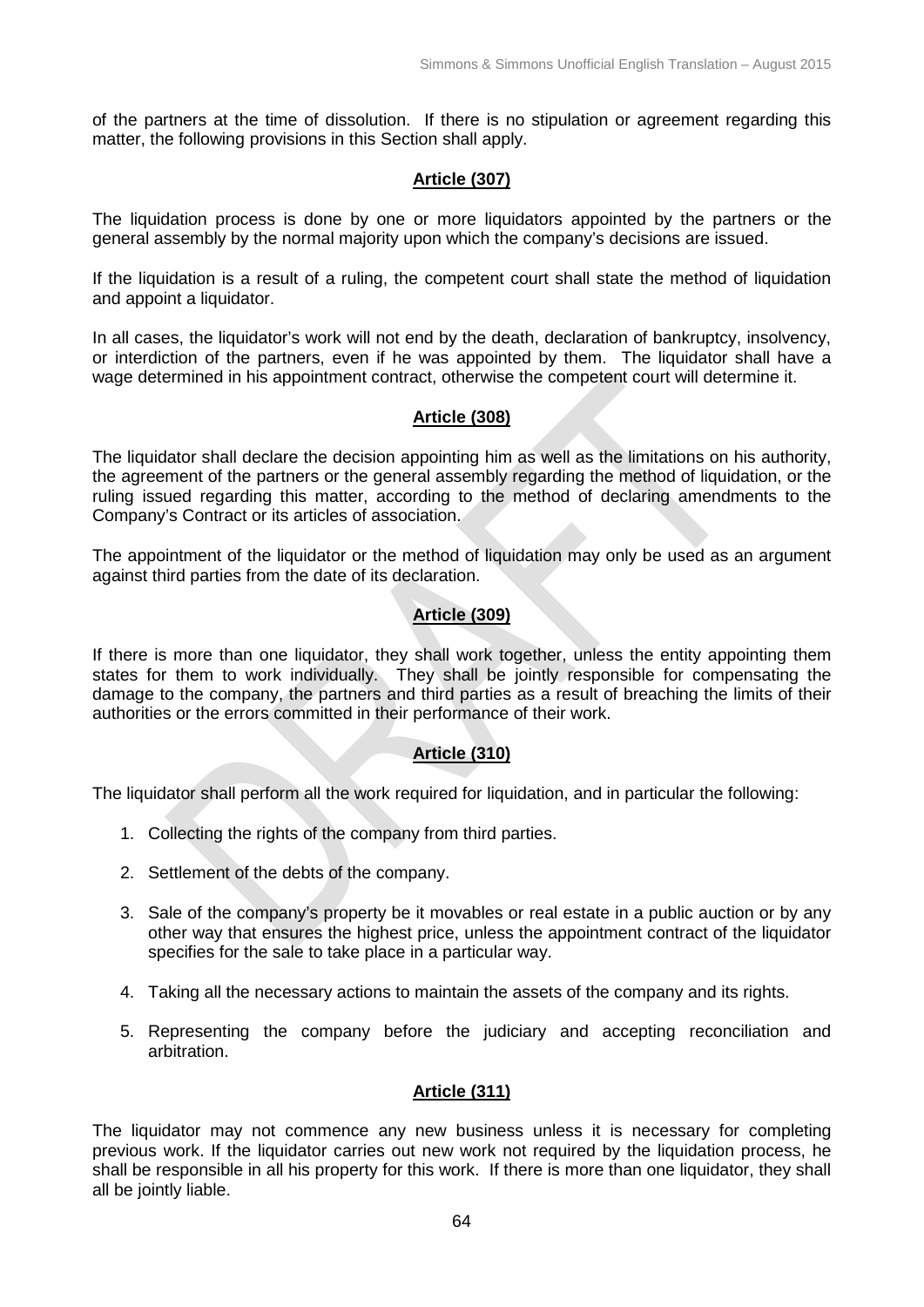# **Article (312)**

The due dates of all the debts payable by the company will lapse as soon as it is dissolved. The liquidator will notify all the creditors via registered letters that the liquidation process has started and inviting them to submit their demands. The notification may be in the form of publication in two daily local newspapers at least one of which shall be in the Arabic language if the creditors or their addresses were unknown. In all cases, the notification shall include a period for the creditors to present their demands not less than seventy five (75) days from the date of notification, provided that the notification is republished after one (1) month. If some of the creditors do not present their demands, the amount of their debts shall be deposited in the treasury of the competent court until their rightful owners appear or the debts lapse.

## **Article (313)**

The liquidator shall pay the debts of the company after deducting the liquidation costs, including the liquidator's expenses, in the following order:

- 1. The amounts payable to the employees of the company.
- 2. The amounts payable to the State.
- 3. The rent due to the landlord of any rented premises of the company.
- 4. Other amounts due according to their priority pursuant to the applicable laws.

# **Article (314)**

The liquidator shall , when paying the debts of the company, set aside the amounts required for paying disputed debts. The debts resulting from the liquidation shall have priority over the other debts.

# **Article (315)**

The company will be bound by the actions of the liquidator that are required by the liquidation process as long as they are within the limits of his authority. The liquidator assumes no liability arising from his performance of this work.

# **Article (316)**

The liquidator shall, within three (3) months from commencing his work, together with the auditor of the company, if any, prepare an inventory for all the assets and liabilities of the company. The managers or the members of the board of directors shall give the liquidator the books, documents, clarifications and information required by the liquidator. The liquidator shall give the clarification or information required by the partners regarding the liquidation process.

If the liquidation lasts for more than one (1) year, the liquidator shall prepare a balance sheet, a profit and loss account and a report of the liquidation works. These documents shall be submitted to the partners, general assembly, or the competent court, as the case may be, in order to be approved in accordance with the Company's Contract and its articles of association.

In all cases, the liquidation period of the company shall not exceed three (3) years without a decision from the competent court or the Minister.

# **Article (317)**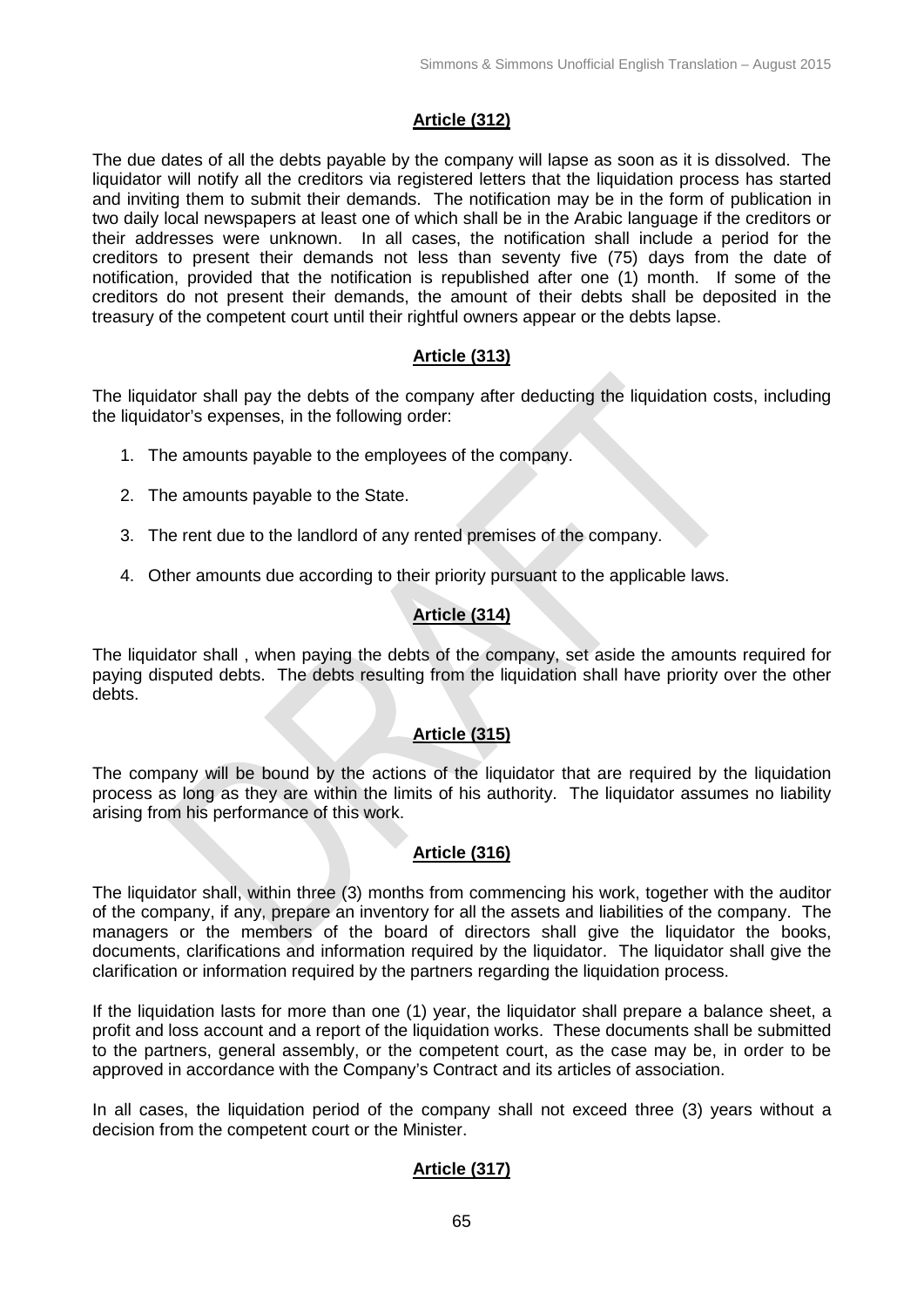The liquidator shall, after paying the debts of the company, repay to the partners their cash shares of the capital, and distribute the excess amount according to their share in the profits.

The in-kind assets of the company shall be divided among the partners by partition. In this respect the rules prescribed for the division of property in common ownership will be followed unless the Company's Contract states otherwise.

#### **Article (318)**

If the net funds of the company are not enough to fulfil all the shares of the partners, the loss is divided between them according to the percentage determined for the distribution of losses.

#### **Article (319)**

At the end of the liquidation process, the liquidator shall submit a final statement to the partners, the general assembly or the competent court of the liquidation work. The liquidation will not be over unless the partners, the general assembly or the competent court, as the case may be, approves the final report. The liquidator shall declare the completion of the liquidation and the termination of the liquidation will only be effective against third parties from the date of the declaration. The liquidator shall, after the liquidation is completed, cancel the register of the company from the commercial registry.

### **Article (320)**

The dismissal of the liquidator shall be in the same way of his appointment. Any decision or ruling to dismiss the liquidator shall include appointing a new liquidator.

The dismissal of the liquidator shall be declared and will only be effective against third parties from the date of the declaration.

### **Article (321)**

Without prejudice to the provisions of Article (339) of this law relating to creditors' rights, a claim against the liquidator in relation to the liquidation works cannot be heard after three (3) years from completion of the liquidation. The claim may not be heard after the said period against the partners due to the business of the company, or against the managers, members of board of directors, or the auditors because of their work.

#### **Chapter (12)**

#### **Control over Companies**

#### **Article (322)**

The Ministry undertakes control of public and private shareholding companies, partnerships limited by shares, and limited liability companies to ensure the execution of the provisions stipulated in this law, its executive regulations and their articles of association.

### **Article (323)**

The Authority shall, according to is legislation, have the following competencies in respect of shareholding companies listed or to be listed on the Financial Market:

1. Approving the subscription prospectus issued by the company and approved by the Department whether at incorporation or at a capital increase.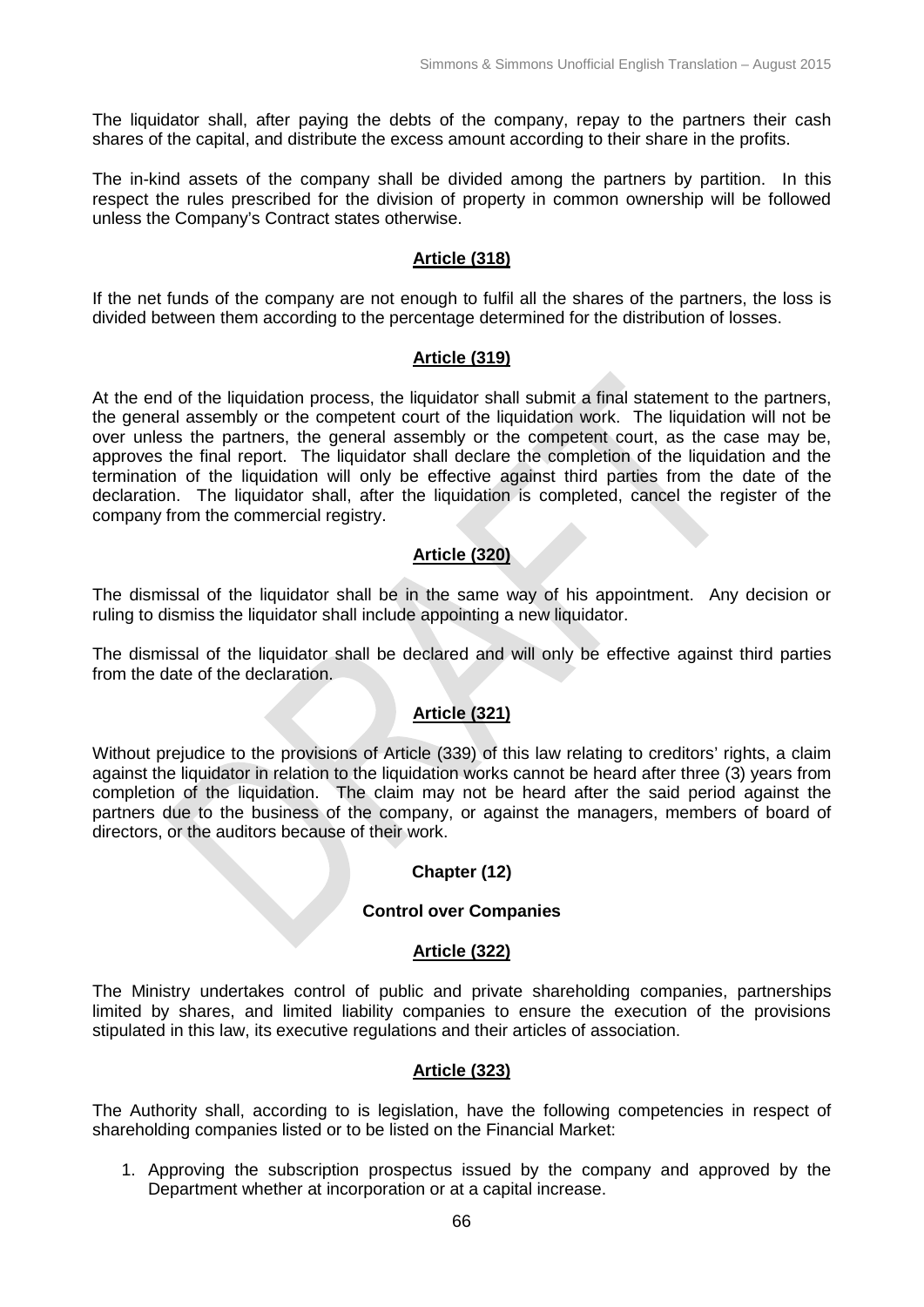- 2. Setting the dates during which shares are to be offered for public subscription and follow up the subscription process during that period.
- 3. Follow up on the implementation of the decisions issued by the general assembly of the company after its approval by the Ministry in what relates to the increase of decrease in capital or dividing the value of the share of the company or the procedure for issuing other securities by the company or any other decision relating to the Authority's competencies.
- 4. Putting in place procedures regulating the trading of subscription rights to which shareholders are entitled upon the increase in the share capital of the company.
- 5. Putting in place the conditions and control for the disclosure of financial statements, the company's status and Governance reports issued by the company during the financial year and supervise its implementation, make observations (if any) and approve their publication.
- 6. Put in place controls for dominance, acquisition, merger and division of a company and controls for the conversion to a public shareholding company.
- 7. Put in place procedures for the valuation of in-kind shares to the company whether at incorporation, at a capital increase or at conversion to a public shareholding company listed on the Financial Market.

Appealing the decisions of the Authority in this regard shall be in accordance with the procedures followed at the Authority.

## **Article (324)**

In case any company violates the provisions of this law or its executive regulations, the Department may take all or some of the following actions, after notifying the violator and investigating with them:

- 1. Notification.
- 2. Reprimand.
- 3. Prevent the violator from working as a member of the board of directors or a manager for any companies permanently or for a specific period.
- 4. Imposing a financial fine not more than ten thousand (10,000) Riyals daily for the continuous violation;
- 5. Imposing a financial fine not more than one million (1,000,000) Riyals.

The Department undertakes to notify the violating company with the decision of the fine, and it may publish the decision using the method it deems appropriate.

The decision issued by the Department imposing a fine may be appealed to the Minister or to whom he may delegate within thirty (30) days of the company being notified by any means confirming receipt. The appeal shall be considered within thirty (30) days from submission. If the appeal is rejected the applicant will be informed by any means confirming receipt. If this time passes without a response, a rejection shall be implied and the decision of the appeal shall be final.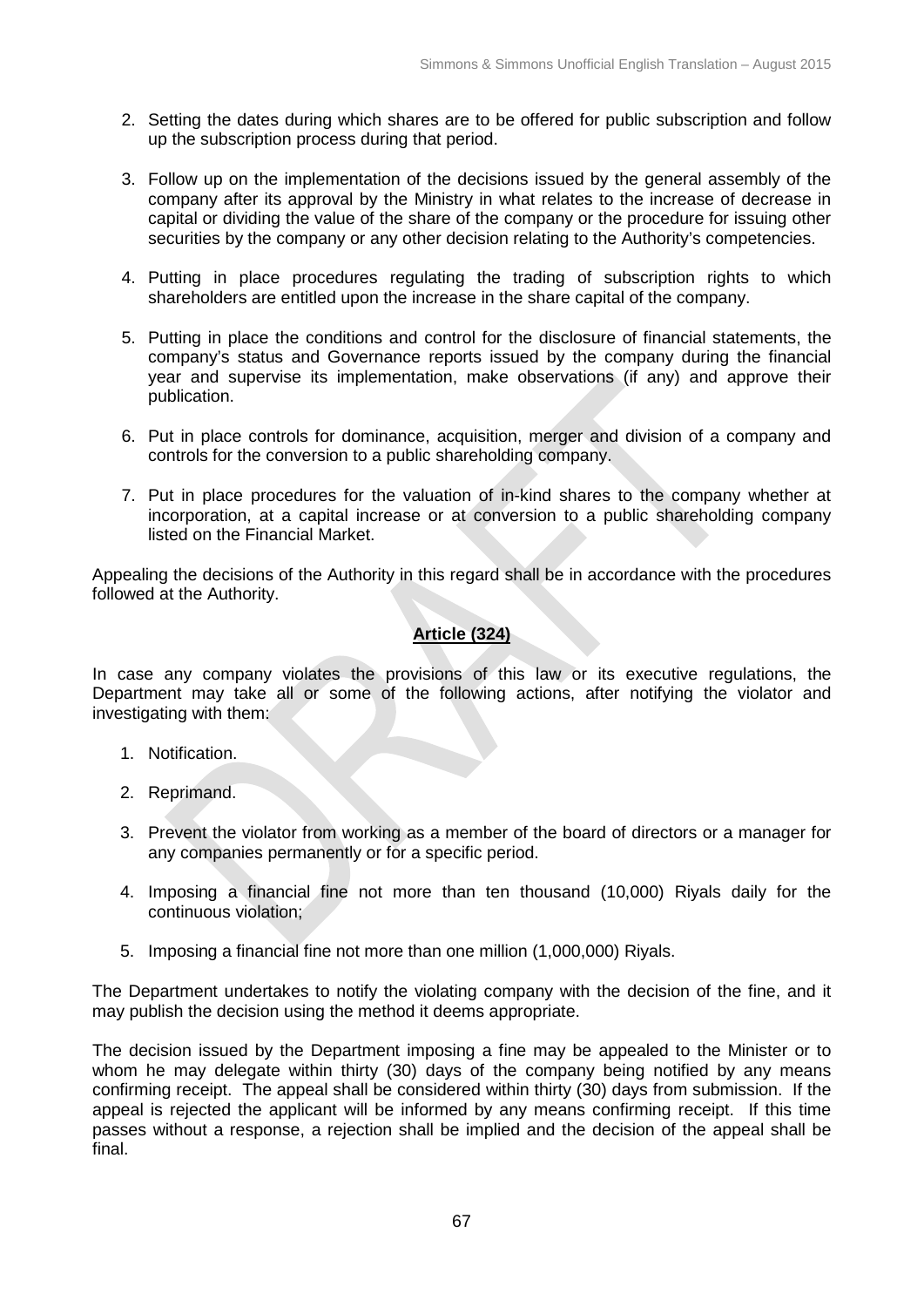The Department may reconcile with the violating company according to the procedures and measures issued by a decision of the Minister.

#### **Article (325)**

The employees of the Department who are appointed as judicial officers by a decision of the attorney general together with the Minister, shall control and prove violations committed in breach of the provisions of this law or its executive regulations.

#### **Article (326)**

In case a crime stated in this law is committed, the judicial officers referred to in the previous Article shall issue a memorandum in the form issued by the Minister.

A copy of this memorandum shall be given to the competent police station to take the necessary actions according to the law.

### **Article (327)**

The employees of the Department who are granted the capacity of judicial officers in accordance with Article (325) of this law are entitled to inspect the companies as referred to in Article (322) of this law and inspect their accounts.

For this purpose, they may review and inspect the books, registers, documents and other papers at the head office of the company or any other location. The members of the board of directors, the auditors, the managers, and all employees shall give the details, extracts, and copies required for this purpose.

The reports that derive from the supervision and monitoring procedures shall be submitted to the Minister to take the necessary actions he considers appropriate.

### **Article (328)**

The Minister deputises the judicial officers to attend the general assembly meetings of the companies without any responsibility to the government against the shareholders or any party of interest in the company. Those charged with issuing the minutes of meeting of the general assembly shall record the attendance of the deputised Ministry employees. These employees are not entitled to vote or give any opinion, and their mission is limited to recording the occurrences during the meeting in a report written after the meeting.

#### **Article (329)**

Every shareholder and partner in the companies registered according to the provision of this law may view the published information and documents relating to the company and kept at the Department, and may obtain a certified copy therefrom with its approval. He may obtain any unpublished information by virtue of a request from the competent court against the fees stipulated in the relevant laws.

#### **Article (330)**

The shareholders or partners possessing (20%) of the capital of a shareholding company, a limited liability company, or a partnership limited by shares may request the Minister to order inspecting the company due to gross violations by the members of the board of directors and auditors in their duties stated by the law or the articles of association whenever there is a reason to suggest the violations probable.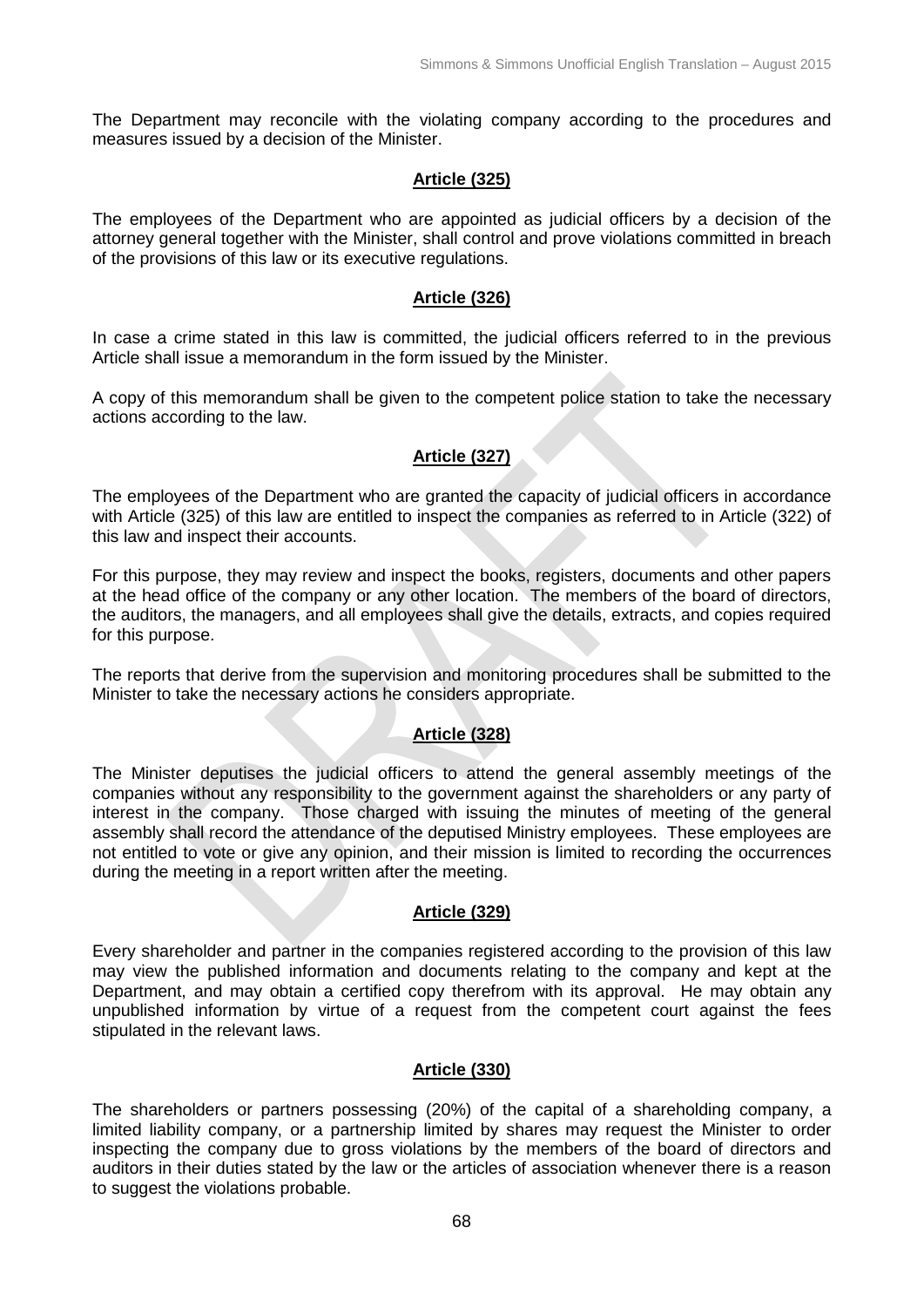The application shall include evidence from which it is deducted that the applicants have serious grounds to justify the action being taken. The shares owned by the partners making the application must be deposited with the application being submitted and will remain deposited until the matter is settled.

The Minister will refer the application to the Department which hears the statements of the applicants, the members of the board of directors, auditors and other required persons. It shall then prepare a report of the result including its opinion and present it to the Minister.

#### **Article (331)**

The Minister, having reviewed the report referred to in the previous Article, shall be entitled to appoint by a decision and at the expense of the inspection applicants an auditor from the auditors registered in the auditors' register in order to inspect the company's activities and books.

The members of the board of directors of the company and its employees shall provide the auditor assigned to conduct the inspection with access to all the matters related to the company, including books, documents and papers kept by them or which they have a right to obtain.

The auditor assigned to conduct the inspection shall present a detailed report about the task thereof to the Minister within the period specified in the decision appointing him.

### **Article (332)**

If the Minister discovers that the violations attributed by the inspection applicants to the members of the board of directors or auditors are false, the Minister may order the publication of the whole or part of the report or its result in two daily local newspapers at least one of which shall be in the Arabic language and on the company's website if available. The inspection applicants shall bear the expenses of such publication without any prejudice to their responsibility for indemnification, if applicable.

If it becomes apparent to the Minister that the violations attributed to the members of the board of directors or auditors are correct, the Minister orders the necessary measures to be taken and immediately invites the general assembly to hold a meeting to be chaired in this case by the representative of the Department chosen by the Minister.

#### **Article (333)**

The general assembly may decide whether to dismiss the members of the board of directors or auditors and file a liability action against them. Such decision shall be correct if approved by the shareholders or partners holding 50% of the capital after excluding the shares held by the members of the board of directors subject to the considered dismissal.

The dismissed members of the board of directors may not be re-elected to the board of directors except after five (5) years have passed from the date of issuing the resolution of the dismissal.

### **Chapter (13)**

#### **Penalties and Closing Provisions**

#### **Article (334)**

Without prejudice to any more severe penalty provided for in any other law, the following will be punishable by imprisonment for a period not exceeding two (2) years and by a fine not exceeding one million (1,000,000) Riyals or by one of these penalties: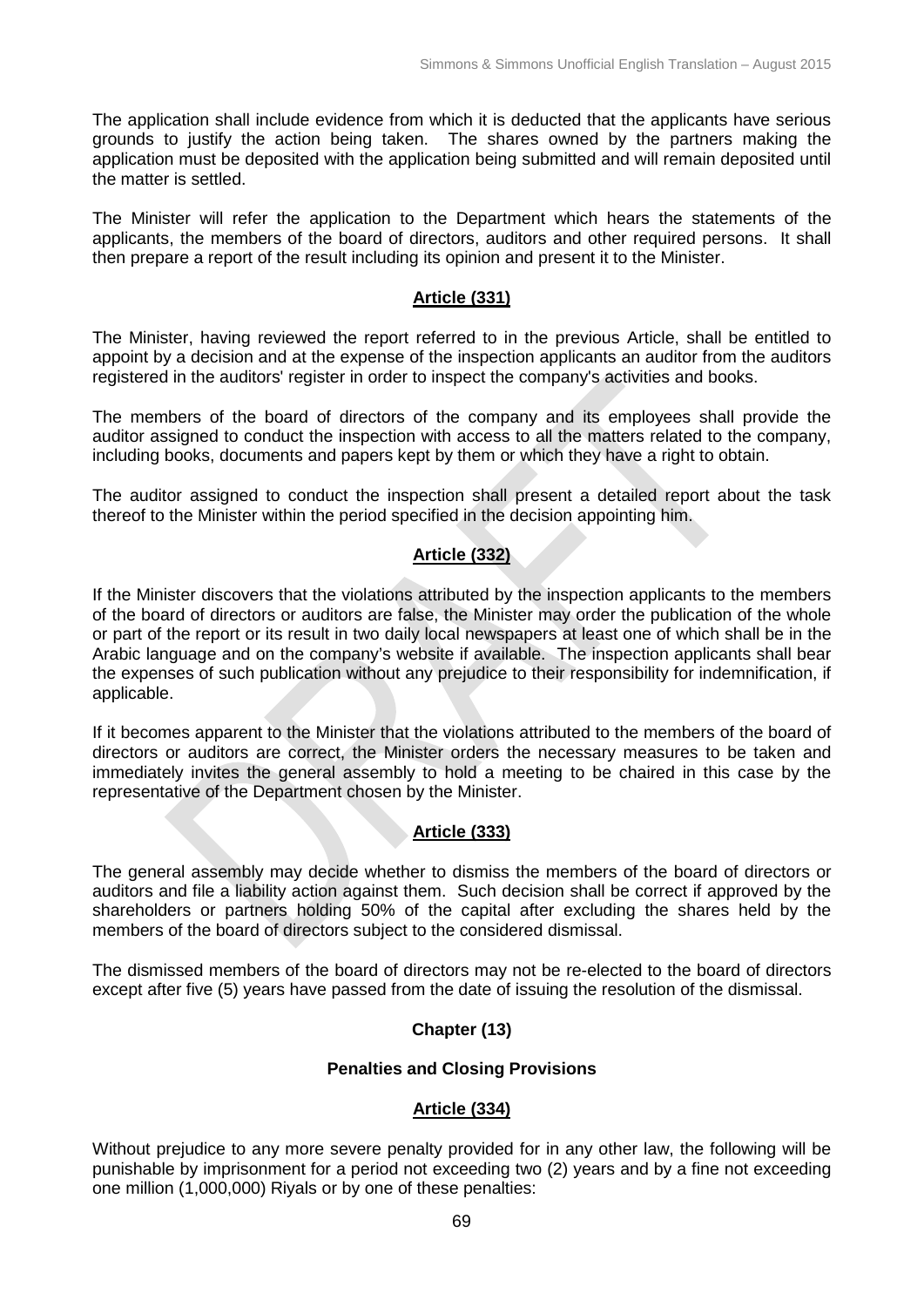- 1. Anyone who deliberately records in a prospectus for the issue of shares, bonds or other securities false information or information violating the provisions of this law and anyone who signs such prospectus knowing the violations therein.
- 2. Any founder who knowingly includes within the establishment document of a limited liability company false declarations relating to the distribution of capital shares among shareholders or the payment of the full value thereof.
- 3. Anyone who fraudulently values in kind shares at more than their true value.
- 4. Any founder or manager inviting the public for subscription in securities of any type whatsoever for any company other than shareholding companies or partnerships limited by shares and anyone who offers such securities for subscription for the company's account.
- 5. Anyone who reports or distributes in bad faith any profits, benefits or proceeds in violation of the provisions of this law or the company's articles of association and any auditor endorsing the same in bad faith.
- 6. Any auditor or employee thereof deliberately preparing a false report about the result of its audit, or who deliberately conceals or ignores significant facts in the report submitted to the general assembly according to the provisions of this law or speculates or discloses any secrets of the company which it audits.
- 7. Any member of the board of directors, manager or liquidator participating in the preparation of a balance sheet, financial status or details issued about the company with the knowledge that this is contrary to the truth with the aim of concealing the company's real financial position, or who deliberately ignores material facts with the aim of concealing the company's real financial position or directly or indirectly exploits, in bad faith, the company's funds or shares to achieve personal benefits, whether directly or indirectly, to himself or for third parties.
- 8. Any liquidator deliberately causing harm to the company, the partners or the creditors.
- 9. Any public employee disclosing a secret relating to a commercial company obtained by virtue of his work, or who deliberately records in his reports incorrect facts or deliberately ignores in such reports facts affecting the outcome thereof.
- 10. Any person falsifying the company's records, or who deliberately records incorrect facts therein or prepares or presents reports to the general assembly containing false or incorrect statements that would impact the decisions of the assembly.
- 11. Any chairman or member of the board of directors or one of its employees who discloses any of the company's secrets, or who deliberately tries to cause damage to its activities, or has direct or indirect interest with any authority undertaking operations that aim at affecting the prices of the securities issued by the company.

### **Article (335)**

Without prejudice to any more severe penalty provided for in any other law, the following will be punishable by a fine not exceeding five hundred thousand (500,000) Riyal:

1. Anyone disposing of the incorporation shares in violation of the prescribed rules in this law.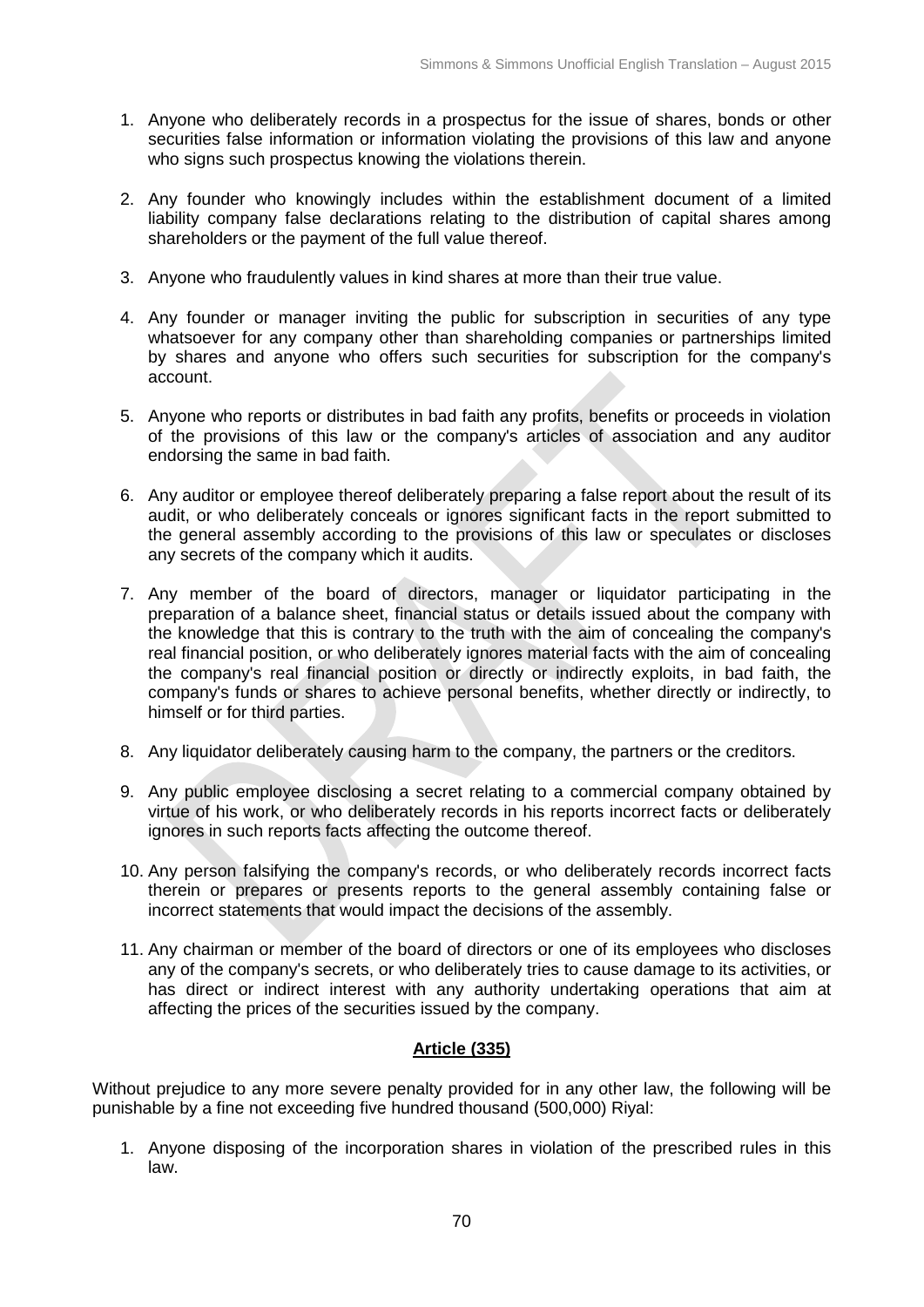- 2. Anyone who accepts his appointment as a member of the board of directors of a shareholding company or managing director, or who continues to enjoy the membership or who accepts appointment as a controller in the company in violation of the bans provided for in the law, in addition any managing director of a company in which any of such violations are committed with his knowledge.
- 3. Any member of the board of directors who does not provide the shares allocated to ensure his membership as stipulated in the company's articles of association within sixty (60) days from the date of notification of the resolution of their appointment, or who fails to submit the declarations to be submitted thereby, or who submits false details or deliberately ignores any of the details on which the board shall prepare a report about and any member of the board of directors who records incorrect details in the company's reports or deliberately ignores any details.
- 4. Anyone who deliberately prevents the Department's employees, auditor, member of supervisory board or liquidator from reviewing the company's books and documents that they are entitled to review in accordance with the provisions of this law and anyone who refuses to submit the information, documents and clarifications required thereby in this regard.
- 5. Any member of the board of directors who deliberately prevents the convening or holding of the general assembly meeting.
- 6. Any member of the board of directors obtaining a loan or guarantee from the company in violation of the provisions of this law and any person approving such loan or guarantee.

## **Article (336)**

In case of repeating or refraining to remove the violation for which a final judgment of conviction is issued, the penalties provided for in the two preceding Articles shall be doubled.

## **Article (337)**

Without prejudice to the right to claim indemnification when applicable, any act, transaction or decision issued in violation of the provisions of this law shall be void without prejudice to the rights of third parties acting in good faith.

If invalidity is attributed to more than one party, they shall be jointly responsible for indemnification.

The action for invalidity shall not be accepted if filed after one (1) year from the time of the concerned person's knowledge of the violating act.

### **Article (338)**

No resolution passed by the general assembly shall result in the elimination of civil liability action against the members of the board of directors for the mistakes committed by them in carrying out their duties.

If the act resulting in liability was presented to the general assembly per the report of the board of directors or auditor, such action shall lapse after three (3) years from the date of the general assembly resolution ratifying the report of the board being passed. However, if the act attributed to the members of the board of directors is deemed to be a felony or misdemeanour, the actions shall only lapse by the lapse of the criminal action.